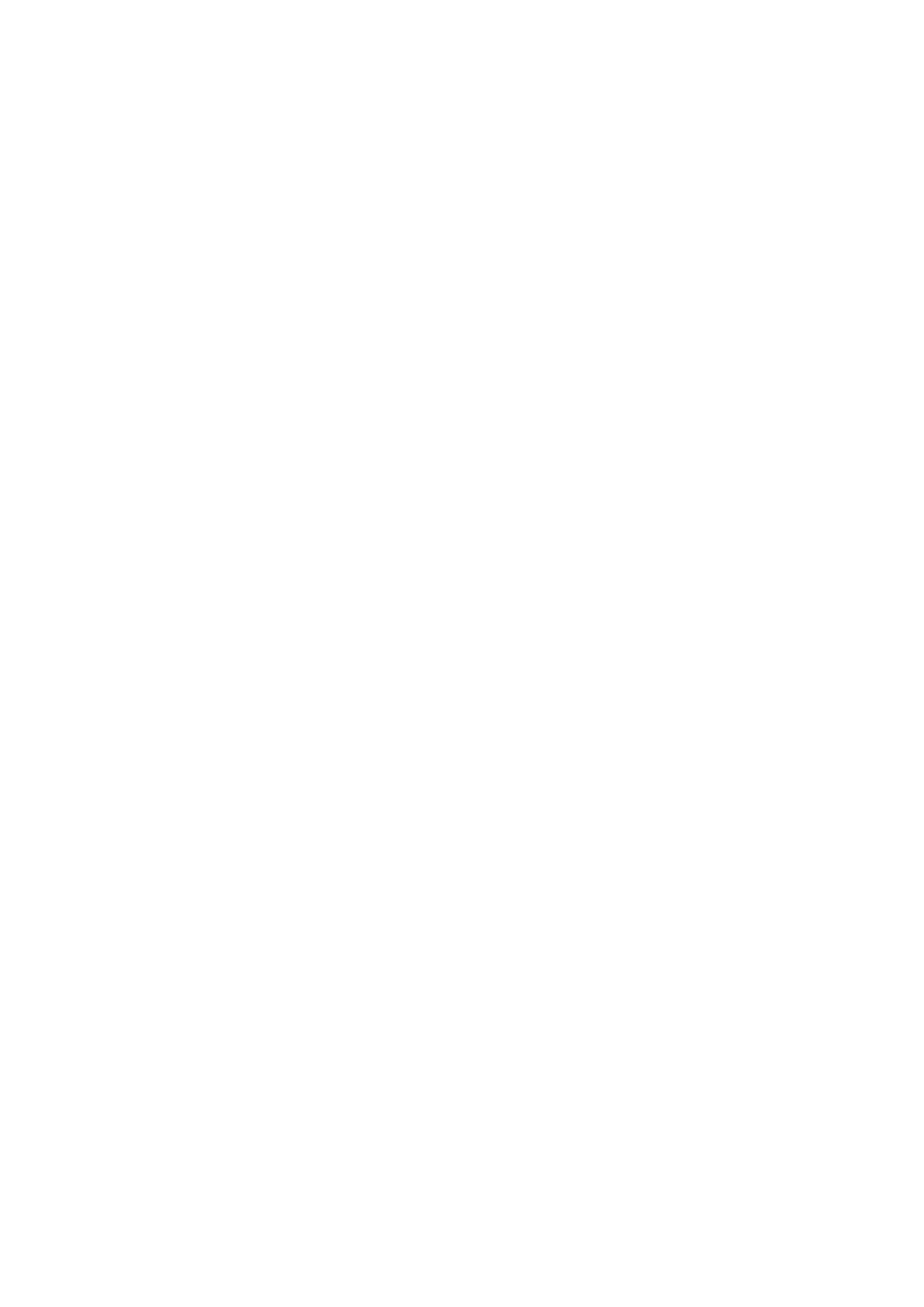# **Copyright**

The following shall be described in the Copyright section and the description shall not be changed without permission.

#### **OMRON, 2010**

All rights reserved. No part of this publication may be reproduced, stored in a retrieval system, or transmitted, in any form, or by any means, mechanical, electronic, photocopying, recording, or otherwise, without the prior written permission of OMRON.

No patent liability is assumed with respect to the use of the information contained herein. Moreover, because OMRON is constantly striving to improve its high-quality products, the information contained in this manual is subject to change without notice. Every precaution has been taken in the preparation of this manual. Nevertheless, OMRON assumes no responsibility for errors or omissions. Neither is any liability assumed for damages resulting from the use of the information contained in this publication.

# **Introduction**

This user's manual was prepared for XP series dust/drip proof models (R6YXP250 to R6YXP1000) of the OMRON industrial robots.

This user's manual describes the safety measures, handling, adjustment and maintenance of XP series robots for correct, safe and effective use. Be sure to read this manual carefully before installing the robot. Even after you have read this manual, keep it in a safe and convenient place for future reference.

This user's manual should be used with the robot and considered an integral part of it. When the robot is moved, transferred or sold, send this manual to the new user along with the robot. Be sure to explain to the new user the need to read through this manual.

For the operating or maintenance procedures not described in this manual, please refer to the description of standard models listed in the "OMRON SCARA Robot User's Manual". Also refer to that manual for precautions and warranty. If there are any obscure points in handling the robot, be sure to contact OMRON sales office or dealer.

For details on specific operation and programming of the robot, refer to the separate "OMRON Robot Controller User's Manual".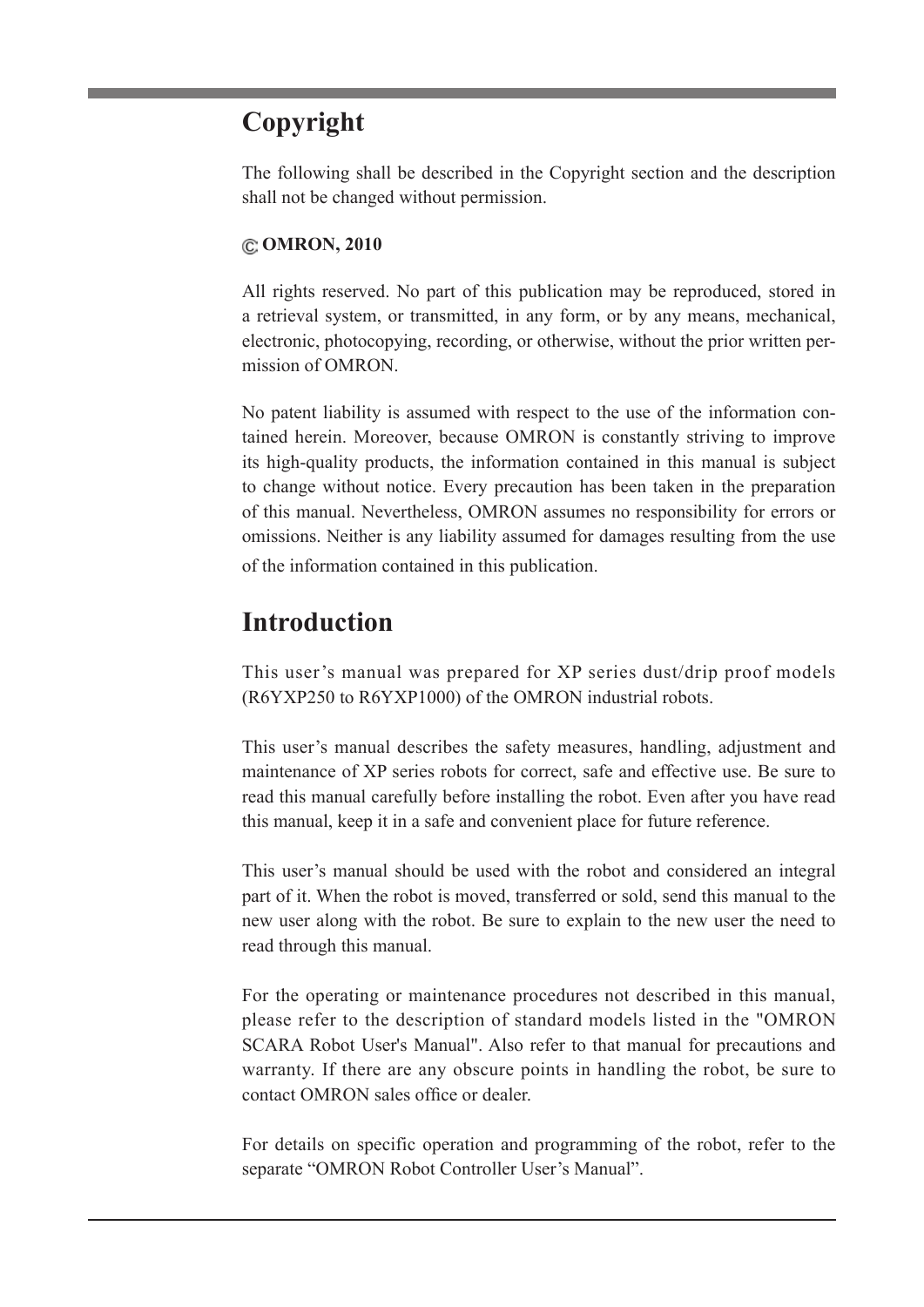# **Disclaimers**

#### *CHANGE IN SPECIFICATIONS*

Product specifications and accessories may be changed at any time based on improvements and other reasons. It is our practice to change model numbers when published ratings or features are changed, or when significant construction changes are made. However, some specifications of the products may be changed without any notice. When in doubt, special model numbers may be assigned to fix or establish key specifications for your application on your request. Please consult with your OMRON representative at any time to confirm actual specifications of purchased products.

#### *DIMENSIONS AND WEIGHTS*

Dimensions and weights are nominal and are not to be used for manufacturing purposes, even when tolerances are shown.

#### *PERFORMANCE DATA*

Performance data given in this manual is provided as a guide for the user in determining suitability and does not constitute a warranty. It may represent the result of OMRON's test conditions, and the users must correlate it to actual application requirements. Actual performance is subject to the OMRON Warranty and Limitations of Liability.

#### *ERRORS AND OMISSIONS*

The information in this manual has been carefully checked and is believed to be accurate; however, no responsibility is assumed for clerical, typographical, or proofreading errors, or omissions.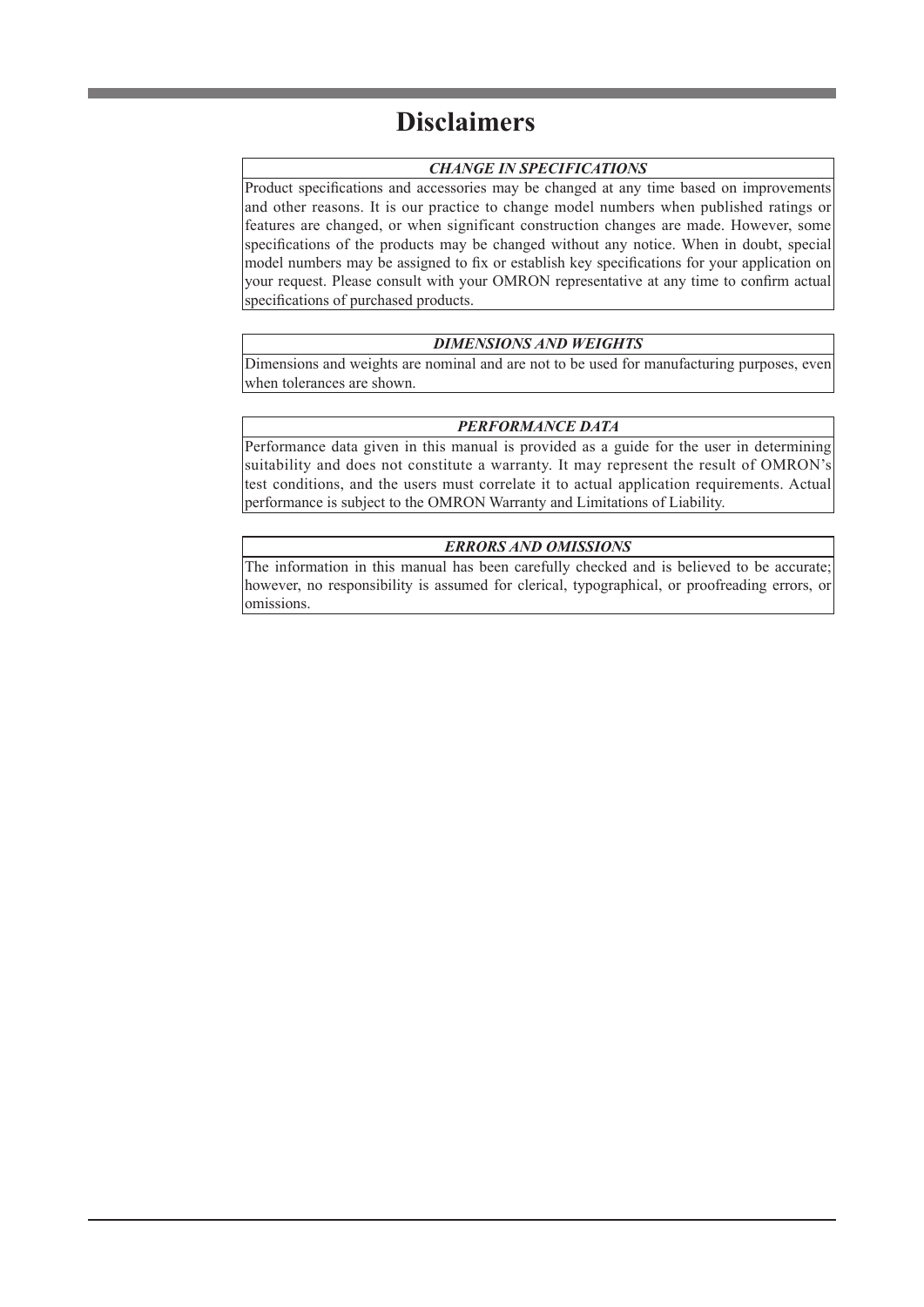# **CONTENTS**

# **CHAPTER 1 Using the Robot Safely**

|              | 1  |           |  |
|--------------|----|-----------|--|
|              | 2  |           |  |
|              | 3  |           |  |
|              | 4  |           |  |
|              | 5  |           |  |
|              | 6  |           |  |
|              | 7  |           |  |
|              | 8  |           |  |
|              | 9  |           |  |
|              | 10 |           |  |
|              | 11 |           |  |
|              |    |           |  |
| $\mathbf{P}$ |    | Functions |  |

# **CHAPTER 2 Functions**

# **CHAPTER 3 Installation**

| 1-1 Protection rating for moisture and dust on dust/drip proof models 3-1 |  |
|---------------------------------------------------------------------------|--|
| 2 User Wiring Connectors and User Tubing3-2                               |  |
|                                                                           |  |
|                                                                           |  |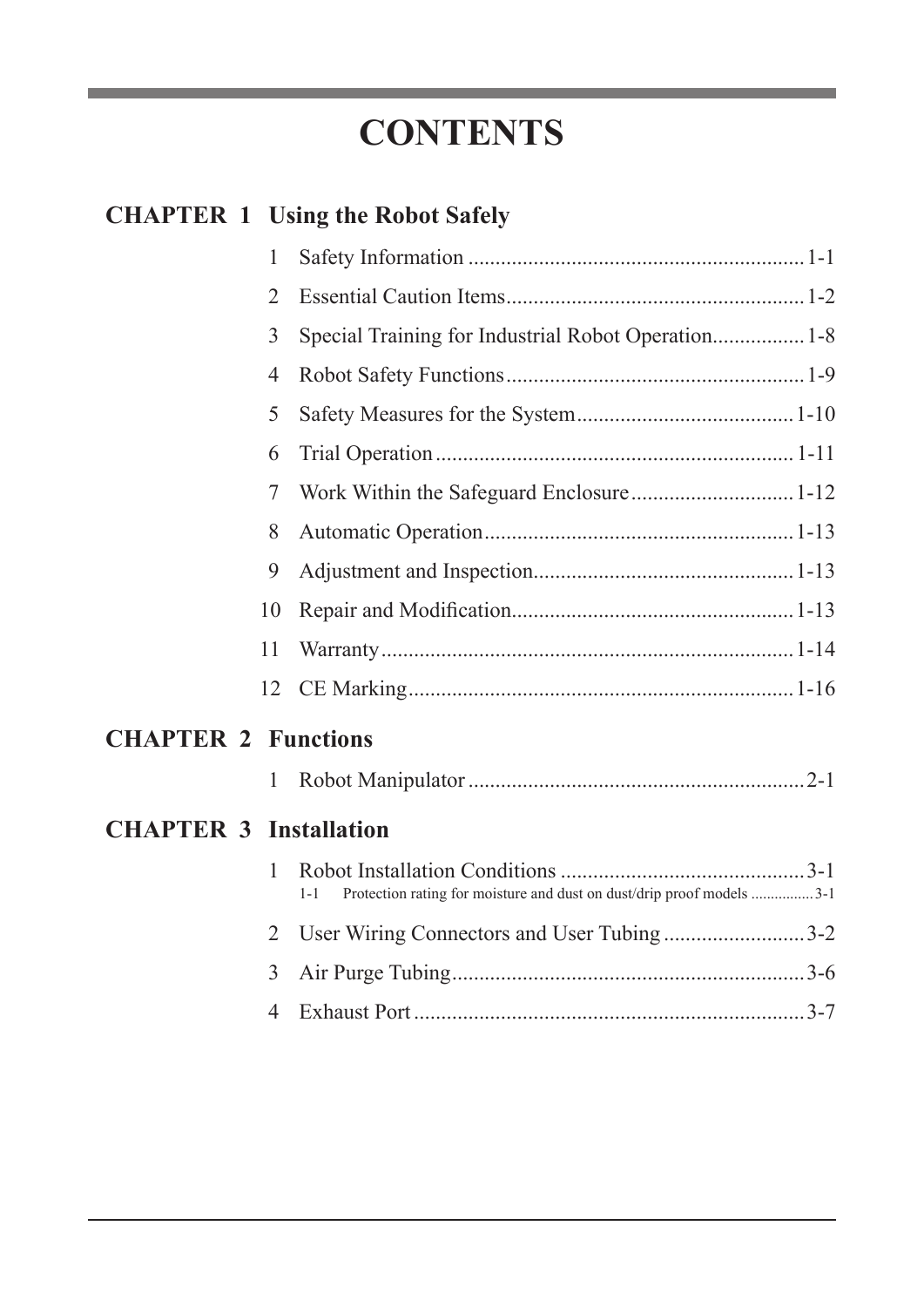# **CHAPTER 4 Adjustment**

| $1 - 1$ | Removing the Y-axis arm upper cover (R6YXP250 to R6YXP400)4-2   |  |
|---------|-----------------------------------------------------------------|--|
| $1 - 2$ |                                                                 |  |
| $1 - 3$ | Removing the Y-axis arm upper cover (R6YXP700 to R6YXP1000)4-10 |  |
|         |                                                                 |  |
|         |                                                                 |  |
|         | $\alpha$ is the set of $\alpha$                                 |  |

# **CHAPTER 5 Specifications**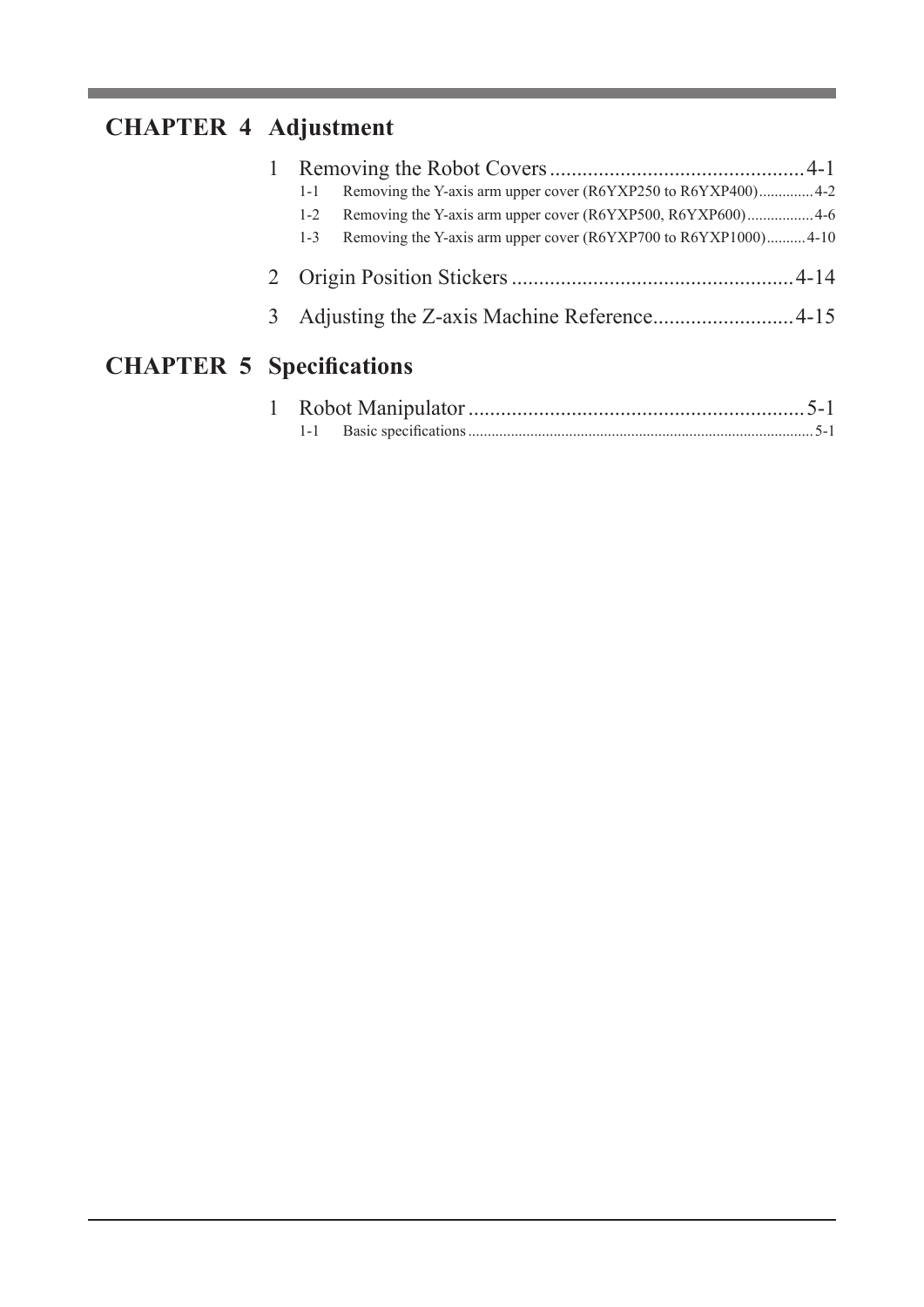# **CHAPTER 1**



| 1  |  |
|----|--|
| 2  |  |
| 3  |  |
| 4  |  |
| 5  |  |
| 6  |  |
| 7  |  |
| 8  |  |
| 9  |  |
| 10 |  |
| 11 |  |
|    |  |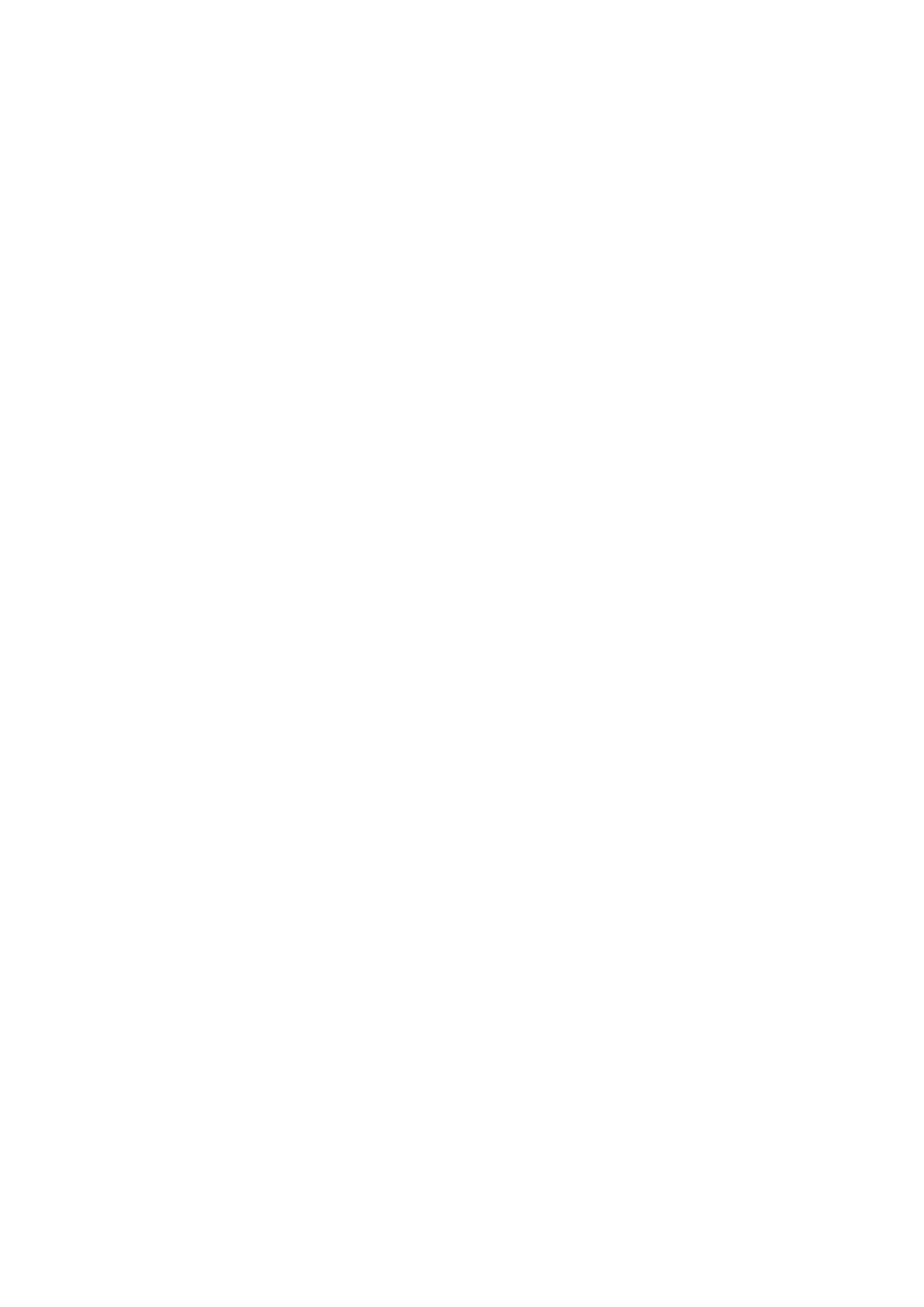# **1 Safety Information**

Industrial robots are highly programmable, mechanical devices that provide a large degree of freedom when performing various manipulative tasks. To ensure correct and safe use of OMRON industrial robots, carefully read this manual and make yourself well acquainted with the contents. FOLLOW THE WARNINGS, CAUTIONS AND INSTRUCTIONS INCLUDED IN THIS MANUAL. Failure to take necessary safety measures or mishandling due to not following the instructions in this manual may result in trouble or damage to the robot and injury to personnel (robot operator or service personnel) including fatal accidents. Warning information in this manual is shown classified into the following items.

## **DANGER**

FAILURE TO FOLLOW DANGER INSTRUCTIONS WILL RESULT IN SEVERE INJURY OR DEATH TO THE ROBOT OPERATOR, A BYSTANDER OR A PERSON INSPECTING OR REPAIRING THE ROBOT. ADDITIONALLY, THERE MAY BE SEVERE PROPERTY DAMAGE.

## **WARNING**

FAILURE TO FOLLOW WARNING INSTRUCTIONS COULD RESULT IN SEVERE INJURY OR DEATH TO THE ROBOT OPERATOR, A BYSTANDER OR A PERSON INSPECTING OR REPAIRING THE ROBOT. ADDITIONALLY, THERE MAY BE SEVERE PROPERTY DAMAGE..

## **CAUTION**

FAILURE TO FOLLOW CAUTION INSTRUCTIONS MAY RESULT IN INJURY TO THE ROBOT OPERATOR, A BYSTANDER OR A PERSON INSPECTING OR REPAIRING THE ROBOT, OR DAMAGE TO THE ROBOT AND/OR ROBOT CONTROLLER.

## **NOTE**

Explains the key point in the operation in a simple and clear manner.

Refer to the instruction manual by any of the following methods to operate or adjust the robot safely and correctly.

- 1. Operate or adjust the robot while referring to the printed version of the instruction manual (available for an additional fee).
- 2. Operate or adjust the robot while viewing the CD-ROM version of the instruction manual on your computer screen.
- 3. Operate or adjust the robot while referring to a printout of the necessary pages from the CD-ROM version of the instruction manual.

It is not possible to detail all safety items within the limited space of this manual. So it is essential that the user have a full knowledge of basic safety rules and also that the operator makes correct judgments on safety procedures during operation. This manual and warning labels supplied with or affixed to the robot are written in English. If the robot operator or service personnel does not understand English, do not permit him to handle the robot.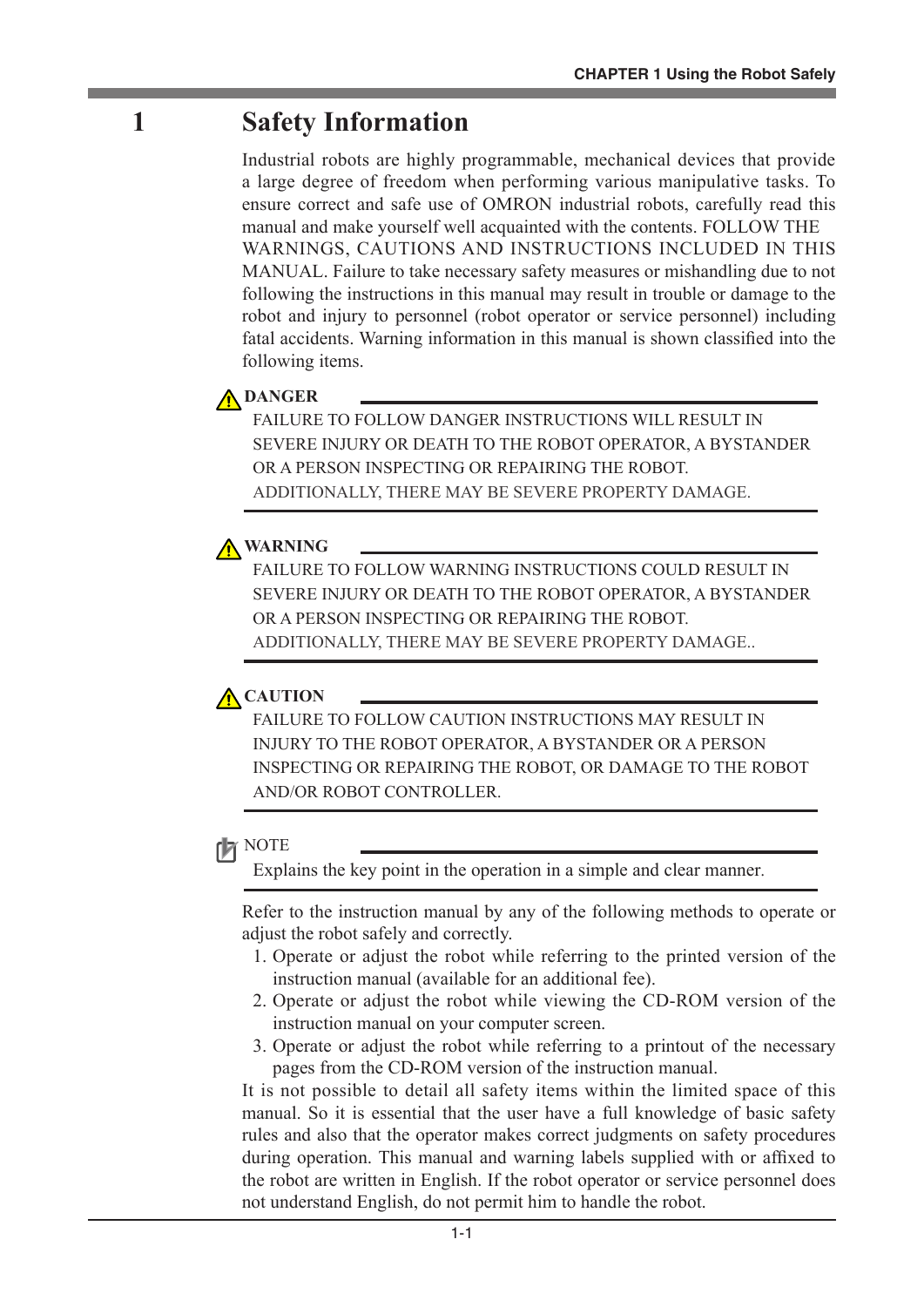# **2 Essential Caution Items**

Particularly important cautions for handling or operating the robot are described below. In addition, safety information about installation, operation, inspection and maintenance is provided in each chapter. Be sure to comply with these instructions to ensure safe use of the robot.

### **(1) Observe the following cautions during automatic operation.**

Warning labels 1 (Fig. 1-1) are affixed to the robot. See Fig. 2-1 and Fig. 2-2 for the locations of warning labels.

- Install a safeguard enclosure (protective enclosure) to keep any person from entering within the movement range of the robot and suffering injury due to being struck by moving parts.
- Install a safety interlock that triggers emergency stop when the door or panel is opened.
- Install safeguards so that no one can enter inside except from doors or panels equipped with safety interlocks.
- The warning labels shown in Fig. 1-1 are supplied with the robot and should be affixed to a conspicuous spot on doors or panels equipped with safety interlocks.

## **DANGER**

SERIOUS INJURY OR DEATH WILL RESULT FROM IMPACT WITH MOVING ROBOT.

- KEEP OUTSIDE OF GUARD DURING OPERATION.
- LOCK OUT POWER BEFORE APPROACHING ROBOT.
- **(2) Use caution to prevent hands or fingers from being pinched or crushed.**

Warning labels 2 (Fig. 1-2) are affixed to the robot. See Fig. 2-1 and Fig. 2-2 for the locations of warning labels.

Be careful not to let hands or fingers be pinched or crushed by the moving parts of the robot during transportation or teaching.

## **WARNING**

MOVING PARTS CAN PINCH OR CRUSH. KEEP HANDS AWAY FROM ROBOT ARMS.







**Moving parts can pinch or crush. Keep hands away from robot arms.**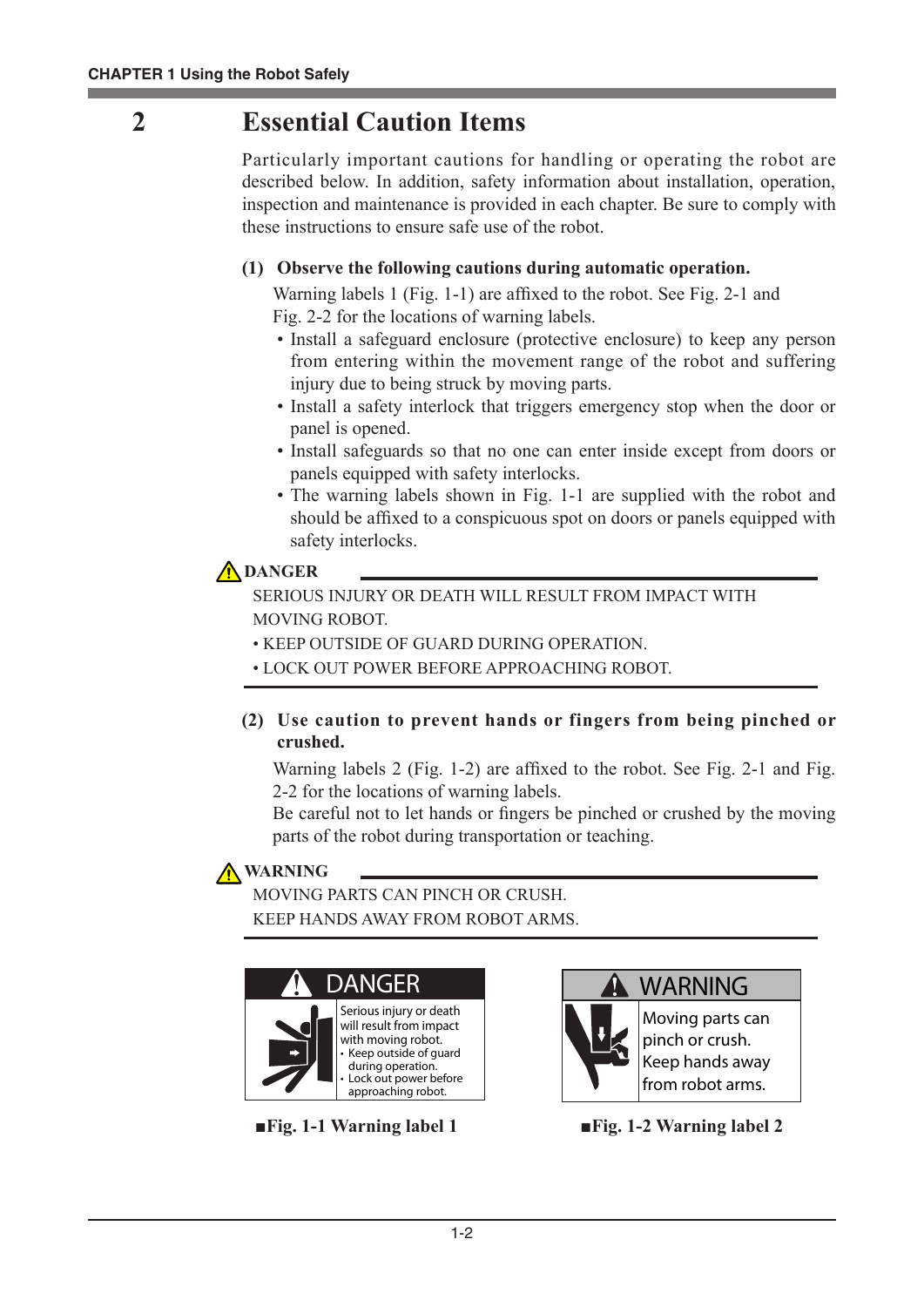#### **(3) Follow the instructions on warning labels and in this manual.**

Warning label 3 (Fig. 1-3) is affixed to the robot. See Fig. 2-1 and Fig. 2-2 for the locations of warning labels.

- Be sure to read the warning label and this manual carefully and make your thoroughly understand the contents before attempting installation and operation of the robot.
- Before starting the robot operation, even after you have read through this manual, read again the corresponding procedures and cautions in this manual as well as descriptions in this chapter (Chapter 1, "Using the Robot Safely").
- Never install, adjust, inspect or service the robot in any manner that does not comply with the instructions in this manual.

## **A** WARNING

IMPROPER INSTALLATION OR OPERATION CAN RESULT IN SERIOUS INJURY OR DEATH.

READ USER'S MANUAL AND ALL WARNING LABELS BEFORE OPERATION.

#### $\blacktriangle$ **WARNING**

**Improper Installation or operation can result in serious injury or death. Read user's (owner's) manual and all warning labels before operation.**

#### ■**Fig. 1-3 Warning label 3**

**(4) Do not use the robot in environments containing inflammable gas, etc.**

## **A** WARNING

•THIS ROBOT WAS NOT DESIGNED FOR OPERATION IN ENVIRONMENTS WHERE INFLAMMABLE OR EXPLOSIVE SUBSTANCES ARE PRESENT.

•DO NOT USE THE ROBOT IN ENVIRONMENTS CONTAINING INFLAMMABLE GAS, DUST OR LIQUIDS. EXPLOSIONS OR FIRE COULD OTHERWISE RESULT.

#### **(5) Do not use the robot in locations possibly subject to electromagnetic interference, etc.**

### **A** WARNING

AVOID USING THE ROBOT IN LOCATIONS SUBJECT TO ELECTROMAGNETIC INTERFERENCE, ELECTROSTATIC DISCHARGE OR RADIO FREQUENCY INTERFERENCE. MALFUNCTION MAY OTHERWISE OCCUR.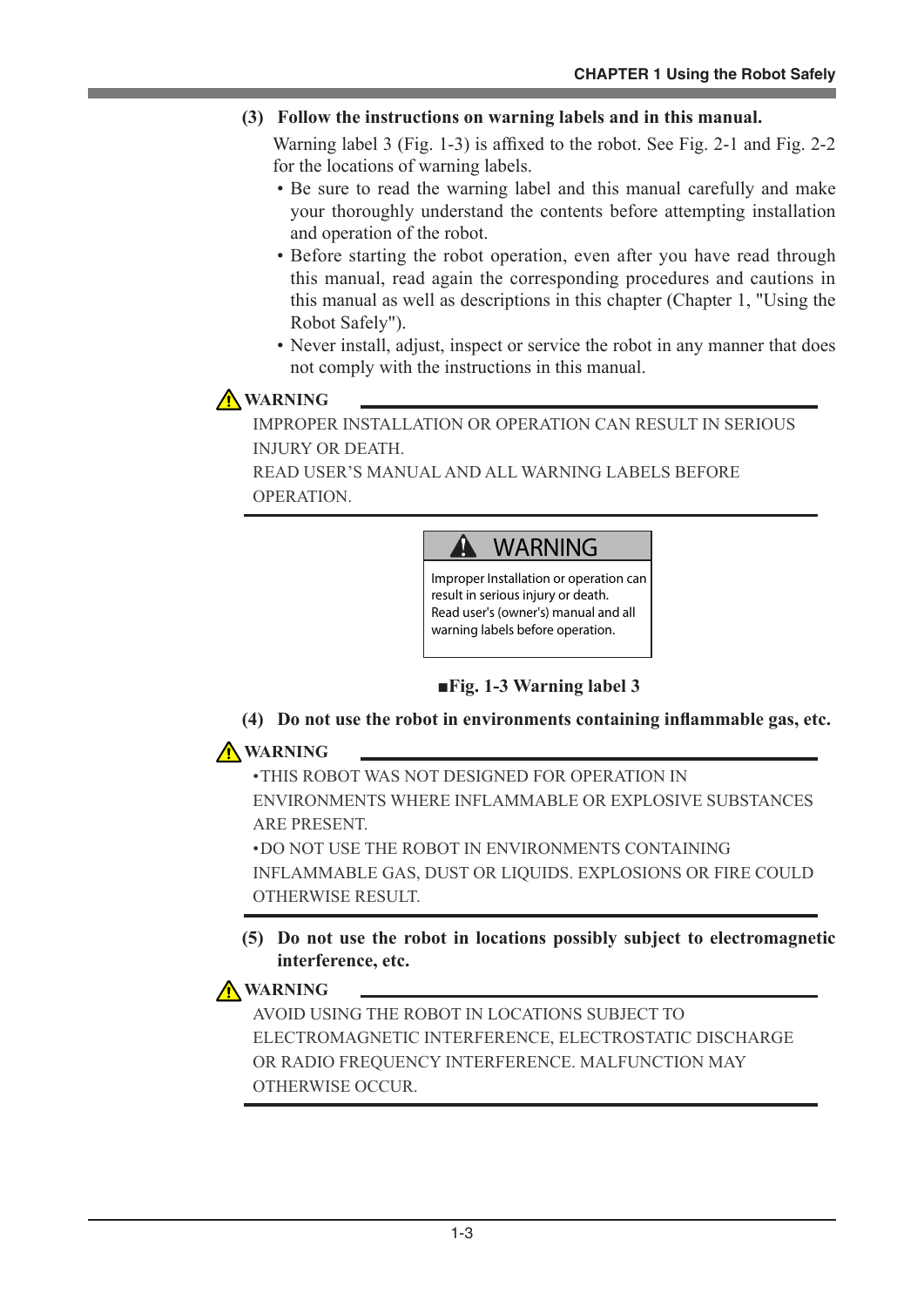

#### **A** WARNING

THE Z-AXIS WILL SLIDE DOWN WHEN THE Z-AXIS BRAKE IS RELEASED, CAUSING A HAZARDOUS SITUATION. •PRESS THE EMERGENCY STOP BUTTON AND PROP UP THE Z-AXIS WITH A SUPPORT STAND BEFORE RELEASING THE BRAKE. •USE CAUTION NOT TO LET YOUR BODY GET CAUGHT BETWEEN THE Z-AXIS AND INSTALLATION BASE WHEN RELEASING THE BRAKE TO PERFORM DIRECT TEACH.

**(7) Provide safety measures for end effector (gripper, etc.).**

#### **A** WARNING

•END EFFECTORS MUST BE DESIGNED AND MANUFACTURED SO THAT THEY CAUSE NO HAZARDS (FOR EXAMPLE, LOOSENING OF WORKPIECE) EVEN IF POWER (ELECTRICITY, AIR PRESSURE, ETC.) IS SHUT OFF OR POWER FLUCTUATIONS OCCUR. •IF THERE IS A POSSIBLE DANGER THAT THE OBJECT GRIPPED BY THE END EFFECTOR MAY FLY OFF OR DROP, THEN PROVIDE APPROPRIATE SAFETY PROTECTION TAKING INTO ACCOUNT THE OBJECT SIZE, WEIGHT, TEMPERATURE AND CHEMICAL PROPERTIES.

**(8) Be cautious of possible Z-axis movement when the controller is turned off or emergency stop is triggered. (2-axis robots with air-driven Z-axis)**



THE Z-AXIS MOVES UP WHEN THE POWER TO THE CONTROLLER OR PLC IS TURNED OFF, THE PROGRAM IS RESET, EMERGENCY STOP IS TRIGGERED, OR AIR IS SUPPLIED TO THE SOLENOID VALVE FOR THE Z-AXIS AIR CYLINDER.

•DO NOT LET HANDS OR FINGERS GET CAUGHT AND SQUEEZED BY MOVING PARTS OF THE Z-AXIS.

•KEEP THE USUAL ROBOT POSITION IN MIND SO THAT THE Z-AXIS WILL NOT INTERFERE WITH OBSTACLES DURING RAISING OF THE Z-AXIS, EXCEPT IN CASE OF EMERGENCY STOP.

#### **(9) Use the following caution items when the Z-axis is interfering with peripheral equipment. (2-axis robots with air driven Z-axis)**

### **A** WARNING

WHEN THE Z-AXIS COMES TO A STOP DUE TO OBSTRUCTIONS FROM PERIPHERAL EQUIPMENT, THE Z-AXIS MAY MOVE SUDDENLY WHEN THE OBSTRUCTION IS REMOVED, CAUSING INJURY SUCH AS PINCHED OR CRUSHED HANDS.

•TURN OFF THE CONTROLLER AND REDUCE THE AIR PRESSURE BEFORE ATTEMPTING TO REMOVE THE OBSTRUCTION. •BEFORE REDUCING THE AIR PRESSURE, PLACE A SUPPORT STAND UNDER THE Z-AXIS BECAUSE IT WILL DROP UNDER ITS OWN WEIGHT.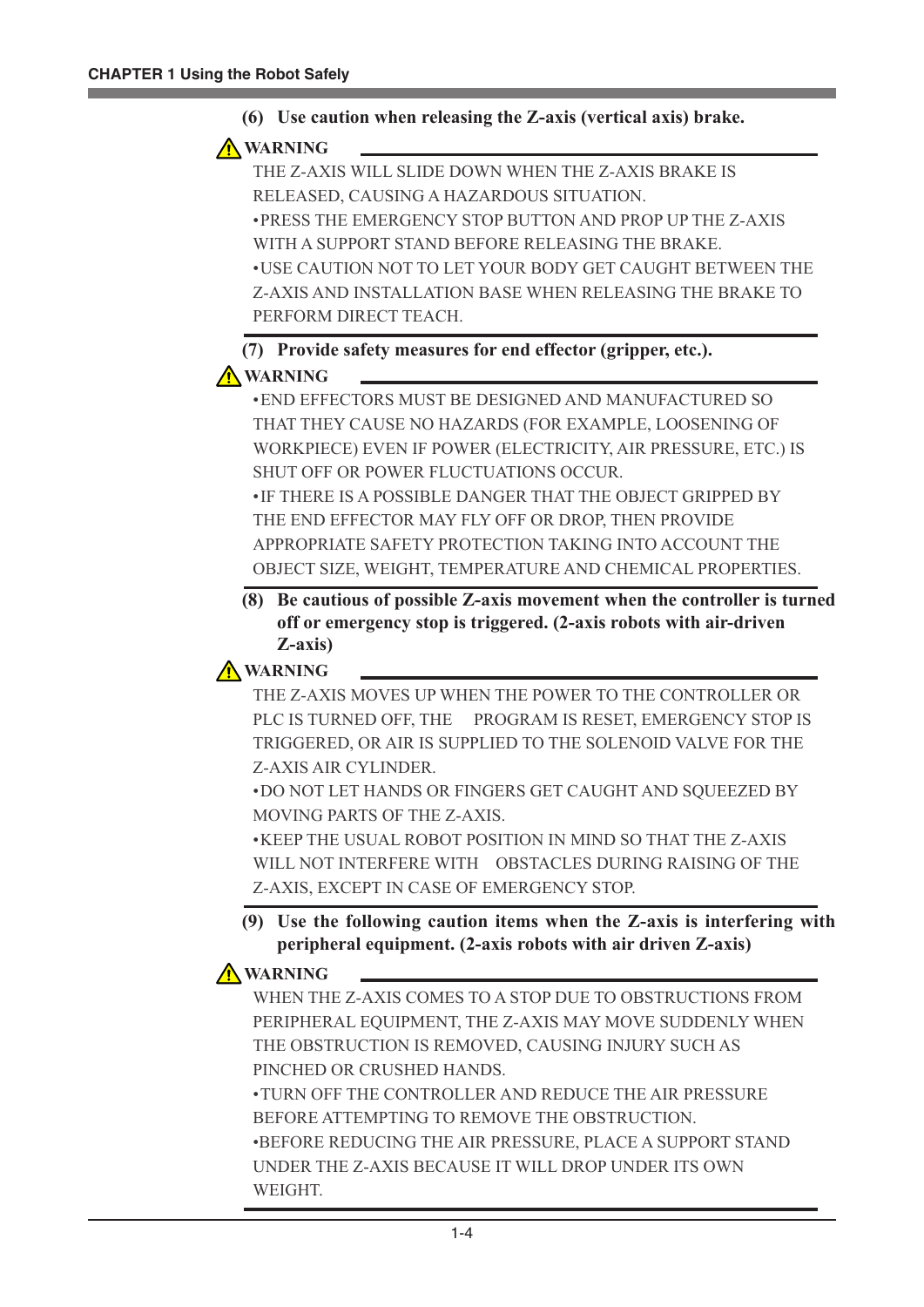#### **(10) Use caution on Z-axis movement when air supply is stopped. (2-axis robots with air-driven Z-axis)**

### **WARNING**

THE Z-AXIS MAY SUDDENLY DROP WHEN THE AIR PRESSURE TO THE Z-AXIS AIR CYLINDER SOLENOID VALVE IS REDUCED, CREATING A HAZARDOUS SITUATION. TURN OFF THE CONTROLLER AND PLACE A PROP OR SUPPORT

UNDER THE Z-AXIS BEFORE CUTTING OFF THE AIR SUPPLY.

#### **(11) Use the following caution items when disassembling or replacing the pneumatic equipment.**

### **A** WARNING

AIR OR PARTS MAY FLY OUTWARDS IF PNEUMATIC EQUIPMENT IS DISASSEMBLED OR PARTS REPLACED WHILE AIR IS STILL SUPPLIED. •DO SERVICE WORK AFTER FIRST TURNING OFF THE CONTROLLER AND REDUCING THE AIR PRESSURE.

•BEFORE REDUCING THE AIR PRESSURE, PLACE A SUPPORT STAND UNDER THE Z-AXIS (2-AXIS ROBOTS WITH AIR DRIVEN Z-AXIS) SINCE IT WILL DROP UNDER ITS OWN WEIGHT.

**(12) Use the following caution items when removing the Z-axis motor. WARNING**

THE Z-AXIS WILL DROP WHEN THE Z-AXIS MOTOR IS REMOVED, POSSIBLY RESULTING IN INJURY.

•TURN OFF THE CONTROLLER AND SET A SUPPORT STAND UNDER THE Z-AXIS BEFORE REMOVING THE MOTOR.

•USE CAUTION NOT TO ALLOW HANDS OR BODY TO BE SQUEEZED OR CRUSHED BY MOVING PARTS ON THE Z-AXIS OR BETWEEN THE Z-AXIS AND THE INSTALLATION BASE.

**(13) Use the following caution during inspection of controller.**

## **A** WARNING

•WHEN YOU NEED TO TOUCH THE TERMINALS OR CONNECTORS ON THE OUTSIDE OF THE CONTROLLER DURING INSPECTION, ALWAYS FIRST TURN OFF THE CONTROLLER POWER SWITCH AND ALSO THE POWER SOURCE IN ORDER TO PREVENT POSSIBLE ELECTRICAL SHOCK.

•NEVER TOUCH ANY INTERNAL PARTS OF THE CONTROLLER.

For precautions on handling the controller, refer to the "OMRON Robot Controller User's Manual".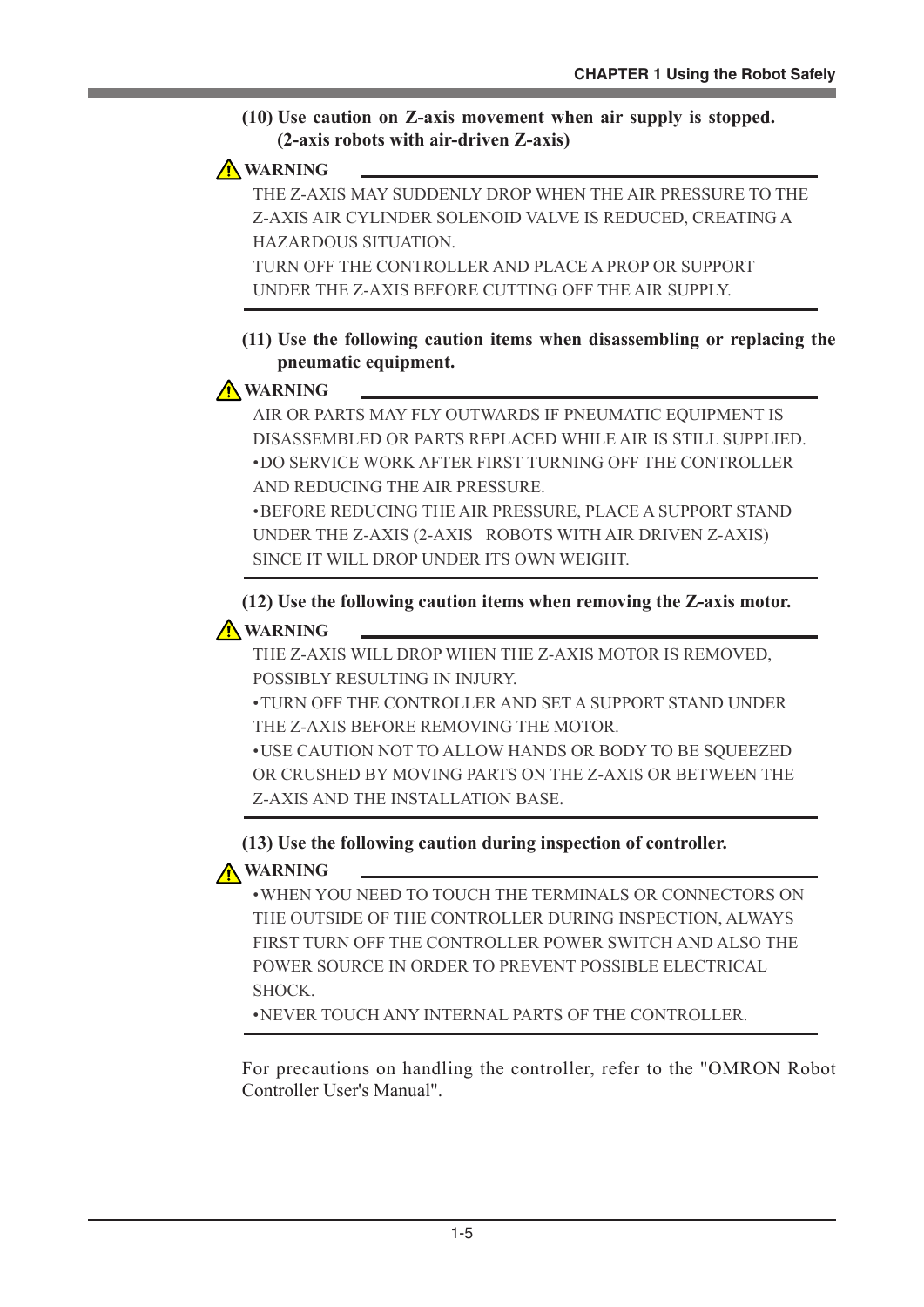#### **(14) Consult us for corrective action when the robot is damaged or malfunction occurs.**



IF ANY PART OF THE ROBOT IS DAMAGED OR ANY MALFUNCTION OCCURS, CONTINUOUS OPERATION MAY BE VERY DANGEROUS. PLEASE CONSULT OMRON DEALER FOR CORRECTIVE ACTION.

| Damage or Trouble                                                             | Possible Danger                                            |
|-------------------------------------------------------------------------------|------------------------------------------------------------|
| Damage to machine harness or robot cable                                      | Electrical shock, malfunction of robot                     |
| Damage to exterior of robot                                                   | Flying outwards of damaged parts during<br>robot operation |
| Abnormal operation of robot<br>(positioning error, excessive vibration, etc.) | Malfunction of robot                                       |
| Z-axis brake trouble                                                          | Dropping of load                                           |

#### **(15) Use caution not to touch the controller rear panel cooling fan.**

#### **WARNING**

•BODILY INJURY MAY OCCUR FROM COMING INTO CONTACT WITH THE COOLING FAN WHILE IT IS ROTATING.

 •WHEN REMOVING THE FAN COVER FOR INSPECTION, FIRST TURN OFF THE CONTROLLER AND MAKE SURE THE FAN HAS STOPPED.

#### **(16) Use caution not to touch the high temperature motor or speed reduction gear casing.**

### **A** WARNING

THE MOTOR AND SPEED REDUCTION GEAR CASING ARE EXTREMELY HOT AFTER AUTOMATIC OPERATION, SO BURNS MAY OCCUR IF THESE ARE TOUCHED.

BEFORE TOUCHING THESE PARTS DURING INSPECTIONS OR SERVICING, TURN OFF THE CONTROLLER, WAIT FOR A WHILE AND CHECK THAT THE TEMPERATURE HAS COOLED.

#### **(17) Do not remove, alter or stain the warning labels.**

## **A** WARNING

IF WARNING LABELS ARE REMOVED OR DIFFICULT TO SEE, NECESSARY CAUTIONS MAY NOT BE TAKEN, RESULTING IN AN ACCIDENT.

 •DO NOT REMOVE, ALTER OR STAIN THE WARNING LABELS ON THE ROBOT.

•DO NOT ALLOW THE WARNING LABELS TO BE HIDDEN BY THE DEVICE INSTALLED TO THE ROBOT BY THE USER.

•PROVIDE PROPER LIGHTING SO THAT THE SYMBOLS AND INSTRUCTIONS ON THE WARNING LABELS CAN BE CLEARLY SEEN EVEN FROM THE OUTSIDE OF SAFEGUARDS.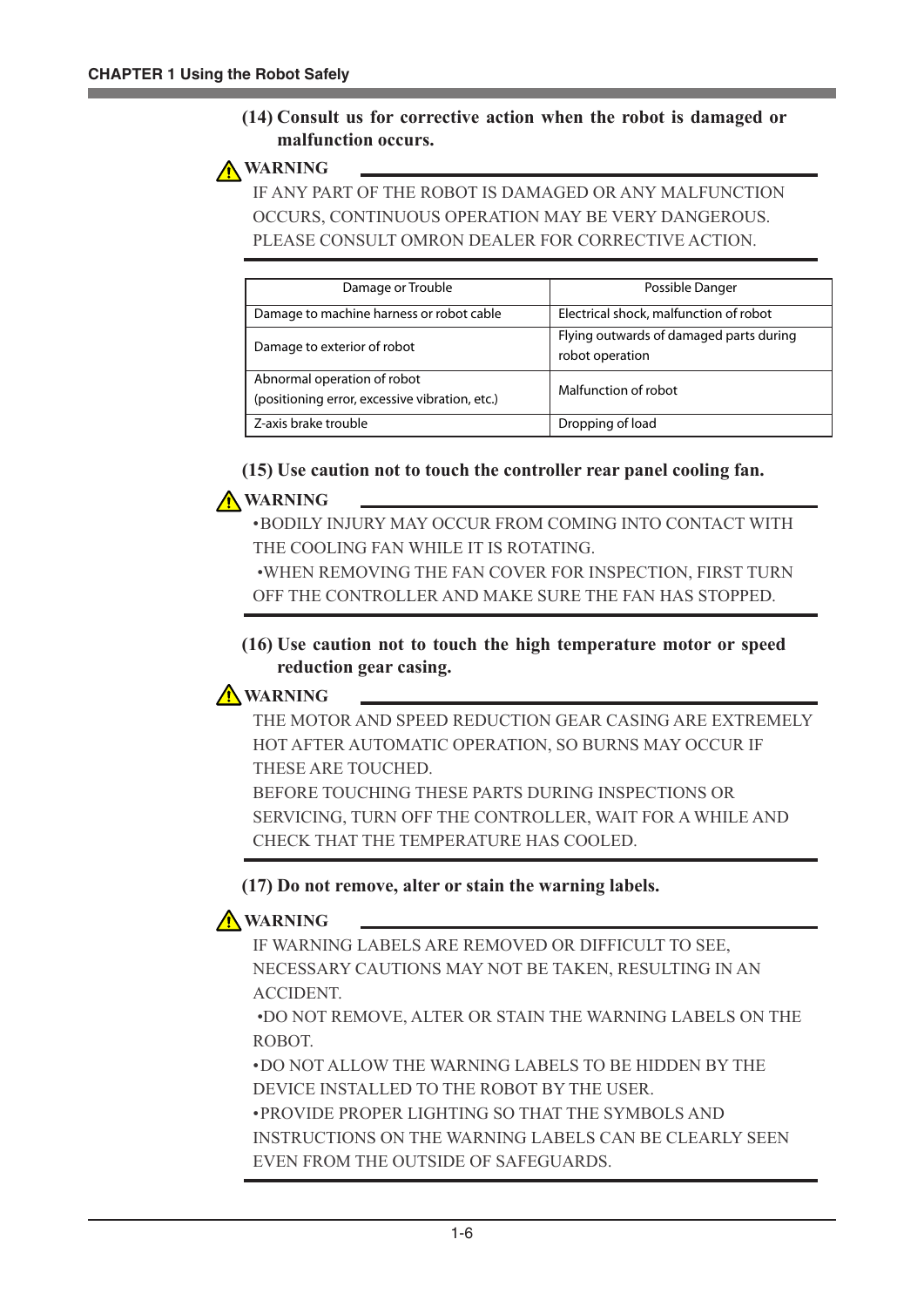#### **(18) Protective bonding**

#### **WARNING**

BE SURE TO GROUND THE ROBOT AND CONTROLLER TO PREVENT ELECTRICAL SHOCK.

**(19) Do not allow any object to enter the X-axis motor cooling fan.**

## **A** WARNING

IF AN OBJECT SUCH AS A SMALL WORKPIECE WHICH THE END EFFECTOR FAILED TO PICK UP, PENETRATES INTO THE COOLING FAN FOR THE X-AXIS MOTOR, IT MAY REBOUND AND FLY AWAY FROM THE FAN, POSSIBLY CAUSING BODILY INJURY OR DAMAGE TO THE FAN.

•PROVIDE A PROPER PROTECTIVE WALL WHICH PREVENTS WORKPIECES OR OTHER OBJECTS FROM ENTERING THE FAN. •WHEN PROVIDING A PROTECTIVE WALL, ALLOW A SPACE OF AT LEAST 100MM BETWEEN THE FAN VENT AND THE WALL TO ENSURE AIR FLOW AND COOLING EFFECTS.

#### **(20) Be sure to make correct parameter settings.**

## **A** CAUTION

THE ROBOT MUST BE OPERATED WITH CORRECT TOLERABLE MOMENT OF INERTIA AND ACCELERATION COEFFICIENTS ACCORDING TO THE MANIPULATOR TIP MASS AND MOMENT OF INERTIA. IF THIS IS NOT OBSERVED, PREMATURE END TO THE LIFE OF THE DRIVE UNITS, DAMAGE TO THE ROBOT PARTS OR RESIDUAL VIBRATION DURING POSITIONING MAY RESULT.

#### **(21) Do not use the robot for tasks requiring motor thrust.**

## **A** CAUTION

AVOID USING THE XP SERIES ROBOTS FOR TASKS WHICH MAKE USE OF MOTOR THRUST (PRESS-FITTING, BURR REMOVAL, ETC.). THESE TASKS MAY CAUSE MALFUNCTIONS OF THE ROBOT.

### **(22) If the X, Y or R axis rotation angle is small**

## **A** CAUTION

IF THE X, Y OR R AXIS ROTATION ANGLE IS SMALLER THAN 5° SO THAT IT ALWAYS MOVES IN THE SAME POSITION, AN OIL FILM IS DIFFICULT TO BE FORMED ON THE JOINT SUPPORT BEARING, POSSIBLY LEADING TO DAMAGE TO THE BEARING. IN THIS TYPE OF OPERATION, ADD A MOVEMENT SO THAT THE JOINT MOVES THROUGH 90° OR MORE, ABOUT 5 TIMES A DAY.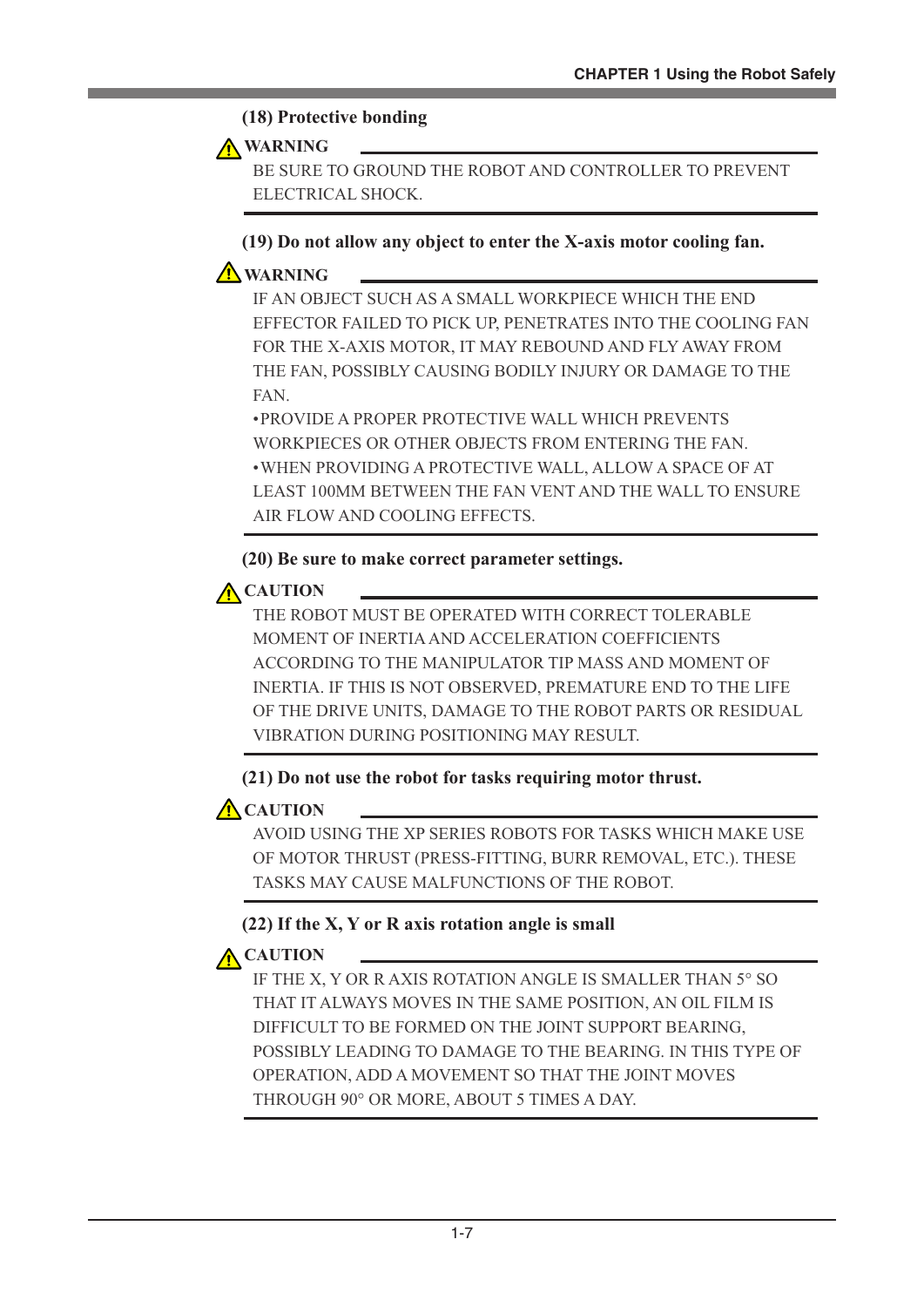# **3 Special Training for Industrial Robot Operation**

Companies or factories using industrial robots must make sure that every person, who handles the robot such as for teaching, programming, movement check, inspection, adjustment and repair, has received appropriate training and also has the skills needed to perform the job correctly and safely.

Since the XP series robots fall under the industrial robot category, the user must observe local regulations and safety standards for industrial robots, and provide special training for every person involved in robot-related tasks (teaching, programming, movement check, inspection, adjustment, repair, etc.).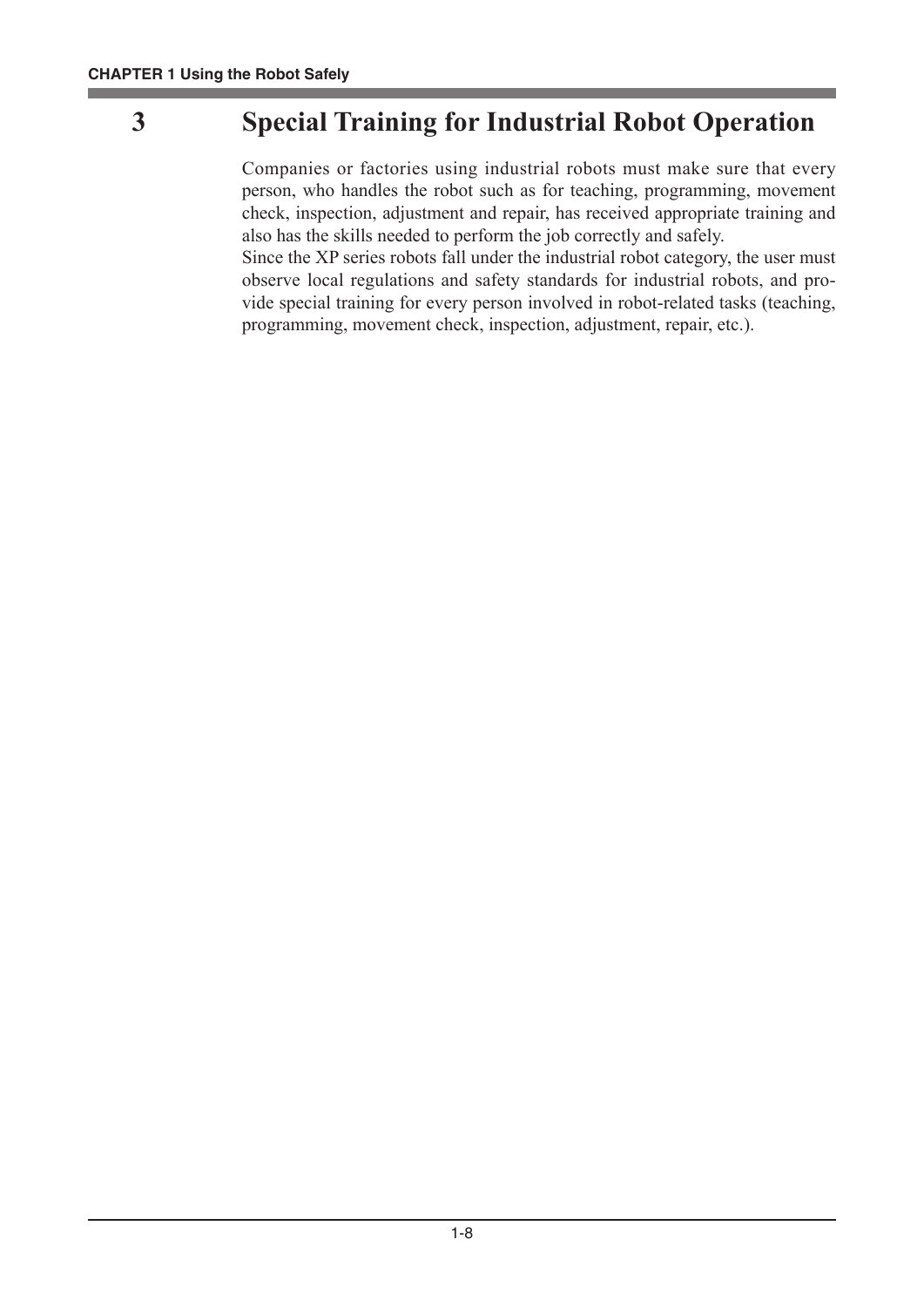# **4 Robot Safety Functions**

#### **(1) Overload detection**

This function detects an overload applied to the motor and shuts off the servo power. If an overload error occurs, take the following measures.

- 1. Insert a timer in the program.
- 2. Reduce the acceleration coefficient.

#### **(2) Overheat detection**

This function detects an abnormal temperature rise in the driver inside the controller and shuts off the servo power. If an overheat error occurs, take the following measures.

1. Insert a timer in the program.

2. Reduce the acceleration coefficient.

#### **(3) Soft limits**

Soft limits can be set on each axis to limit the working envelope in manual operation after return-to-origin and during automatic operation. Note: The working envelope is the area limited by soft limits.

#### **(4) Mechanical stoppers**

If the servo power is suddenly shut off during high-speed operation by emergency stop or safety functions, these mechanical stoppers prevent the axis from exceeding the movement range. The movement ranges of the X-axis arm can be limited as needed by use of mechanical stoppers. (Excluding the R6YXP250, R6YXP350 and R6YXP400)

On the Y-axis arm, mechanical stoppers are fixed at both ends of the maximum movement range.

The Z-axis has a mechanical stopper at the upper end and lower end. No mechanical stopper is provided on the R-axis.

Note: The movement range is the area limited by mechanical stoppers.

#### **A** WARNING

AXIS MOVEMENT WILL NOT STOP IMMEDIATELY AFTER THE SERVO POWER SUPPLY IS SHUT OFF BY EMERGENCY STOP OR OTHER SAFETY FUNCTIONS.

#### **(5) Z-axis (vertical axis) brake**

An electromagnetic brake is installed on the Z-axis to prevent the Z-axis from sliding down when servo power is turned off. This brake is working when the controller is off or the Z-axis servo power is off even when the controller is on. The Z-axis brake can be released by means of the programming unit or by a command in the program when the controller is on.

## **A** WARNING

THE Z-AXIS WILL SLIDE DOWN WHEN THE Z-AXIS BRAKE IS RELEASED, CREATING A HAZARDOUS SITUATION.

• PRESS THE EMERGENCY STOP BUTTON AND PROP THE Z-AXIS WITH A SUPPORT STAND BEFORE RELEASING THE BRAKE.

 • USE CAUTION NOT TO LET YOUR BODY GET CAUGHT BETWEEN THE Z-AXIS AND INSTALLATION BASE WHEN RELEASING THE BRAKE TO PERFORM DIRECT TEACH.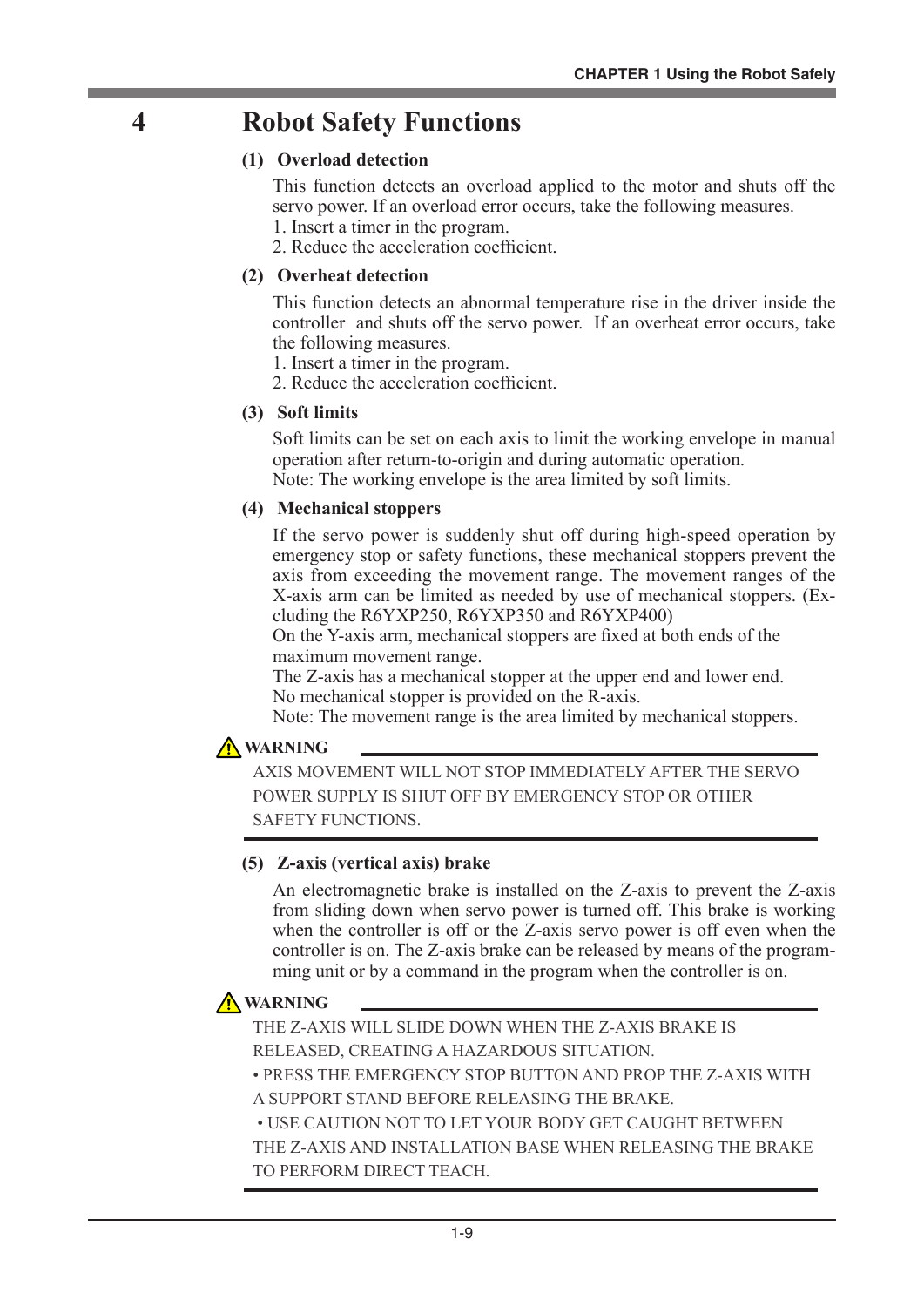# **5 Safety Measures for the System**

Since the robot is commonly used in conjunction with an automated system, dangerous situations are more likely to occur from the automated system than from the robot itself. Accordingly, appropriate safety measures must be taken on the part of the system manufacturer according to the individual system. The system manufacturer should provide a proper instruction manual for safe, correct operation and servicing of the system.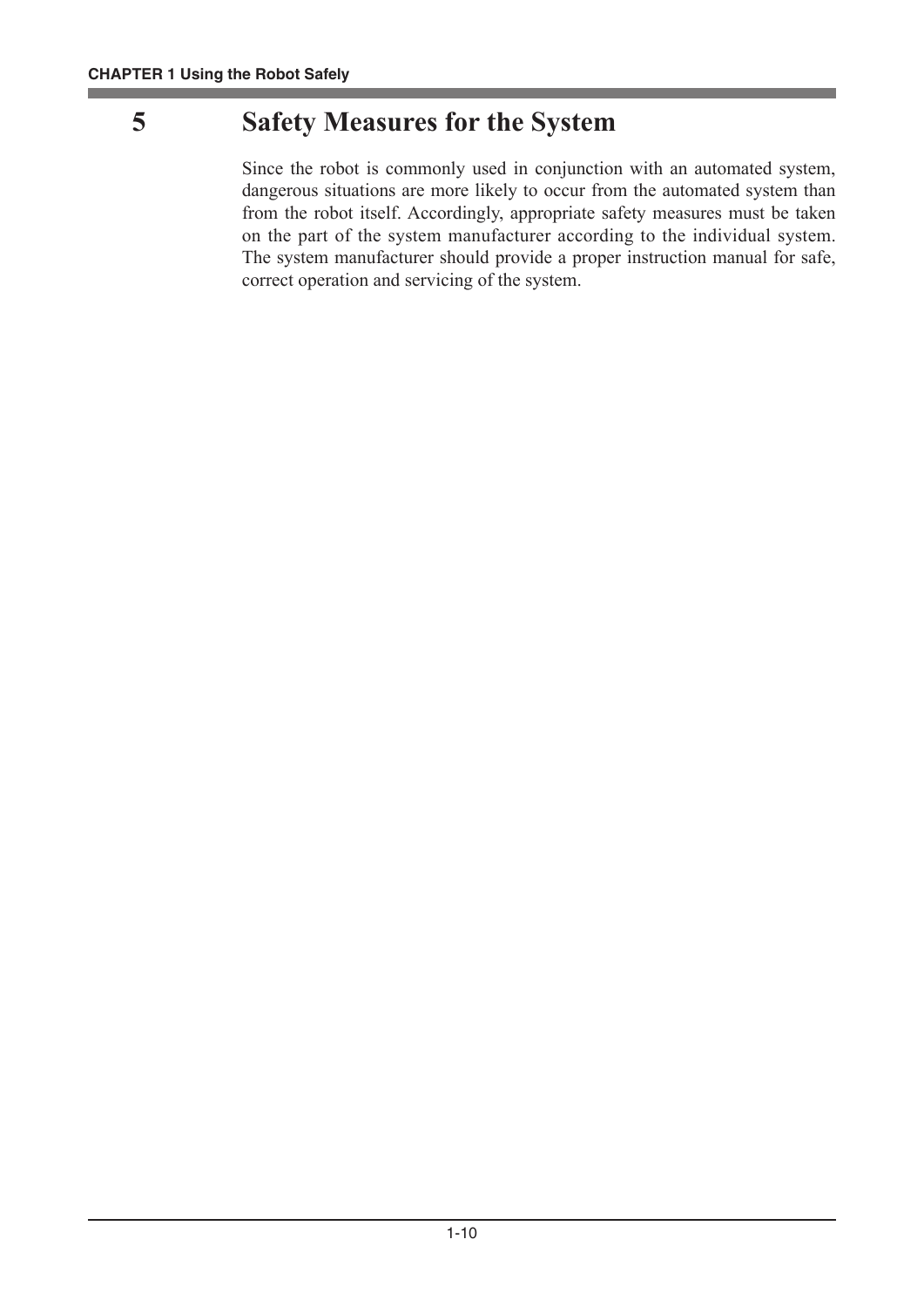# **6 Trial Operation**

After making installations, adjustments, inspections, maintenance or repairs to the robot, make a trial run using the following procedures.

- (1) If a safeguard enclosure has not yet been provided right after installation of the robot, rope off or chain off around the movement area of the manipulator in place of the safeguard enclosure, and observe the following points.
	- 1. Use sturdy, stable posts which will not fall over easily.
	- 2. The rope or chain should be easily visible by everyone around the robot.
	- 3. Place a sign to keep the operator or other personnel from entering the movement range of the manipulator.
- (2) Check the following points before turning on the controller.
	- 1. Is the robot securely and correctly installed?
	- 2. Are the electrical connections to the robot correct?
	- 3. Are items such as air pressure correctly supplied?
	- 4. Is the robot correctly connected to peripheral equipment?
	- 5. Have safety measures (safeguard enclosure, etc.) been taken?
	- 6. Does the installation environment meet the specified standards?
- (3) After the controller is turned on, check the following points from outside the safeguard enclosure.
	- 1. Does the robot start and stop as intended? Can the operation mode be selected correctly?
	- 2. Does each axis move as intended within the soft limits?
	- 3. Does the end effector move as intended?
	- 4. Are the signal transmissions to the end effector and peripheral equipment correct?
	- 5. Does emergency stop work?
	- 6. Are the teaching and playback functions normal?
	- 7. Are the safeguard enclosure and interlock working as intended?
	- 8. Does the robot move correctly during automatic operation?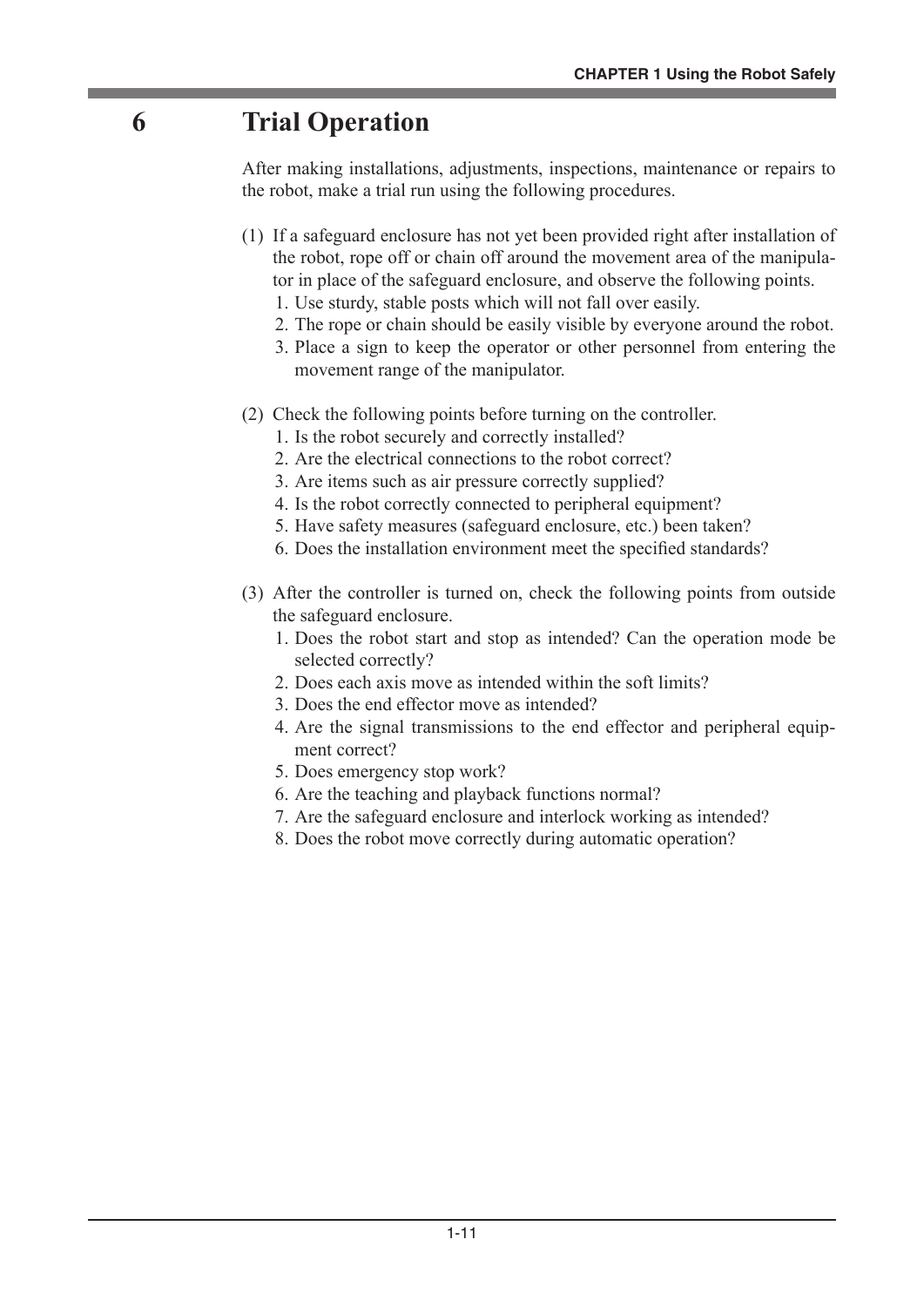# **7 Work Within the Safeguard Enclosure**

- (1) When work is required inside the safeguard enclosure, always turn off the controller and place a sign indicating that the robot is being adjusted or serviced in order to keep any other person from touching the controller switch or operation panel, except for the following cases.
	- 1) Origin position setting (See Section 3 in Chapter 4.)
	- 2) Soft limit settings (See Section 4 in Chapter 4.)
	- 3) Standard coordinate settings (See Section 5 in Chapter 4.)
	- 4) Teaching

For items 1) to 3), follow the precautions and procedure for each section. To perform item 4), refer to the description in (2) below.

(2) Teaching

When performing teaching within the safeguard enclosure, comply with the instructions listed below.

- 1) Check or perform the following points from outside the safeguard enclosure.
	- 1. Make sure that no hazards are present within the safeguard enclosure by a visual check.
	- 2. Check that the programming unit PB operates correctly.
	- 3. Check that no failures are found in the robot.
	- 4. Check that emergency stop works correctly.
	- 5. Select teaching mode and prohibit automatic operation.
- 2) Never enter the movement range of the manipulator while within the safeguard enclosure.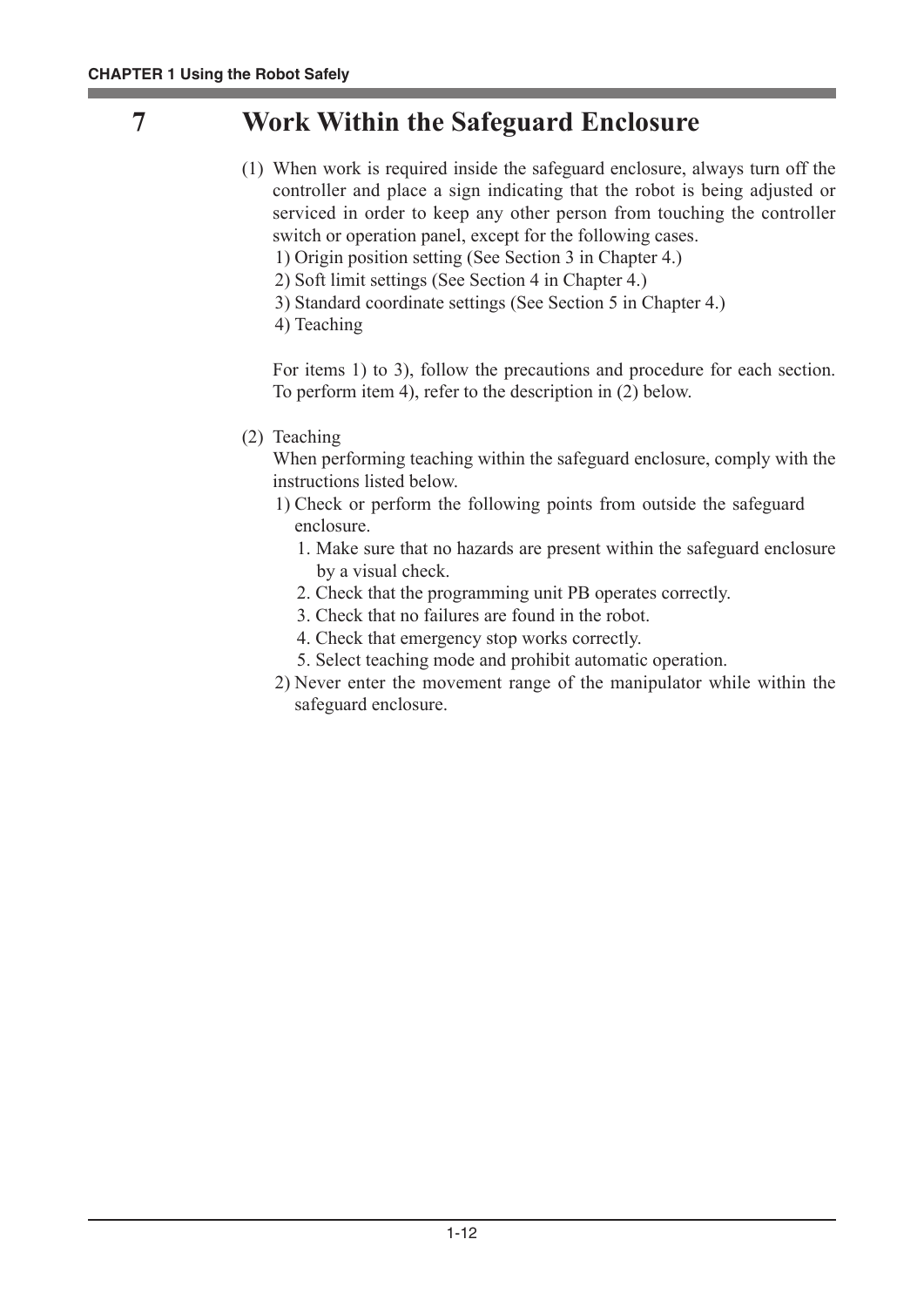# **8 Automatic Operation**

Automatic operation described here includes all operations in AUTO mode.

- (1) Check the following before starting automatic operation.
	- 1. No one is within the safeguard enclosure.
	- 2. The programming unit and tools are in their specified locations.
	- 3. The alarm or error lamps on the robot and peripheral equipment do not flash.
	- 4. The safeguard enclosure is securely installed with safety interlocks actuated.
- (2) Observe the following during automatic operation or in cases where an error occurs.
	- 1) After automatic operation has started, check the operation status and warning lamp to ensure that the robot is in automatic operation.
	- 2) Never enter the safeguard enclosure during automatic operation.
	- 3) If an error occurs in the robot or peripheral equipment, observe the following procedure before entering the safeguard enclosure.
		- 1. Press the emergency stop button to set the robot to emergency stop.
		- 2. Place a sign on the start switch, indicating that the robot is being inspected in order to keep any other person from touching the start switch and restarting the robot.

# **9 Adjustment and Inspection**

Do not attempt any installation, adjustment, inspection or maintenance unless it is described in this manual.

# **10 Repair and Modification**

Do not attempt any repair, parts replacement and modification unless described in this manual. These works require technical knowledge and skill, and may also involve work hazards.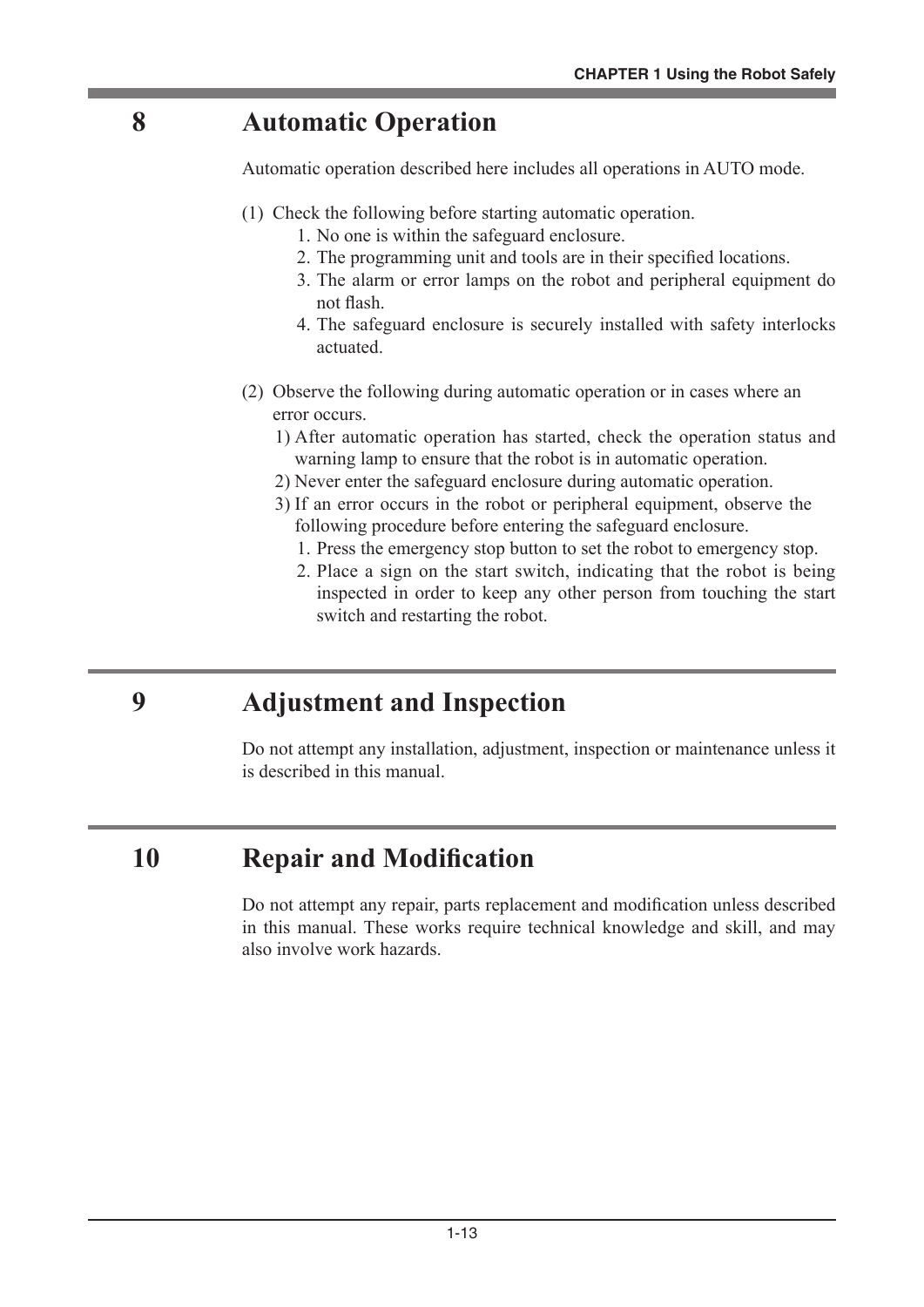# **11 Warranty**

The OMRON robot and/or related product you have purchased are warranted against the defects or malfunctions as described below.

| Warranty description       | : If a failure or breakdown occurs due to<br>defects in materials or workmanship in the<br>genuine parts constituting this OMRON robot<br>and/or related product within the warranty<br>period, then OMRON shall supply free of<br>charge the necessary replacement/repair parts.                                                                                                                                                                                                                                                  |
|----------------------------|------------------------------------------------------------------------------------------------------------------------------------------------------------------------------------------------------------------------------------------------------------------------------------------------------------------------------------------------------------------------------------------------------------------------------------------------------------------------------------------------------------------------------------|
| <b>Warranty Period</b>     | : The warranty period ends 24 months after the<br>date of manufacturing as shown on the<br>products.                                                                                                                                                                                                                                                                                                                                                                                                                               |
| Exceptions to the Warranty | : This warranty will not apply in the following<br>cases:<br>(1) Fatigue arising due to the passage of<br>time, natural wear and tear occurring dur-<br>ing operation (natural fading of painted<br>or plated surfaces, deterioration of parts<br>subject to wear, etc.)<br>(2) Minor natural phenomena that do not<br>affect the capabilities of the robot and/or<br>related product (noise from computers,<br>motors, etc.).<br>(3) Programs, point data and other internal<br>data that were changed or created by the<br>user. |

Failures resulting from the following causes are not covered by warranty.

- 1) Damage due to earthquakes, storms, floods, thunderbolt, fire or any other natural or man-made disasters.
- 2) Troubles caused by procedures prohibited in this manual.
- 3) Modifications to the robot and/or related product not approved by OMRON or OMRON sales representatives.
- 4) Use of any other than genuine parts and specified grease and lubricants.
- 5) Incorrect or inadequate maintenance and inspection.
- 6) Repairs by other than authorized dealers.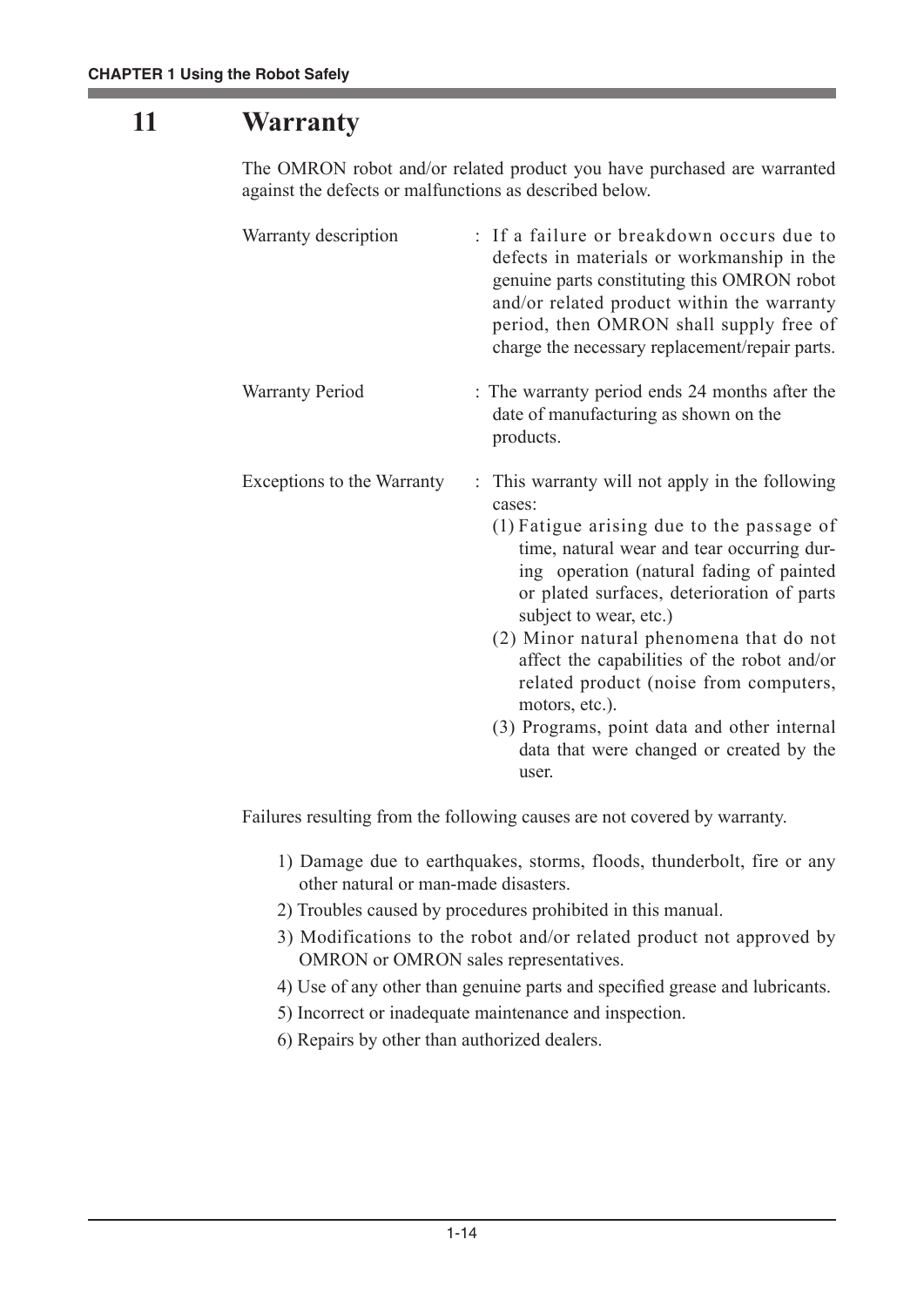#### *WARRANTY*

 **OMRON's exclusive warranty is that the products are free from defects in materials and workmanship for a period of one year (or other period if specified) from date of sale by OMRON.**

 **OMRON MAKES NO WARRANTY OR REPRESENTATION, EXPRESS OR IMPLIED, REGARDING NONINFRINGEMENT, MERCHANTABILITY, OR FITNESS FOR PARTICULAR PURPOSE OF THE PRODUCTS. ANY BUYER OR USER ACKNOWLEDGES THAT THE BUYER OR USER ALONE HAS DETERMINED THAT THE PRODUCTS WILL SUITABLY MEET THE REQUIREMENTS OF THEIR INTENDED USE. OMRON DISCLAIMS ALL OTHER WARRANTIES, EXPRESS OR IMPLIED.**

#### *LIMITATIONS OF LIABILITY*

 **OMRON SHALL NOT BE RESPONSIBLE FOR SPECIAL, INDIRECT, OR CONSEQUENTIAL DAMAGES, LOSS OF PROFITS OR COMMERCIAL LOSS IN ANY WAY CONNECTED WITH THE PRODUCTS, WHETHER SUCH CLAIM IS BASED ON CONTRACT, WARRANTY, NEGLIGENCE, OR STRICT LIABILITY.**

 **In no event shall the responsibility of OMRON for any act exceed the individual price of the product on which liability is asserted.**

 **IN NO EVENT SHALL OMRON BE RESPONSIBLE FOR WARRANTY, REPAIR, OR OTHER CLAIMS REGARDING THE PRODUCTS UNLESS OMRON'S ANALYSIS CONFIRMS THAT THE PRODUCTS WERE PROPERLY HANDLED, STORED, INSTALLED, AND MAINTAINED AND NOT SUBJECT TO CONTAMINATION, ABUSE, MISUSE, OR INAPPROPRIATE MODIFICATION OR REPAIR.**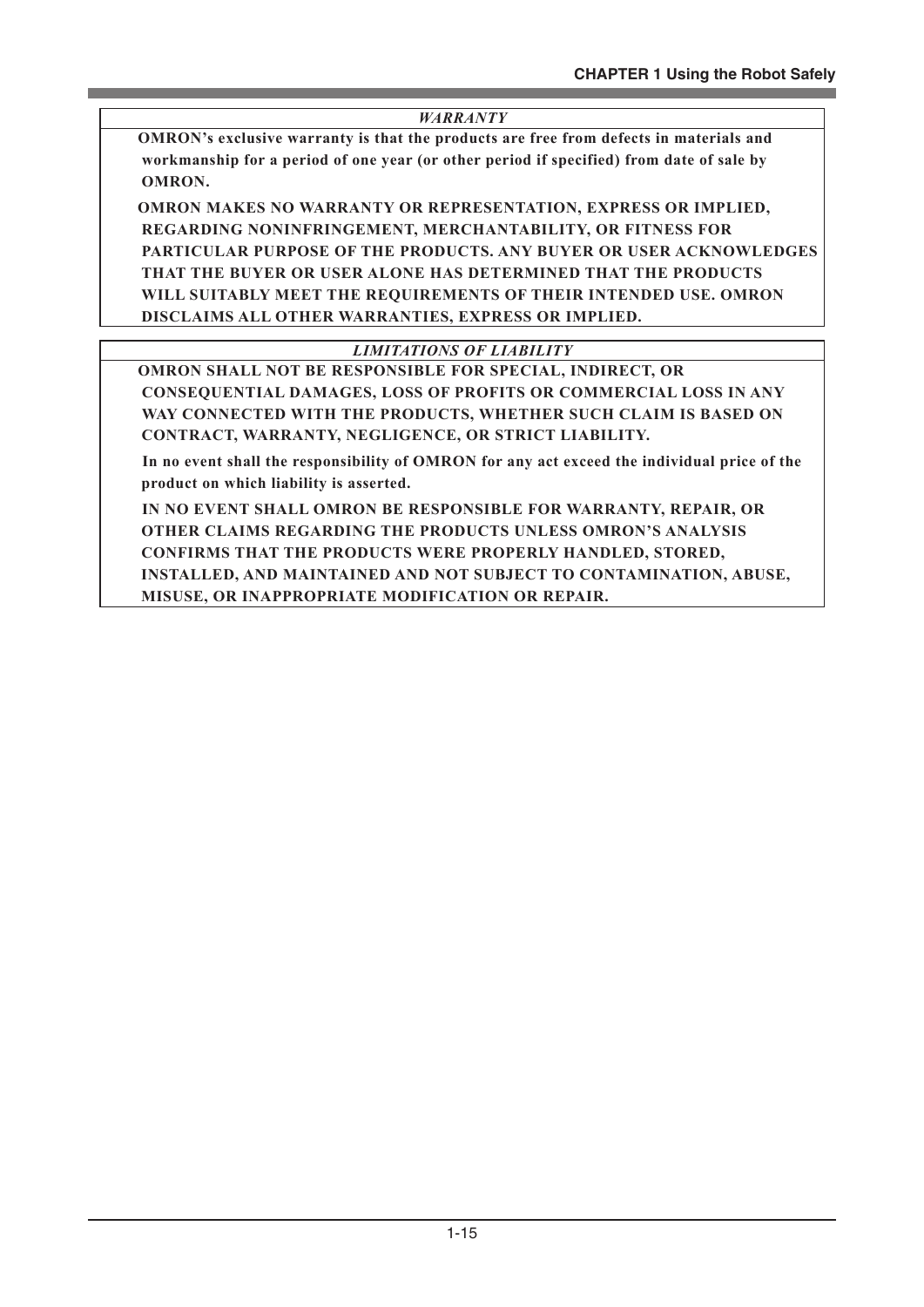# **12 CE Marking**

When the OMRON robots are exported to or used in EU (European Union) countries, refer to the separate "OMRON Robot Controller User's Manual" or "CE marking Supplement Manual" for related information about CE marking.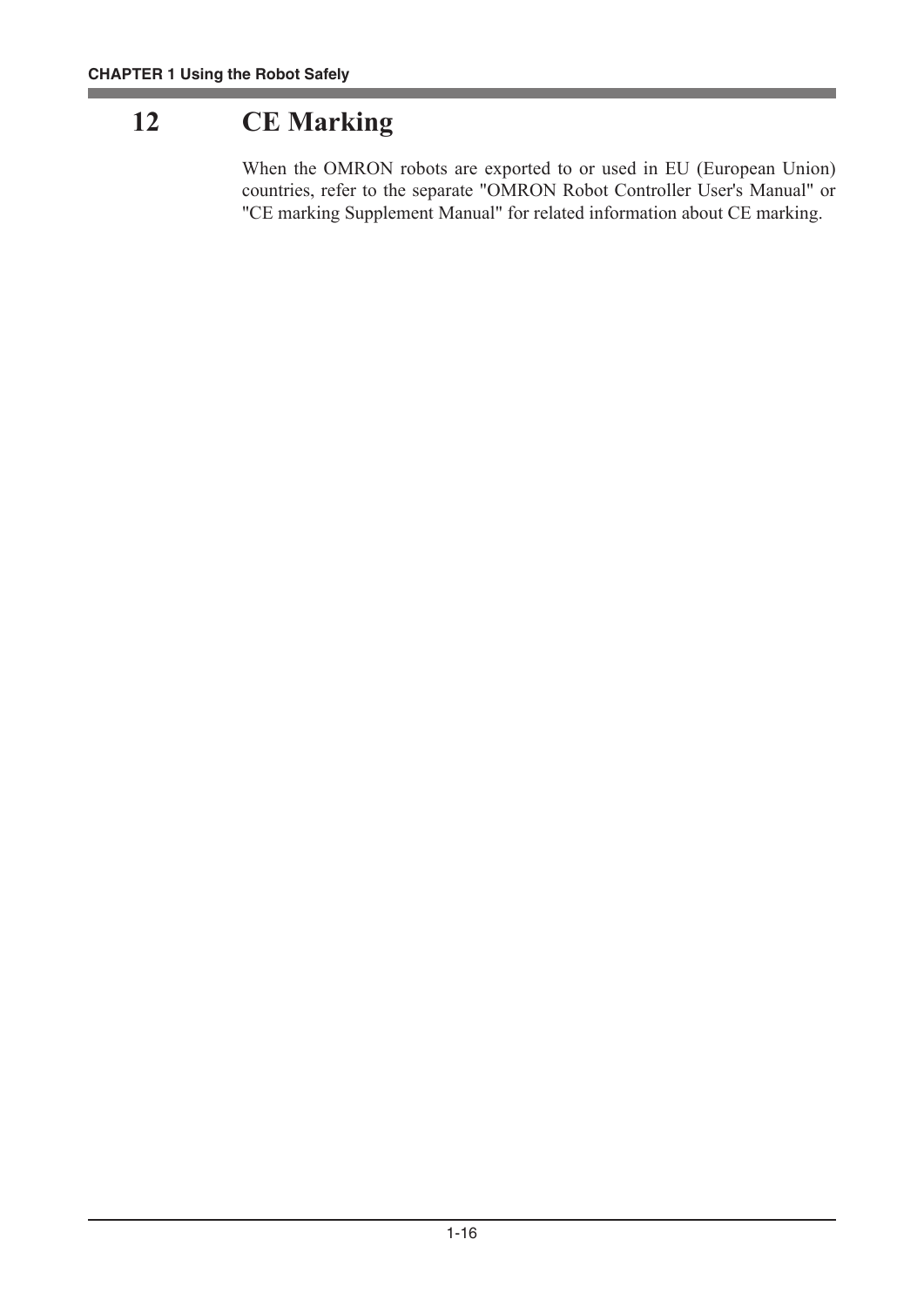

# **Functions**

|--|--|--|--|--|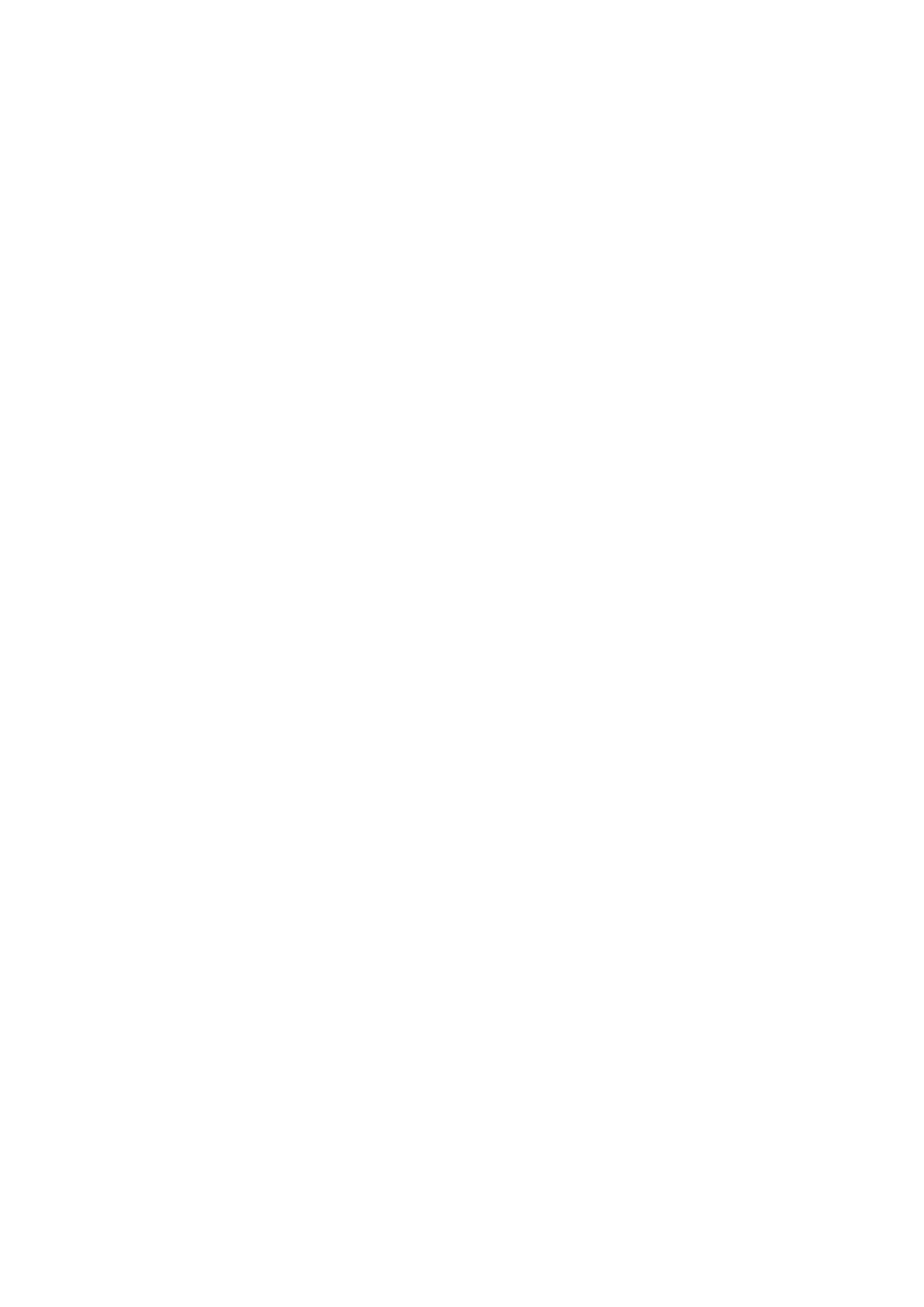# **1 Robot Manipulator**

Figs.2-1 and 2-2 below show the part names and functions of the XP series robots.



**Fig. 2-1 R6YXP250 to R6YXP400 dust/drip proof robots**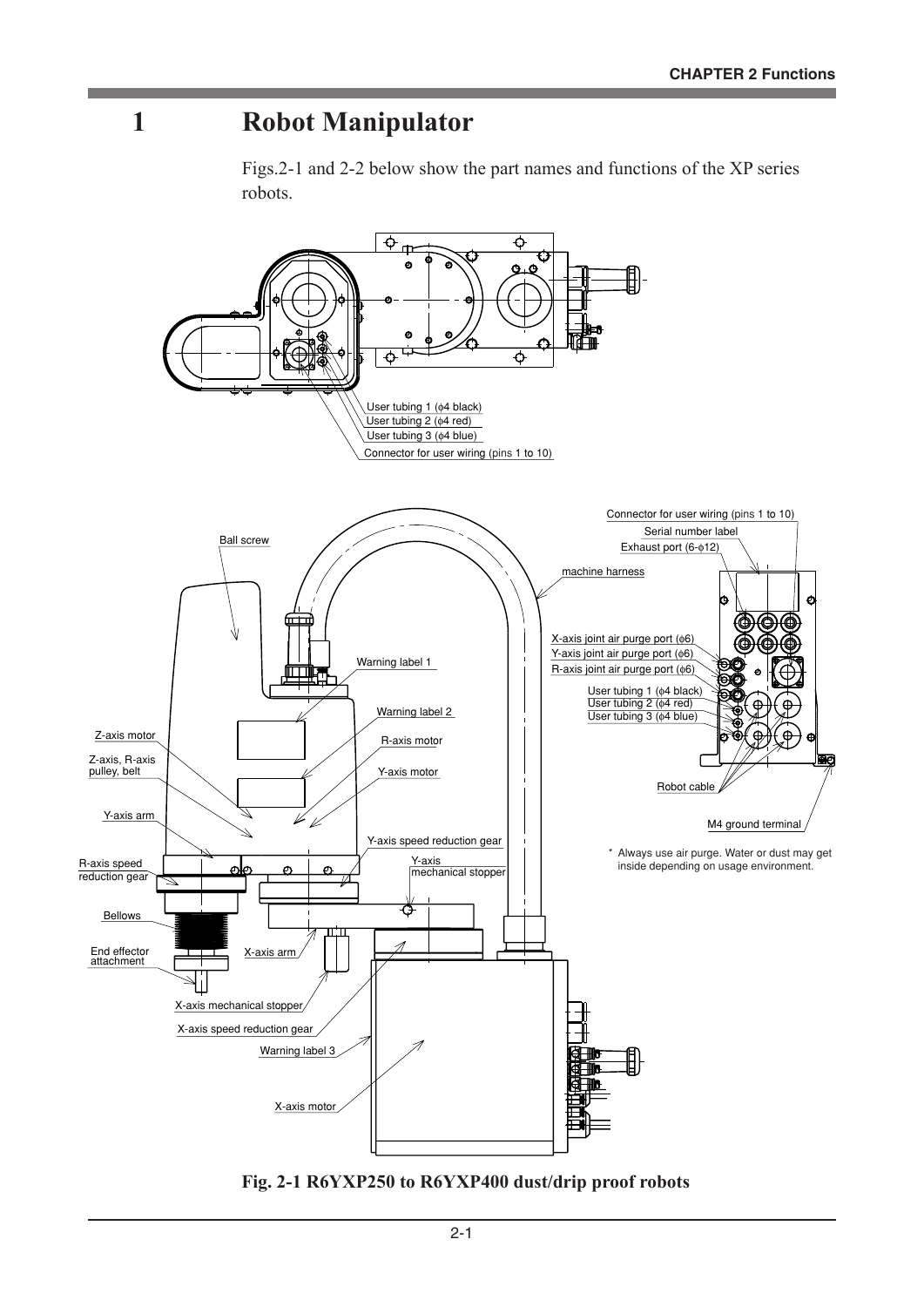#### **CHAPTER 2 Functions**



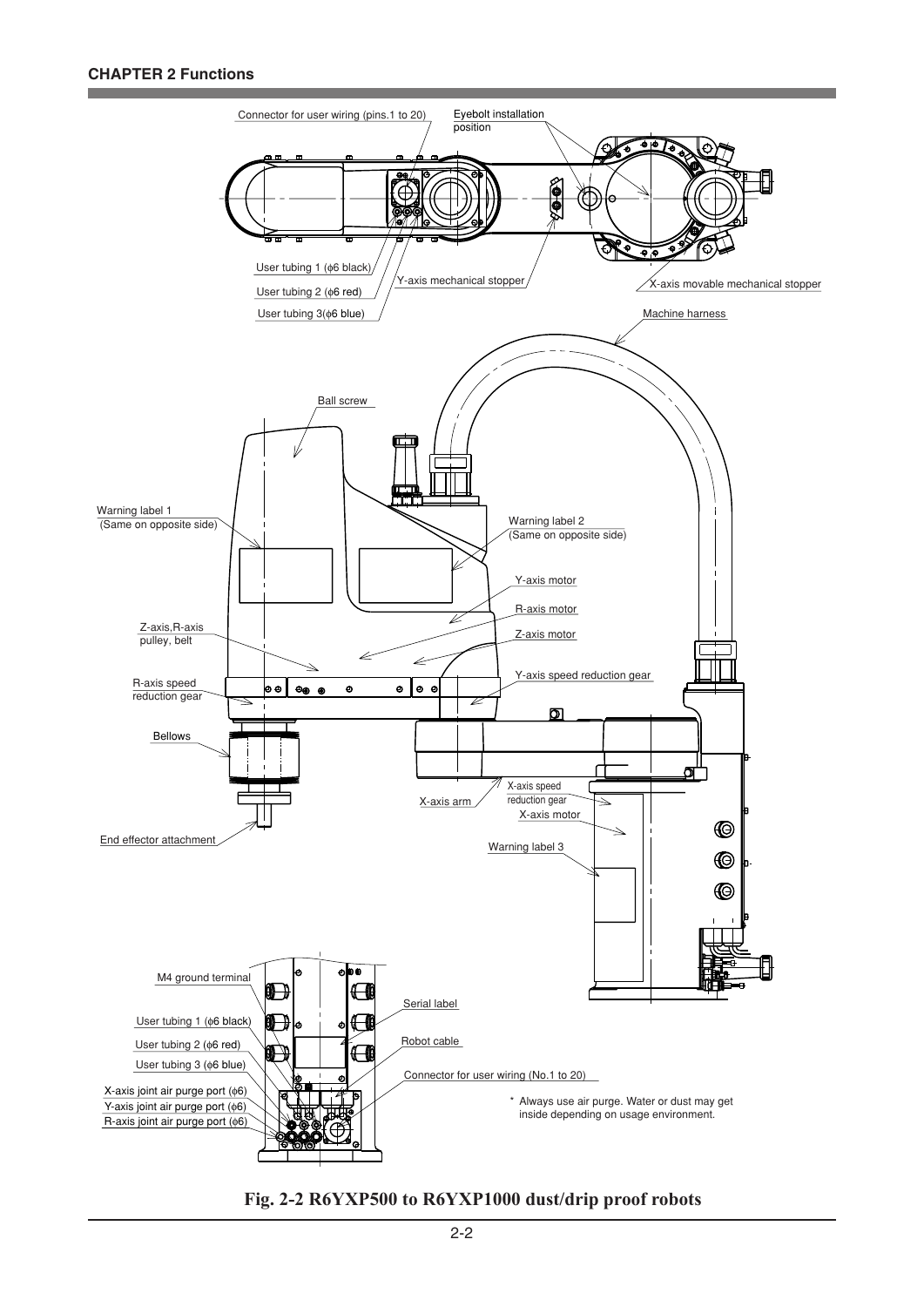# **CHAPTER 3**



| 1-1 Protection rating for moisture and dust on dust/drip proof models 3-1 |  |
|---------------------------------------------------------------------------|--|
|                                                                           |  |
|                                                                           |  |
|                                                                           |  |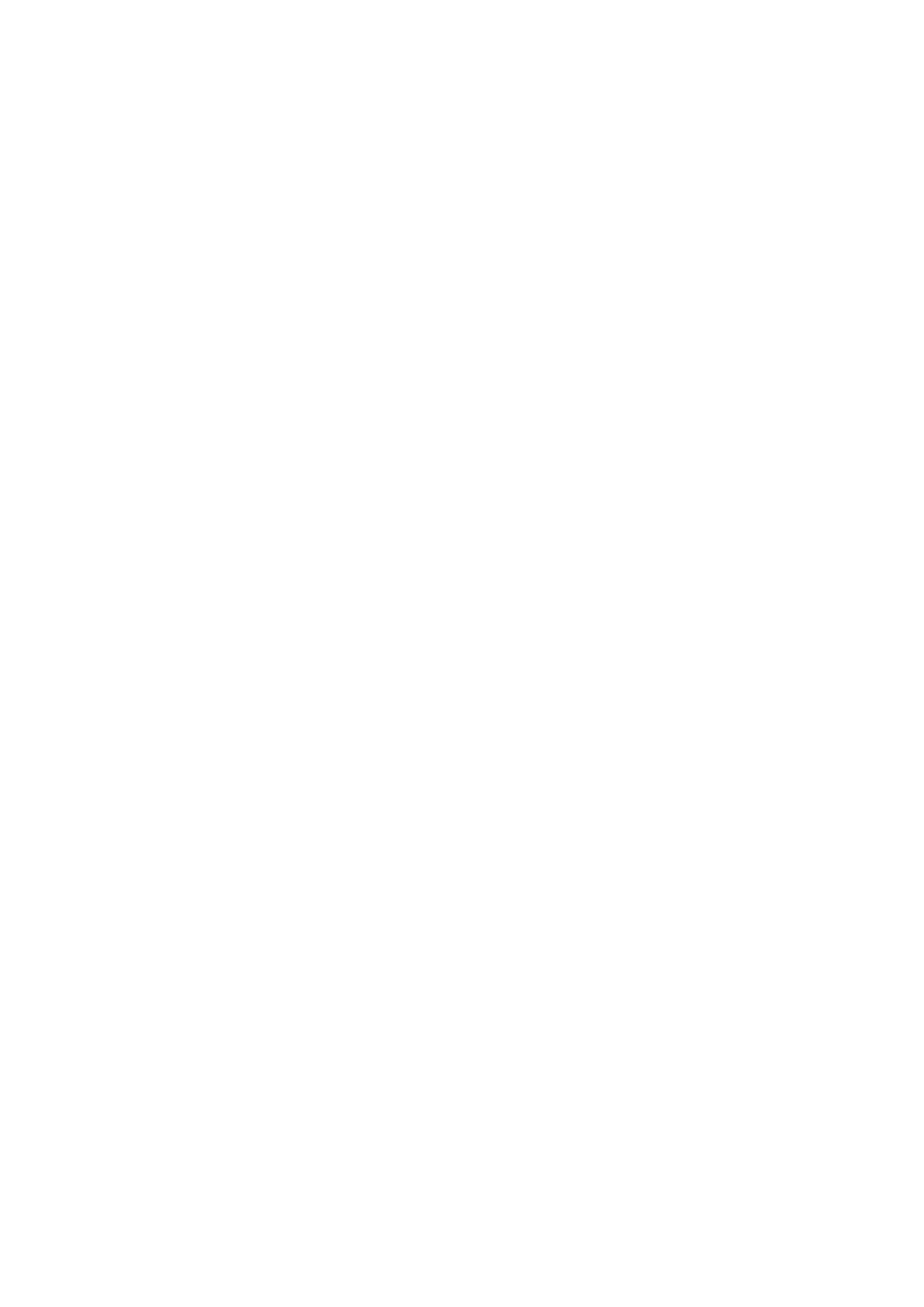# **1 Robot Installation Conditions**

Aside from moisture and dust conditions, the dust/drip proof model is identical to the standard specification model.

## **1-1 Protection rating for moisture and dust on dust/drip proof models**

The protection rating for moisture and dust in the R6YXP250 through R6YXP1000 dust/drip proof models are equivalent to IP65. Please consult OMRON for drip-proof specifications for other than water.

Always use air purge. Water or dust may get inside depending on usage environment.

# IP 6 5

L Degree of protection versus water penetration :  $5\Box$ 

At level 5, water injected from an optional angle does not exert a harmful effect. Water injection pressure per the standards is  $30kPa$  ( $30kN/m^2$ ,  $0.3kgf/cm^2$ ) $\Box$ 

Injection speed is 12.5 liters per minute, at a time interval of 3 minutes. $\Box$ 

 $\Box$ 

Water may penetrate inside the robot if the water pressure is higher than this level. $\Box$  $\Box$ 

Degree of protection versus solid debris :  $6\Box$ 

At level 6 there is no dust penetration.

## **WARNING**

DO NOT IMMERSE AND USE THE ROBOT OR ANY PART OF THE ROBOT IN WATER. WATER WILL OTHERWISE PENETRATE INSIDE THE ROBOT.

## **A** WARNING

DO NOT USE THE ROBOT IN ENVIRONMENTS EXCEEDING THE LISTED LEVELS OF PROTECTION FOR DUST AND MOISTURE. WATER OR DUST MAY OTHERWISE PENETRATE INSIDE THE ROBOT.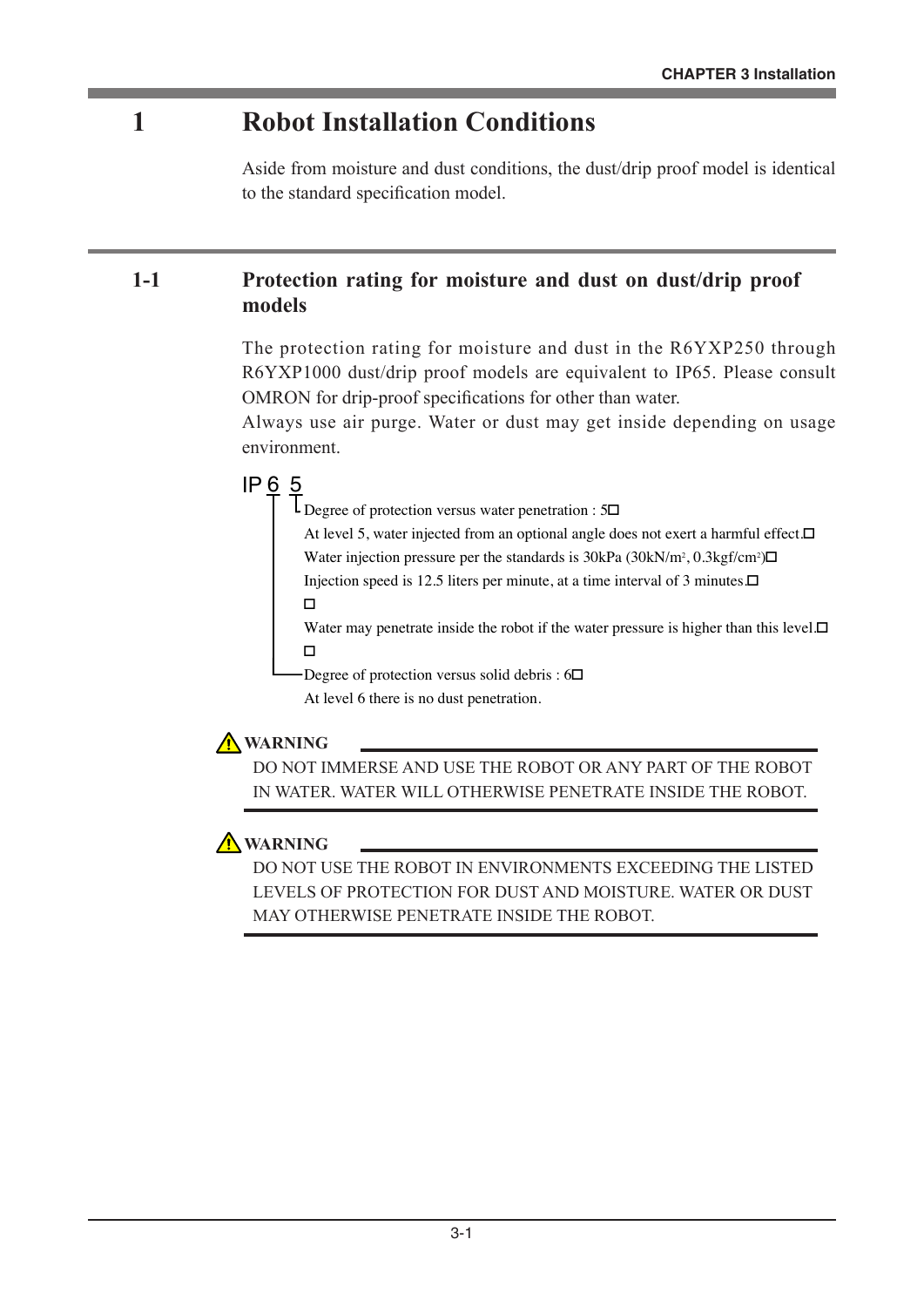# **2 User Wiring Connectors and User Tubing**

## **WARNING**

WIRING AND TUBING WORK MAY CAUSE MALFUNCTIONS SO TURN OFF THE POWER TO THE CONTROLLER AND SHUT OFF THE AIR SUPPLY.

Only the user signal wiring for the R6YXP500 through R6YXP1000 dust/drip proof models are different from the standard wiring.

Other dust/drip proof model user signal wiring and air tubes are identical to the standard parts.

1) The number of signal wires for the R6YXP500 to R6YXP1000 dust/drip proof models is as follows.

| Models                                            | User wires |
|---------------------------------------------------|------------|
| R6YXP500, R6YXP600, R6YXP700, R6YXP800, R6YXP1000 | 20 wires   |

User Wiring

| Rated voltage                           | 30V                    |
|-----------------------------------------|------------------------|
| Allowable current                       | 1.5A                   |
| Nominal cross-section area of conductor | $10.2$ mm <sup>2</sup> |
| <b>Shield</b>                           | Yes                    |

2) Both the arm and the base (robot pedestal) have user wiring connectors and user tubing joints. For their locations, refer to the dimensional drawings listed in our robot catalog.

Attach the end caps and plugs (supplied) when the user wiring connectors and user tubing joints on the R6YXP250 to R6YXP1000 dust/drip proof models are not used. Moisture and dust will penetrate inside if these end caps and plugs are not used.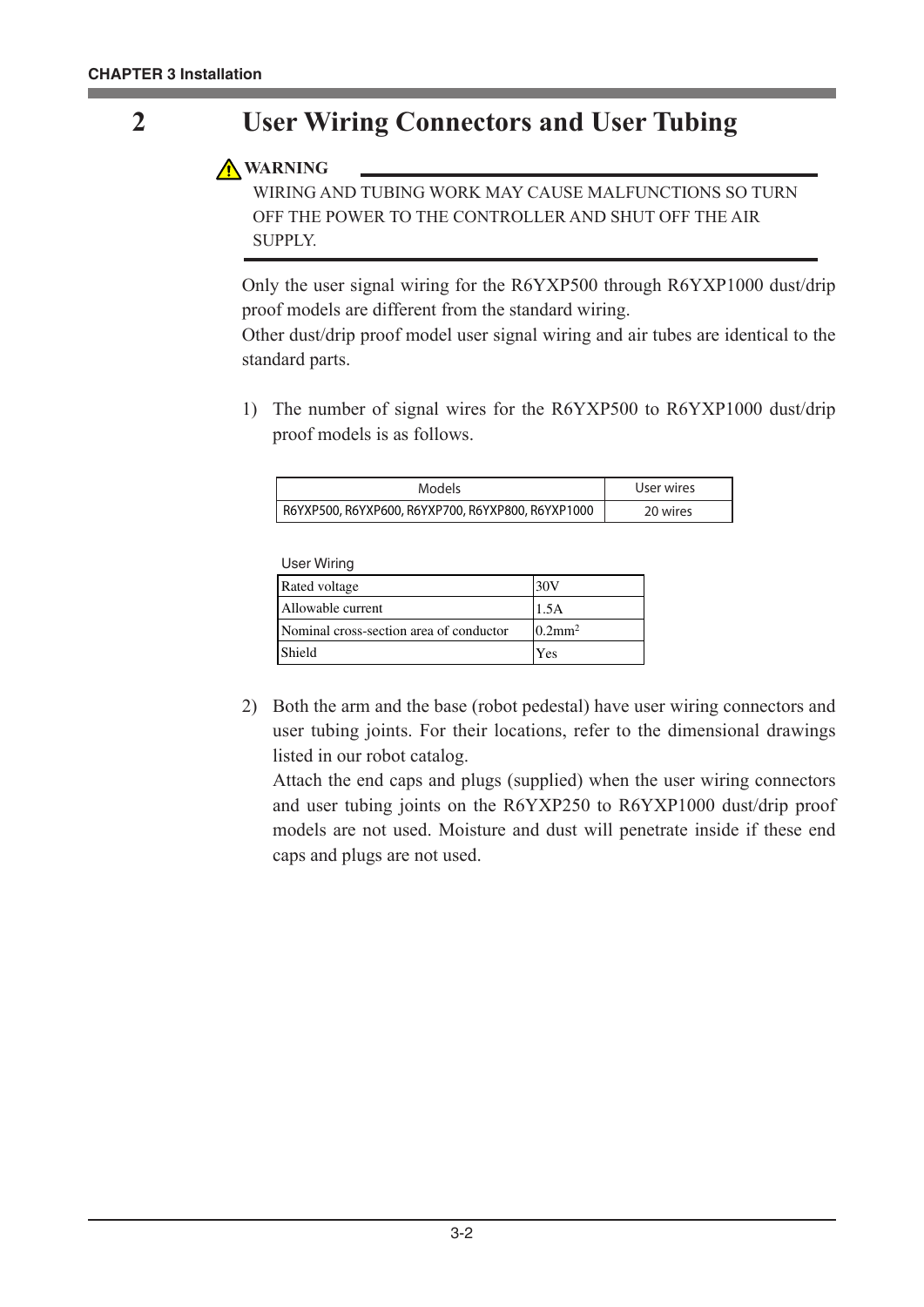3) Signal wire connections in the machine harness Connector pins 1 through 23 can be used for user signal wires in the R6YXP500, R6YXP600, R6YXP700, R6YXP800, R6YXP1000. The shield wire is connected to pin 24 and so it cannot be used as a signal wire.

| Signal           | Connector      | <b>NO</b>      | Connection                               | <b>NO</b>      | Connector   | Color        |
|------------------|----------------|----------------|------------------------------------------|----------------|-------------|--------------|
|                  |                | $\mathbf{1}$   |                                          | 1              |             | Blue         |
|                  |                | $\overline{c}$ |                                          | $\overline{2}$ |             | Orange       |
|                  |                | 3              | Ï<br>Ĩ.                                  | 3              |             | Green        |
|                  |                | $\overline{4}$ |                                          | $\overline{4}$ |             | <b>Brown</b> |
|                  |                | 5              | I.<br>$\overline{\phantom{a}}$           | 5              |             | Grey         |
|                  |                | 6              | I                                        | 6              |             | Red          |
|                  |                | $\overline{7}$ | Ï<br>Ĭ.                                  | $\overline{7}$ |             | <b>Black</b> |
|                  |                | 8              | Ï                                        | 8              |             | Yellow       |
|                  |                | 9              |                                          | 9              |             | Pink         |
|                  |                | 10             | ı                                        | 10             |             | Violet       |
|                  |                | 11             |                                          | 11             |             | White        |
| User signal line | $\overline{1}$ | 12             | Ĩ.                                       | 12             | 10          | Blue/Red     |
|                  | (Arm side)     | 13             |                                          | 13             | (Base side) | Orange/White |
|                  |                | 14             | I                                        | 14             |             | Green/White  |
|                  |                | 15             | ı                                        | 15             |             | Brown/White  |
|                  |                | 16             | $\overline{1}$<br>T                      | 16             |             | Grey/White   |
|                  |                | 17             |                                          | 17             |             | Red/White    |
|                  |                | 18             | I.<br>$\overline{1}$                     | 18             |             | Black/White  |
|                  |                | 19             | $\overline{1}$<br>I<br>$\mathbf{I}$<br>T | 19             |             | Yellow/Black |
|                  |                | 20             | I.<br>$\mathbf{I}$                       | 20             |             | Pink/Black   |
|                  |                |                |                                          |                |             |              |
|                  |                |                |                                          |                |             |              |
|                  |                |                |                                          |                |             |              |
| Flame Ground     |                | 24             |                                          | 24             |             | Orange/White |
| Flame Ground     |                |                |                                          | 1              | FG          | Green        |
|                  |                |                |                                          |                |             |              |

4) Make wiring to the R6YXP250 through R6YXP1000 connectors as follows. Solder the user signal wires to the connector as shown in Fig. 3-1 and assemble the connector. Then connect it to the user wiring connector. Tighten each connector screw to the specified torque. When the outer diameter of the cable is small, use tape or an equivalent item to make the section under the cable clamp fatter. Otherwise, moisture and dust will penetrate inside.



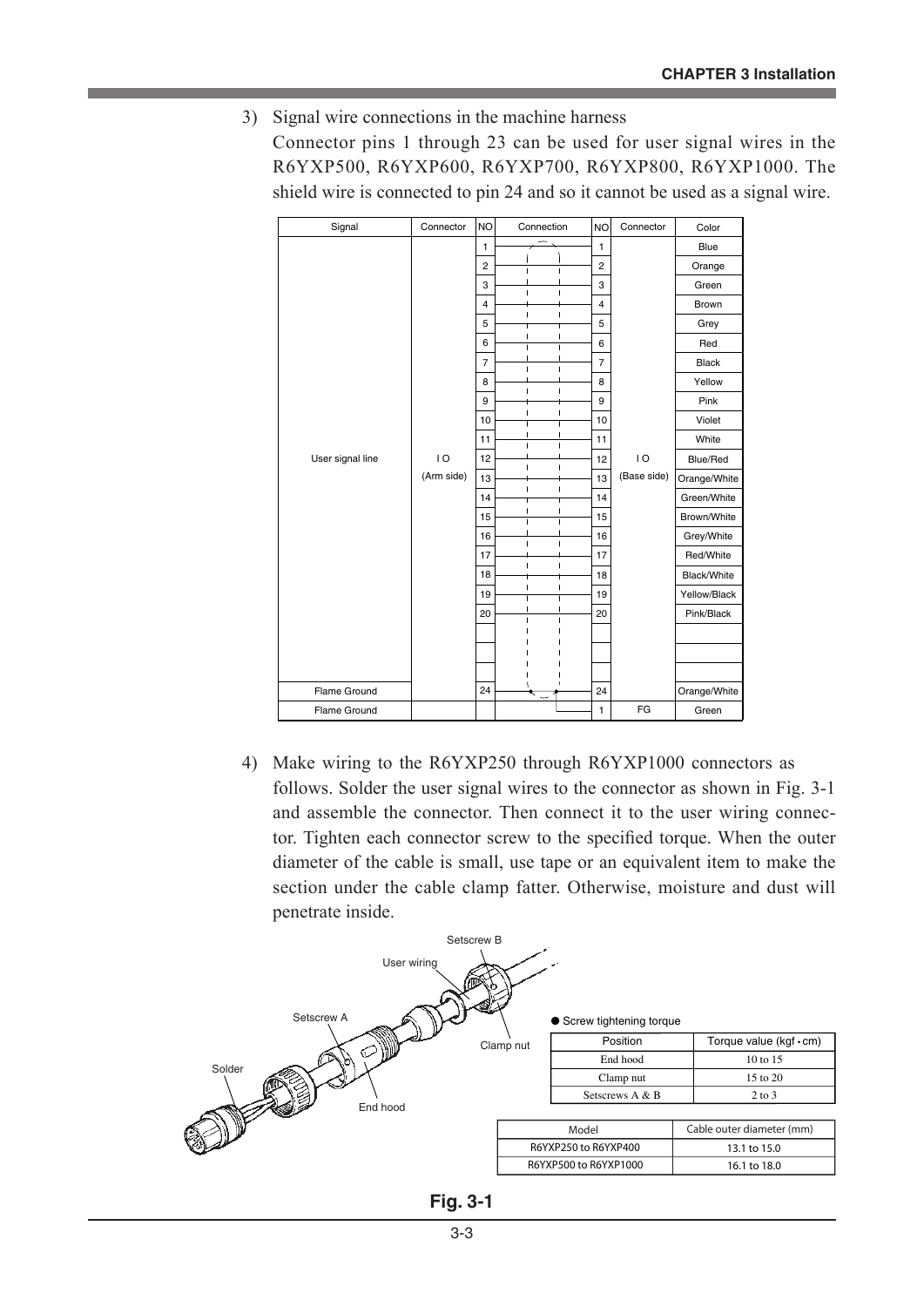## **A** WARNING

THE USER CABLE WIRES SHOULD HAVE A SHIELD WIRE. CONNECT IT TO THE SAME NO. PIN IN THE USER WIRING CONNECTOR ON THE ROBOT SIDE, WHICH ALSO CONNECTS TO THE SHIELD WIRE. IF THIS TASK IS OMITTED, NOISE MAY CAUSE MALFUNCTION OF THE ROBOT.

## **WARNING**

AVOID FASTENING THE USER CABLE OR TUBE WITH THE MACHINE HARNESS, AS THIS MAY LEAD TO HARNESS BREAKAGE AND MALFUNCTION.

## **A** WARNING

MAKE SURE THAT THE USER CABLE ATTACHED TO THE USER WIRING CONNECTOR AND THE USER TUBING JOINT WILL NOT INTERFERE WITH THE ROBOT MOVEMENT, ENTANGLE AROUND THE ROBOT OR FLAP AROUND DURING OPERATION. WIRING AND TUBING MIGHT THEN BE DAMAGED CAUSING MALFUNCTION OF THE ROBOT.

# **A** WARNING

LAY OUT THE USER CABLE ATTACHED TO THE USER WIRING CONNECTOR AND THE USER TUBING COUPLING SO THAT THEY DO NOT OBSTRUCT THE MOVEMENT OF THE OPERATOR OR ANY OTHER PERSONS. BODILY INJURY MAY RESULT IF ANYONE TRIPS ON THE CABLE OR AIR TUBE.



THE CONNECTOR SUPPLIED WITH THE ROBOT SHOULD BE CONNECTED TO THE ARM SIDE BY PIN CONTACT, AND TO THE ROBOT PEDESTAL SIDE BY SOCKET CONTACT. USE CAUTION AT THESE POINTS WHEN SOLDERING.

# **A** CAUTION

BE SURE TO USE THE CONNECTOR SUPPLIED WITH THE ROBOT. USING OTHER TYPES MAY RESULT IN CONTACT FAILURE.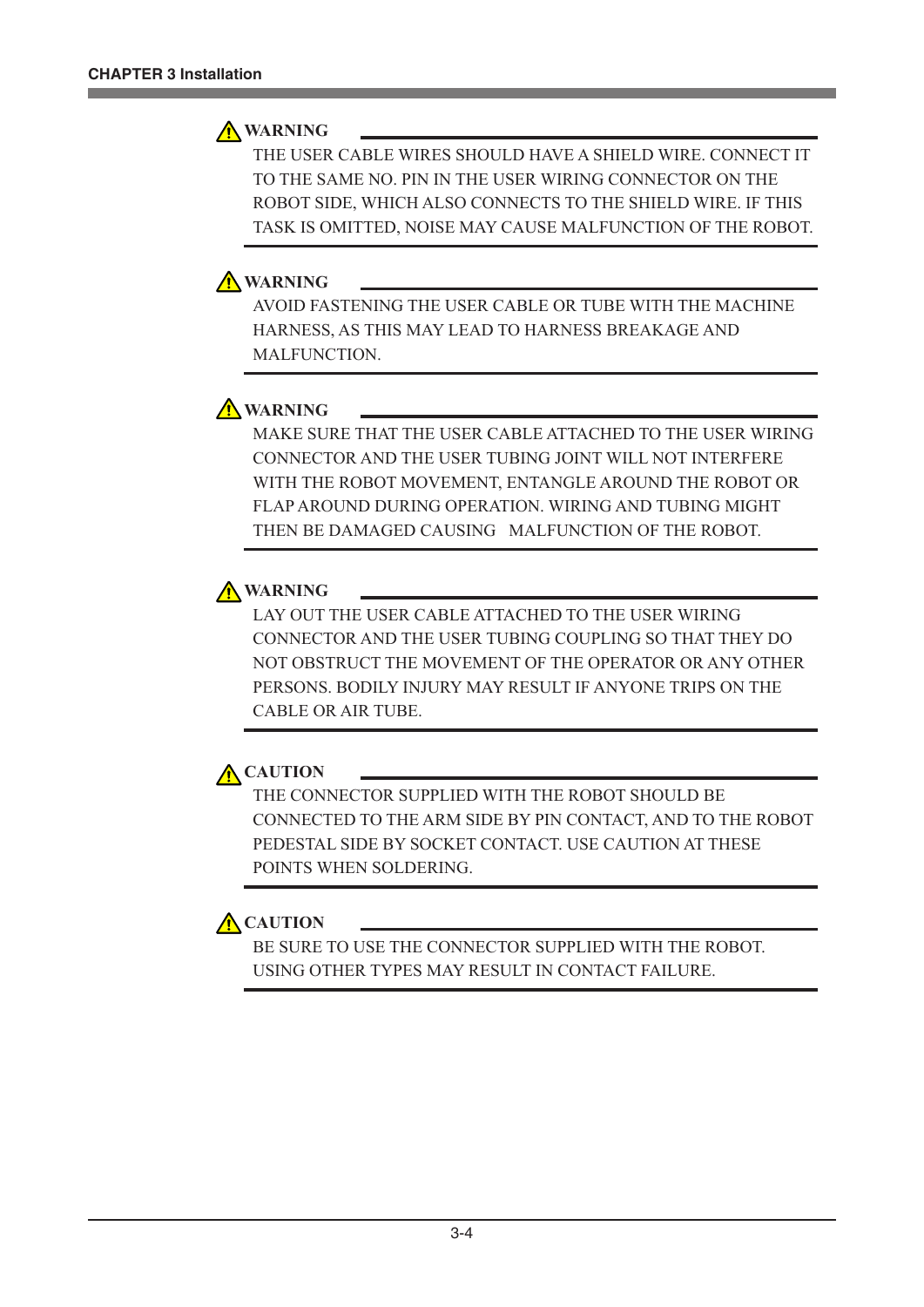| Robot model                                       | Connector on<br>arm side | Connector on<br>base (pedestal) side |  |
|---------------------------------------------------|--------------------------|--------------------------------------|--|
| R6YXP250, R6YXP350, R6YXP400                      | NJW-24-16-PM-15          | NJW-24-16-PF-15                      |  |
| R6YXP500, R6YXP600, R6YXP700, R6YXP800, R6YXP1000 | NJW-28-24-PM-18          | NJW-28-24-PF-18                      |  |

Manufacturer: Nanahoshi Science Laboratory

5) To check the operation and signal exchange between the end effector and the controller or peripheral equipment after making connections, refer to "6. Trial operation" of Chapter 1 in the OMRON SCARA robot user's manual.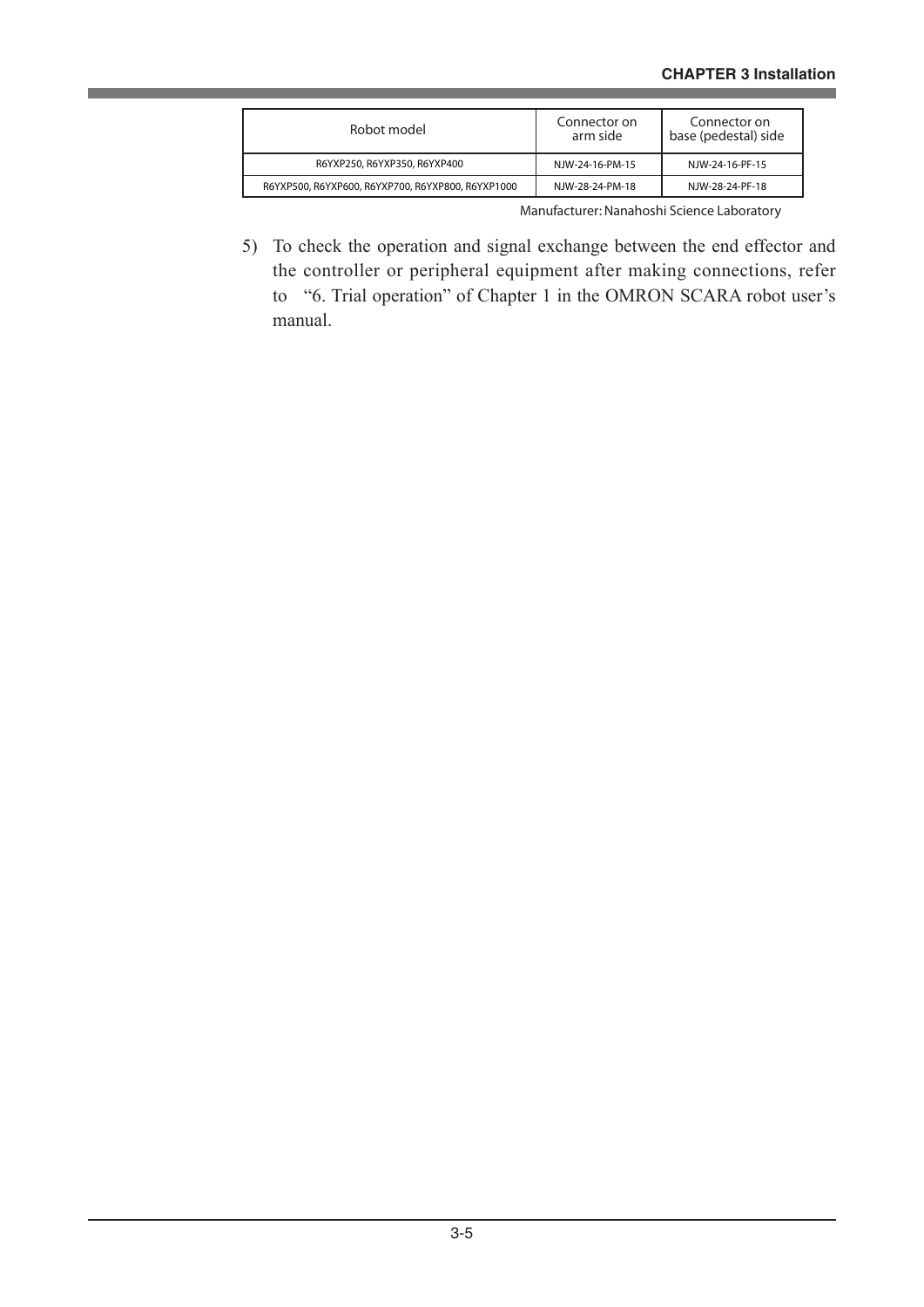# **3 Air Purge Tubing**

**WARNING**

TURN OFF POWER TO THE CONTROLLER BEFORE DOING PIPING OR TUBING WORK AND SHUT OFF THE AIR SUPPLY.

The dust/drip proof models have air supply inlets in the base (pedestal) rear panel for air purge of X-axis, Y-axis and R-axis joints. Supplying air to these inlets prevents dust from penetrating into the robot joint. Specifications are as follows.

| Maximum pressure                       | $0.58MPa (6kgf \cdot cm^2)$                                                                                                                              |  |  |
|----------------------------------------|----------------------------------------------------------------------------------------------------------------------------------------------------------|--|--|
| Outer diameter $\times$ Inner diameter | $\phi$ 6mm $\times$ $\phi$ 4mm                                                                                                                           |  |  |
| Fluid                                  | Use pure dry air containing no<br>deteriorated compressor oil or other<br>elements. Filtration rate of air filter<br>should be 40 <sub>km</sub> or less. |  |  |

Always use air purge. Water or dust may get inside the robot depending on the usage environment. Adjust the pressure and flow rate with the speed controllers on the rear of the base (pedestal) to keep water and dust from getting inside. See "1 Robot Manipulator" in Chapter 2 for the locations of the air purge ports.

## **A** WARNING

INSTALL THE AIR PURGE TUBING SO IT WILL NOT BECOME AN OBSTRUCTION THAT MIGHT CAUSE INJURIES IF PEOPLE STUMBLE ON IT AND FALL.

## **A** CAUTION

INSTALL THE AIR PURGE TUBING SO IT WILL NOT OBSTRUCT ROBOT MOVEMENT.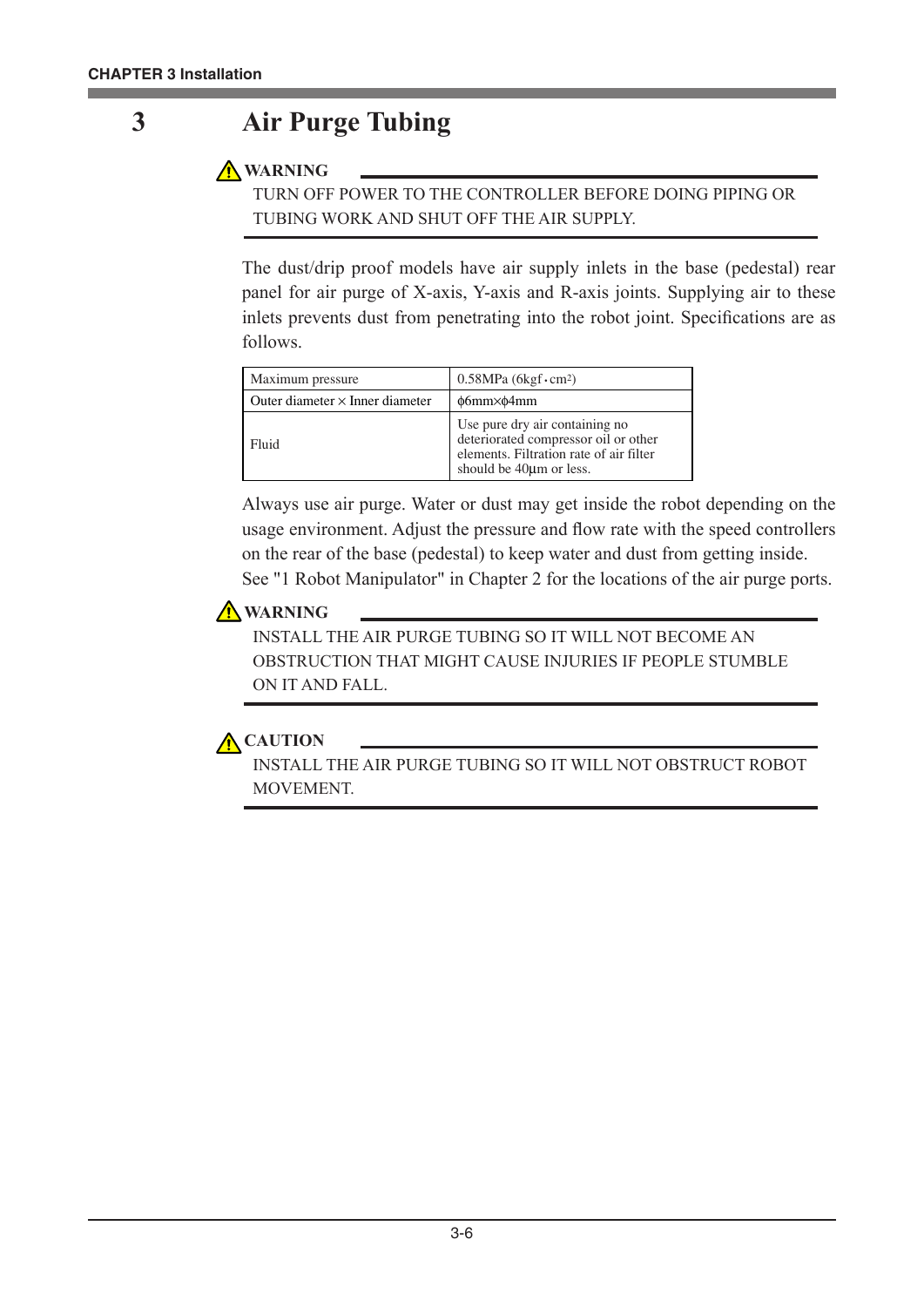# **4 Exhaust Port**

## **A** WARNING

TURN OFF POWER TO THE CONTROLLER BEFORE DOING PIPING OR TUBING WORK.

# **A** CAUTION

BEFORE OPERATING THE ROBOT, ALWAYS BE SURE TO REMOVE THE PLUG INSTALLED IN THE EXHAUST PORT PRIOR TO SHIPPING. IF NOT REMOVED, THE BELLOWS WILL BE UNABLE TO EXTEND AND RETRACT AND MAY BE DAMAGED.

The dust/drip proof models have 6 air exhaust ports (12mm dia.) in the base (pedestal) rear panel. These provide an air passage for extending and retracting the Z-axis bellows. If these exhaust ports are blocked, the bellows cannot adequately extend or retract and may be damaged.

Plugs are inserted in these exhaust ports before shipment so always be sure to remove them before operating the robot.

If moisture or dust is entering from these exhaust ports, connect them to a 12mm diameter air tube extending to a location free of dust and moisture.

## **A** WARNING

INSTALL THE EXHAUST TUBING SO THEY WILL NOT BECOME AN OBSTRUCTION THAT MIGHT CAUSE INJURIES IF PEOPLE STUMBLE ON IT AND FALL.

## **A** CAUTION

INSTALL THE EXHAUST TUBING SO THEY WILL NOT OBSTRUCT ROBOT MOVEMENT.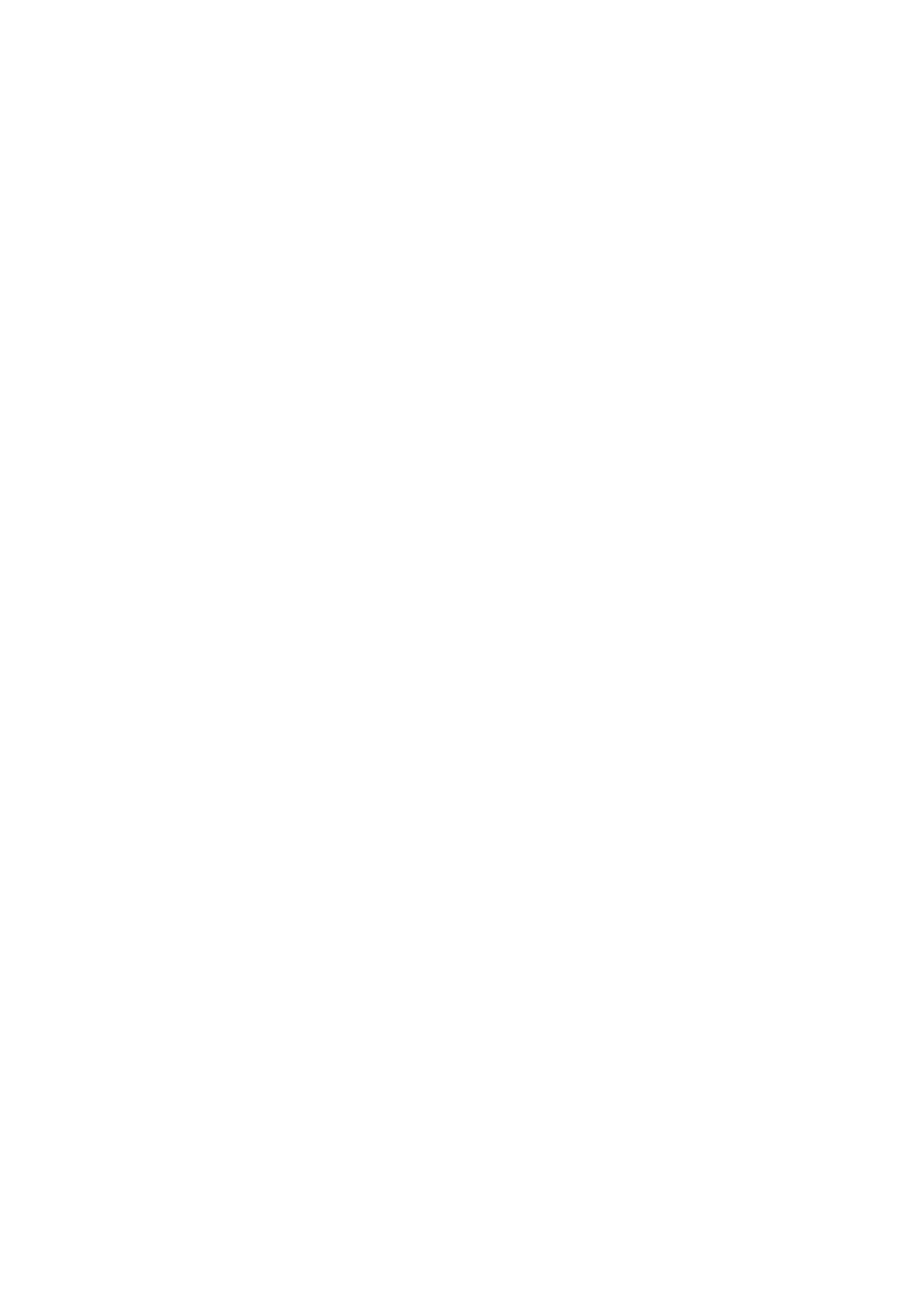# **CHAPTER 4**



# **Adjustment**

| $1 - 1$ | Removing the Y-axis arm upper cover (R6YXP250 to R6YXP400) 4-2  |  |
|---------|-----------------------------------------------------------------|--|
| $1 - 2$ |                                                                 |  |
| $1 - 3$ | Removing the Y-axis arm upper cover (R6YXP700 to R6YXP1000)4-10 |  |
|         |                                                                 |  |
|         |                                                                 |  |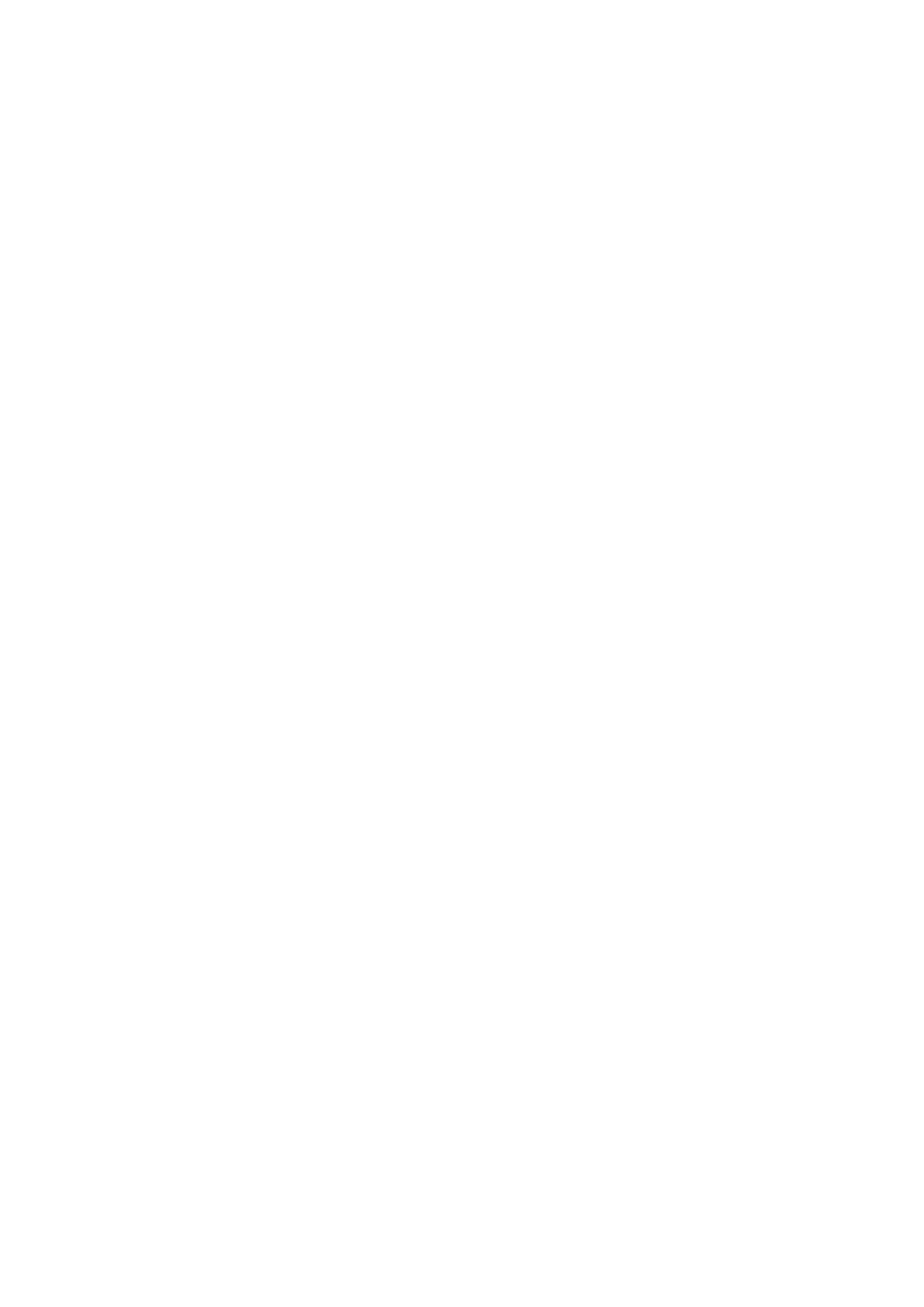# **1 Removing the Robot Covers**

The following steps show the procedure for removing the robot cover. Follow these steps for maintenance work.

- 1) Prepare the necessary tools.
	- Hex wrench set
	- Phillips-head screwdriver
- 2) Turn off the controller.
- 3) Place a sign indicating the robot is being adjusted, to keep others from operating the controller switch.
- 4) Enter the safeguard enclosure.
- 5) Remove the covers while referring to Fig. 4-1 to Fig. 4-3. Screws used to fasten each cover are listed in Tables 4-1 to 4-3.
- 6) To remove the Y-axis upper cover, see the procedure explained in 1-1 to 1-3.

| Cover name                  | Screw No. | Screw size                          | Qtv                                      |
|-----------------------------|-----------|-------------------------------------|------------------------------------------|
| Base (pedestal) rear cover  |           | M4x18                               |                                          |
| Base (pedestal) front cover |           | M4x12                               |                                          |
| Y-axis arm upper block      |           | M3x20<br>M <sub>3</sub> seal washer | 4                                        |
| Y-axis arm side frame       |           | M4x6                                | 10 (R6YXP250, R6YXP350)<br>11 (R6YXP400) |

Table 4-1 R6YXP250, R6YXP350, R6YXP400 (See Fig. 4-1)

| Table 4-2 R6YXP500, R6YXP600 (See Fig. 4-2) |  |  |
|---------------------------------------------|--|--|
|---------------------------------------------|--|--|

| Cover name                         | Screw No.      | Screw size     | Qty            |
|------------------------------------|----------------|----------------|----------------|
|                                    |                | M4x8           |                |
| Base (robot pedestal) rear cover 1 |                | M4 seal washer | 8              |
| Base (robot pedestal) front cover  | $\overline{2}$ | M4x8           | 4              |
|                                    |                | M3x25          |                |
| Y-axis arm upper block             | 3              | M3 seal washer | 4              |
|                                    |                | M4x8           |                |
| Y-axis arm side frame              | 4              | M4 seal washer | 14             |
| Y-axis arm upper                   | 5              | M4x10          |                |
| bearing holder                     |                |                | $\overline{4}$ |
| Y-axis arm upper                   | 6              | M3x50          |                |
| cover: bottom                      |                | M3 seal washer | 4              |
|                                    | 7              | M4x8           | $\overline{4}$ |
| Base (robot pedestal) rear cover 2 |                | M4 seal washer |                |
| X-axis arm upper cover             | 8              | M4x6           | $\overline{2}$ |
| Y-axis arm under cover             | 9              | M4x10          |                |
|                                    |                | M4 seal washer | 4              |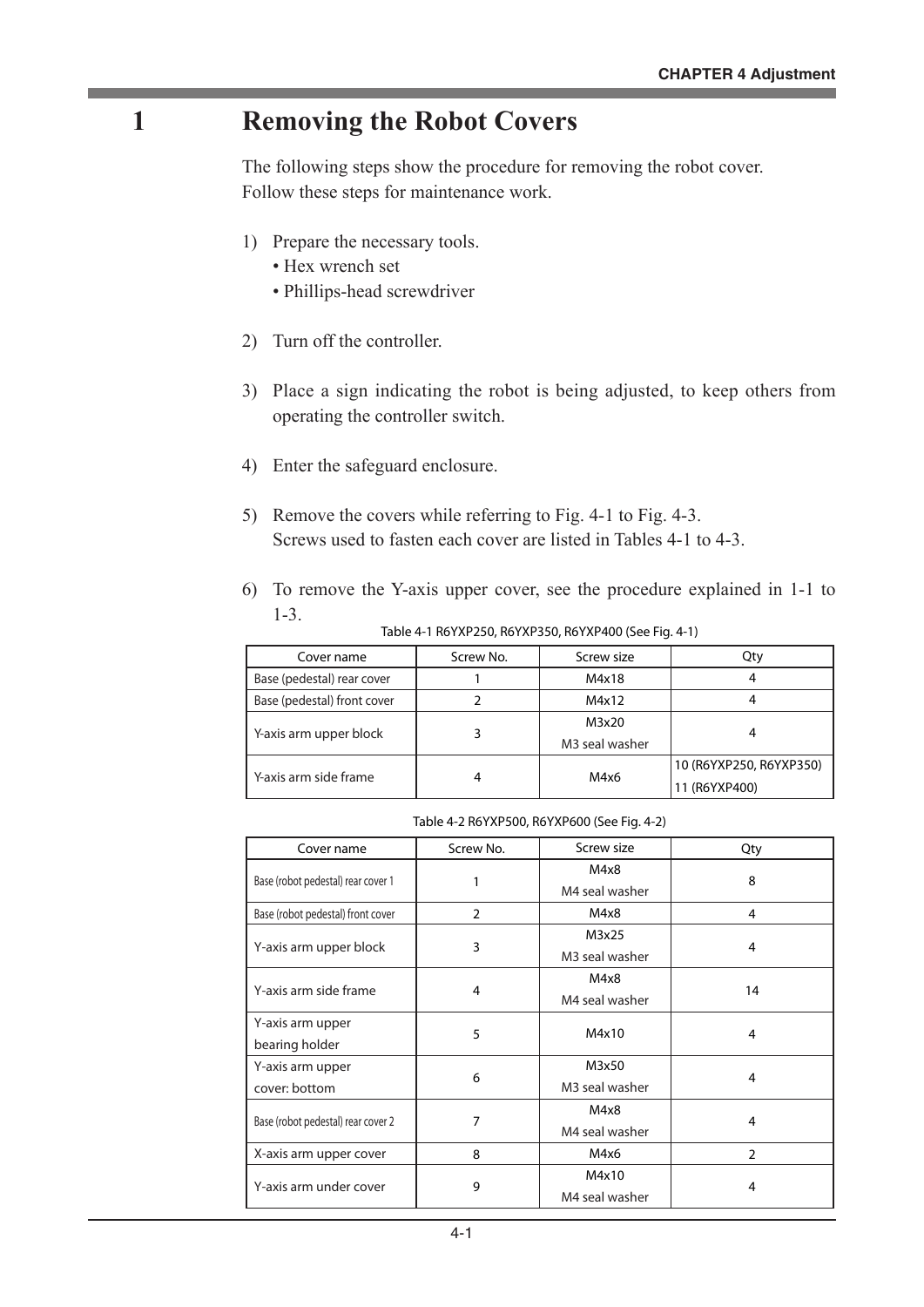| Cover name                         | Screw No.      | Screw size     | Qty                     |  |
|------------------------------------|----------------|----------------|-------------------------|--|
|                                    |                | M4x8           | 8                       |  |
| Base (robot pedestal) rear cover 1 |                | M4 seal washer |                         |  |
| Base (robot pedestal) side cover   | $\overline{2}$ | M4x8           | 8                       |  |
|                                    |                | M4x50          | $\mathfrak{D}$          |  |
| Y-axis arm upper block             | 3              | M4x30          | $\overline{2}$          |  |
|                                    |                | M4x8           | 14 (R6YXP700, R6YXP800) |  |
| Y-axis arm side frame              | 4              | M4 seal washer | 16 (R6YXP1000)          |  |
| Y-axis arm upper                   |                |                | 4                       |  |
| bearing holder                     | 5              | M4x10          |                         |  |
| Y-axis arm upper                   |                | M3x50          | 4                       |  |
| cover: bottom                      | 6              | M4 seal washer |                         |  |
|                                    |                | M4x8           | 4                       |  |
| Base (robot pedestal) rear cover 2 | 7              | M4 seal washer |                         |  |
| X-axis arm upper cover             | 8              | M4x8           | $\overline{2}$          |  |
|                                    |                | M4x10          | 4 (R6YXP700, R6YXP800)  |  |
| Y-axis arm under cover             | 9              | M4 seal washer | 6 (R6YXP1000)           |  |

Table 4-3 R6YXP700, R6YXP800, R6YXP1000 (See Fig. 4-3)

## 1-1 **Removing the Y-axis arm upper cover (R6YXP250 to R6YXP400)**

Proceed as follows while referring to Fig. 4-1.

- 1) Turn off the controller power.
- 2) Place a sign indicating "work in progress", to keep others from operating the controller switch.
- 3) Remove the front cover and rear cover of the robot base (pedestal).
- 4) Remove the FG wire round terminals (2 pcs) from the machine harness.
- 5) Remove the user air tubes 1 to 3 from their couplings. The air tube colors match the coupling colors.
- 6) Remove the Y-axis and R-axis joint air purge tubes from their couplings. Place marks so the air tubes can later be connected back to their original positions.
- 7) Remove the YM, ZM, RM, YP, ZP, RP, ZBK, FG and IO connectors.
- 8) Cut the Insulock tie straps that are clamping the machine harness.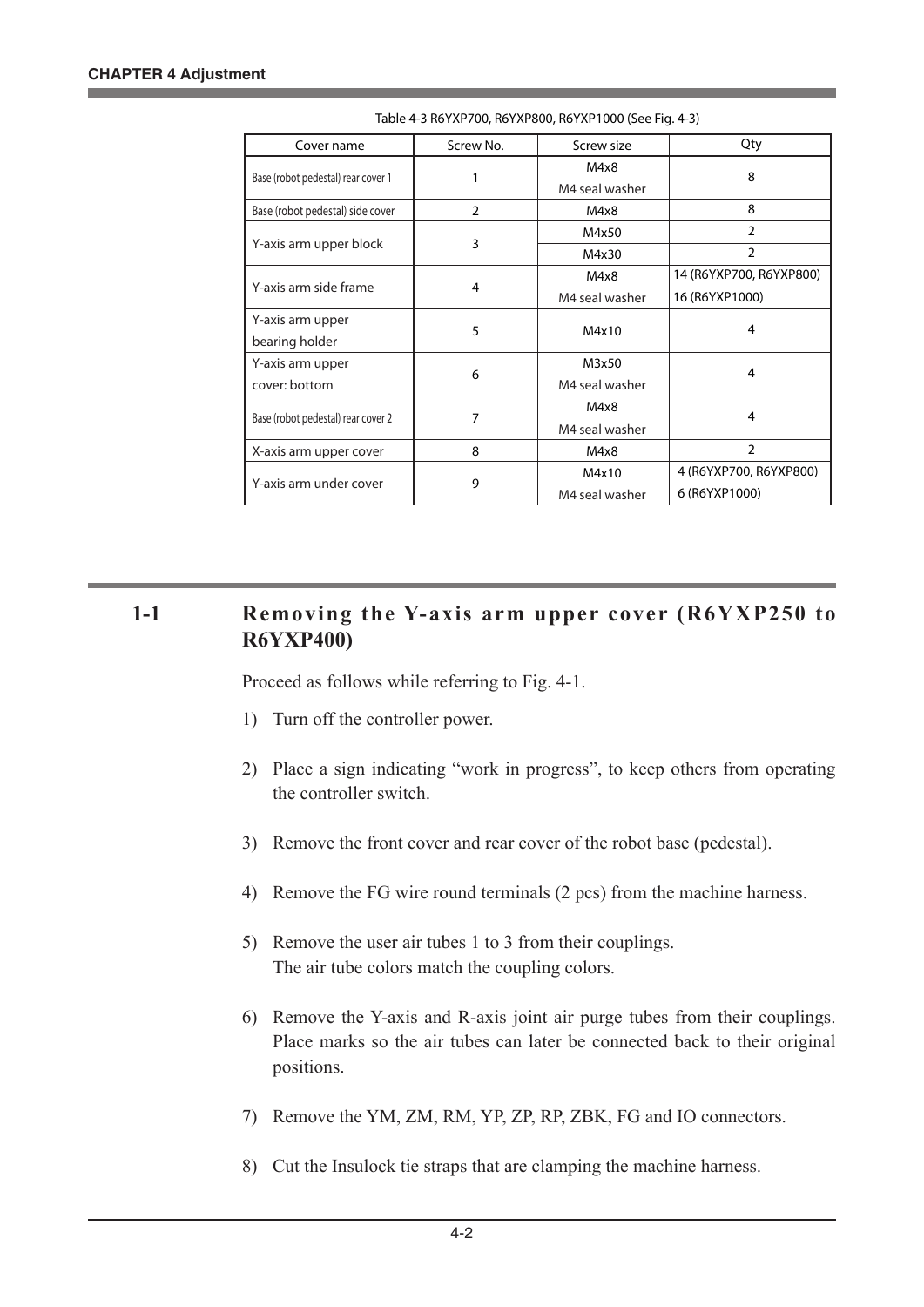- 9) Loosen the flexible couplings and extract from the shaft.
- 10) Remove the machine harness from the shaft hole. Handle with care not to damage the connector, wiring, and tubing.
- 11) Loosen the Y-axis arm flexible coupling and extract from the shaft.
- 12) Pull the flexible coupling in the direction shown by the arrow, and move it all the way to the edge of the wiring connector on the robot base side.
- 13) Remove the Y-axis arm upper block.
- 14) Remove the user air tubes 1 to 3 inside the cover from the couplings. The air tube colors match the coupling colors.
- 15) Remove the Y-axis and R-axis joint air purge tubes from their couplings. Place marks so the air tubes can later be connected back to their original positions.
- 16) Remove the IO connectors inside the cover.
- 17) Remove the screws on Y-axis arm side frame and remove the cover holder.
- 18) Remove the block and cover together from the Y-axis arm. Bring the block and cover over to the robot base side and perform the required maintenance or other task.
- 19) When reinstalling the cover, reassemble by performing the above steps in reverse.

When reassembling, be sure not to forget to connect the connectors, the FG cable, and the air tubes. Be careful not to damage the flexible coupling gaskets, and cover seals. Do not forget to insert the seal washer and to clamp the machine harness (robot base side) with the Insulock tie straps.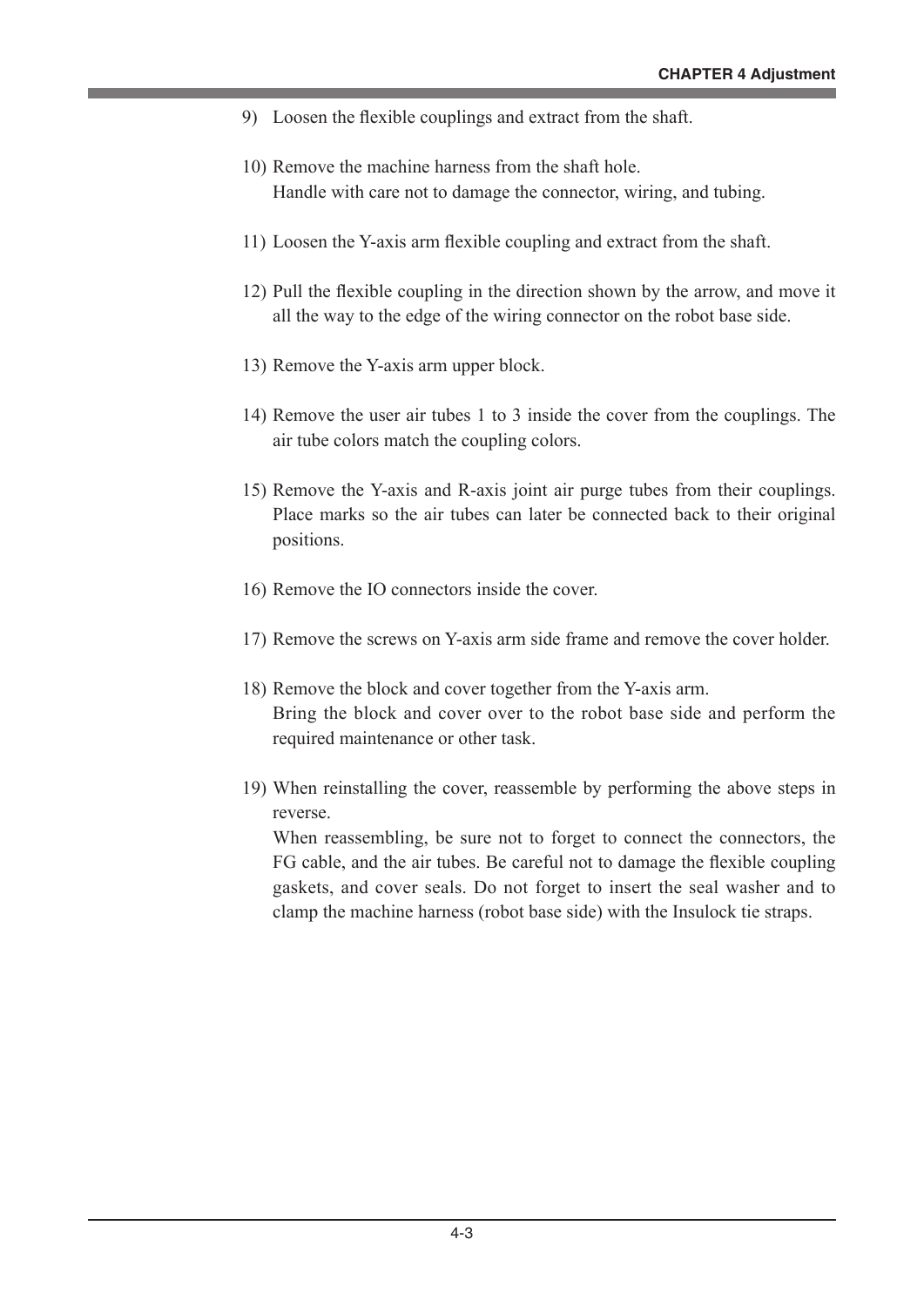

**Fig. 4-1**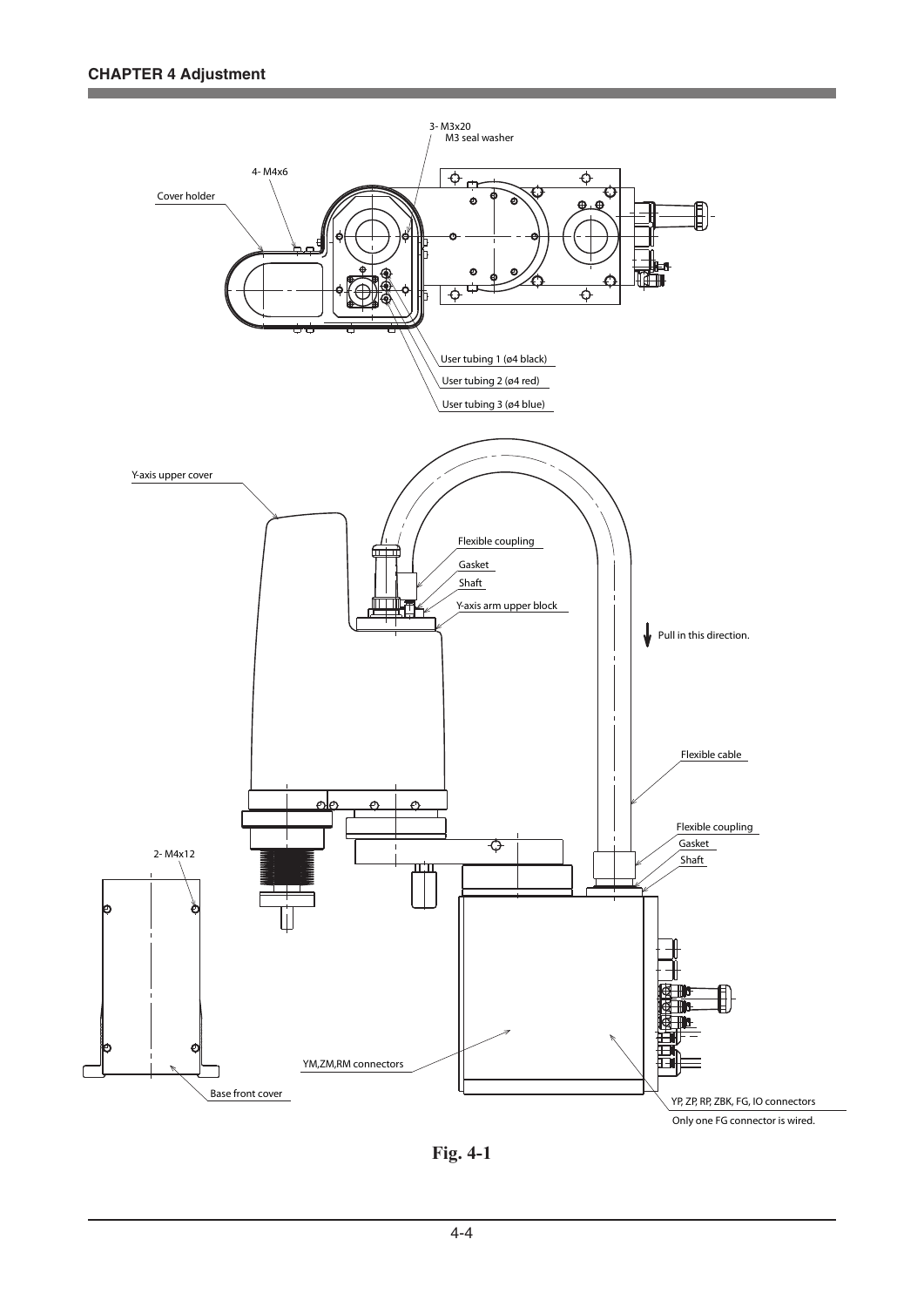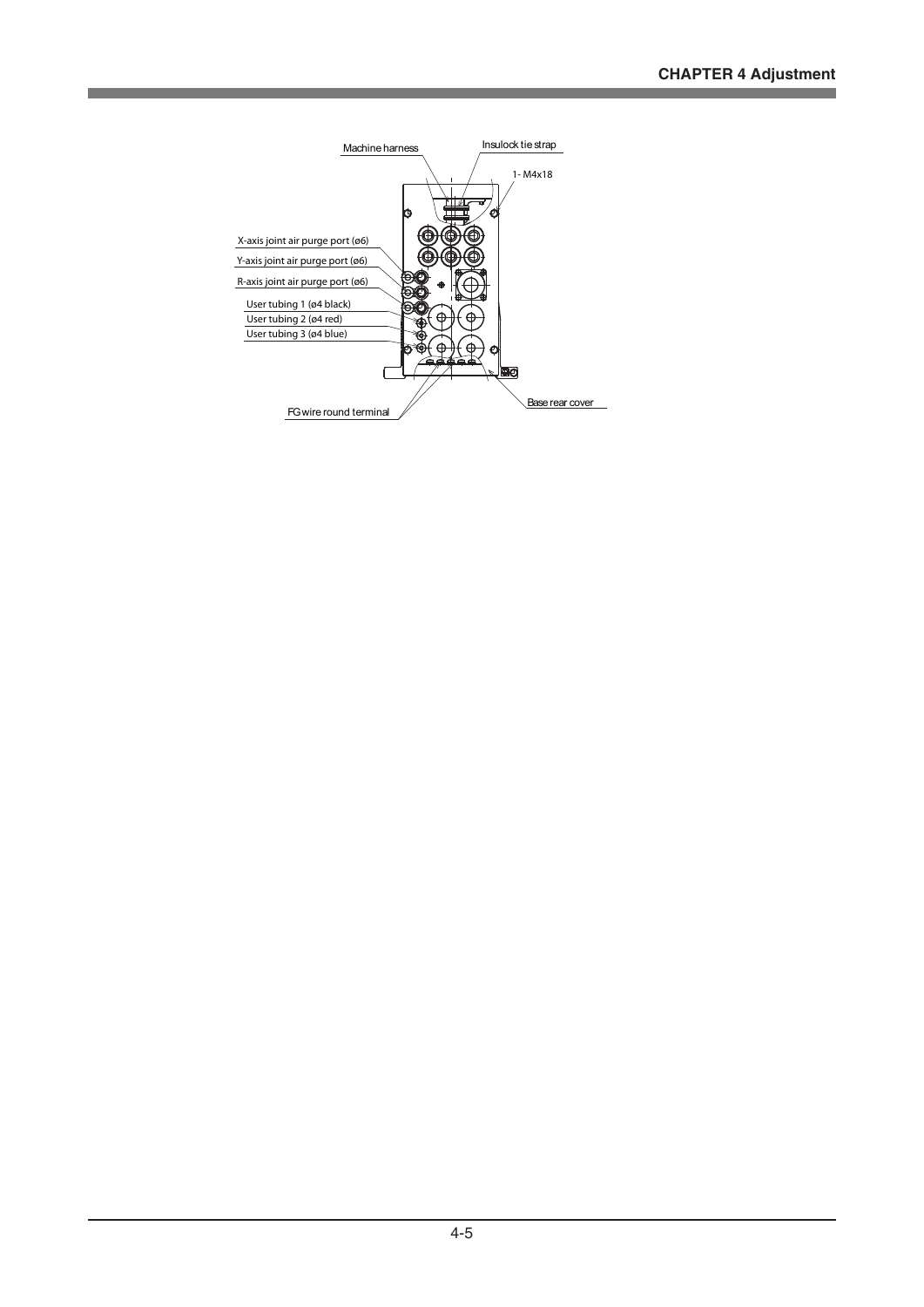#### **1-2 Removing the Y-axis arm upper cover (R6YXP500, R6YXP600)**

Proceed as follows while referring to Fig. 4-2.

- 1) Turn off the controller power.
- 2) Place a sign indicating "work in progress", to keep others from operating the controller switch.
- 3) Remove the front cover and rear cover 1 of the robot base (pedestal).
- 4) Remove the FG wire round terminals (2 pcs) from the machine harness.
- 5) Remove the user air tubes 1 to 3 from their couplings. The air tube colors match the coupling colors.
- 6) Remove the Y-axis and R-axis joint air purge tubes from their couplings. Place marks so the air tubes can later be connected back to their original positions.
- 7) Remove the YM, ZM, RM, YP, ZP, RP, ZBK, FG and IO connectors.
- 8) Cut the Insulock tie straps that are clamping the machine harness.
- 9) Loosen the flexible couplings and extract from the shaft.
- 10) Remove the machine harness from the shaft hole. Handle with care not to damage the connector, wiring, and tubing.
- 11) Loosen the Y-axis arm flexible coupling and extract from the shaft.
- 12) Pull the flexible coupling in the direction shown by the arrow, and move it all the way to the edge of the wiring connector on the robot base side.
- 13) Remove the bolts that secure the bearing holder on the top of the Y-axis cover. Shift the bearing holder position so that you can see the bolts that secure the Y-axis arm upper block.
- 14) Remove the bolts that secure the Y-axis arm upper block and remove the block.
- 15) Remove the user air tubes 1 to 3 inside the cover from the couplings. The air tube colors match the coupling colors.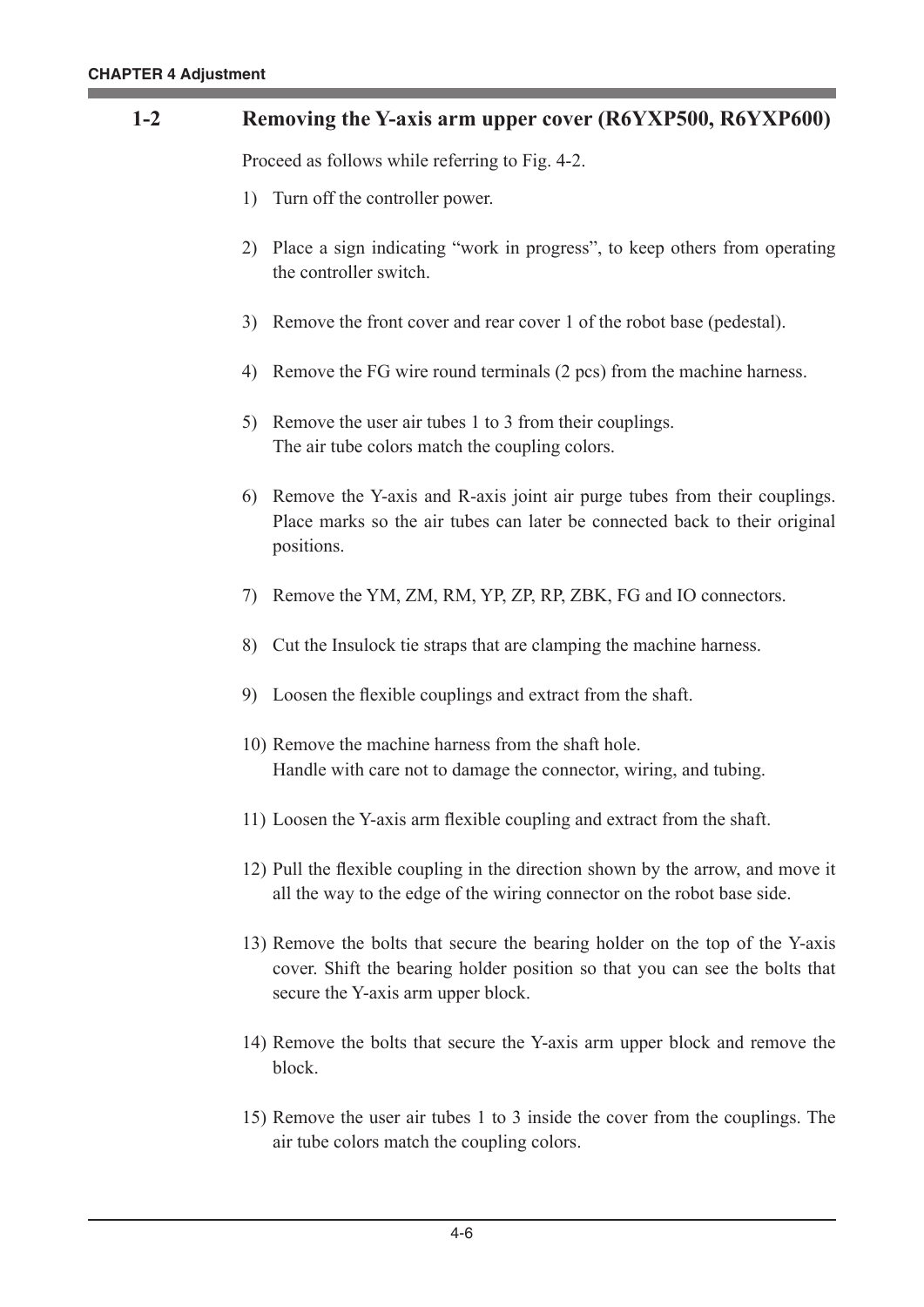- 16) Remove the Y-axis and R-axis joint air purge tubes from their couplings. Place marks so the air tubes can later be connected back to their original positions.
- 17) Remove the IO connectors inside the cover.
- 18) Remove the screws on Y-axis arm side frame and remove the cover holder.
- 19) Remove the screws on the bottom of the Y-axis arm upper cover, then remove the block and cover together from the Y-axis arm. Bring the block and cover over to the robot base side and perform the required maintenance or other task.
- 20) When reinstalling the cover, reassemble by performing the above steps in reverse.

When reassembling, be sure not to forget to connect the connectors, the FG cable, and the air tubes. Be careful not to damage the flexible coupling gaskets, and cover seals. Do not forget to insert the seal washer and to clamp the machine harness (robot base side) with the Insulock tie straps.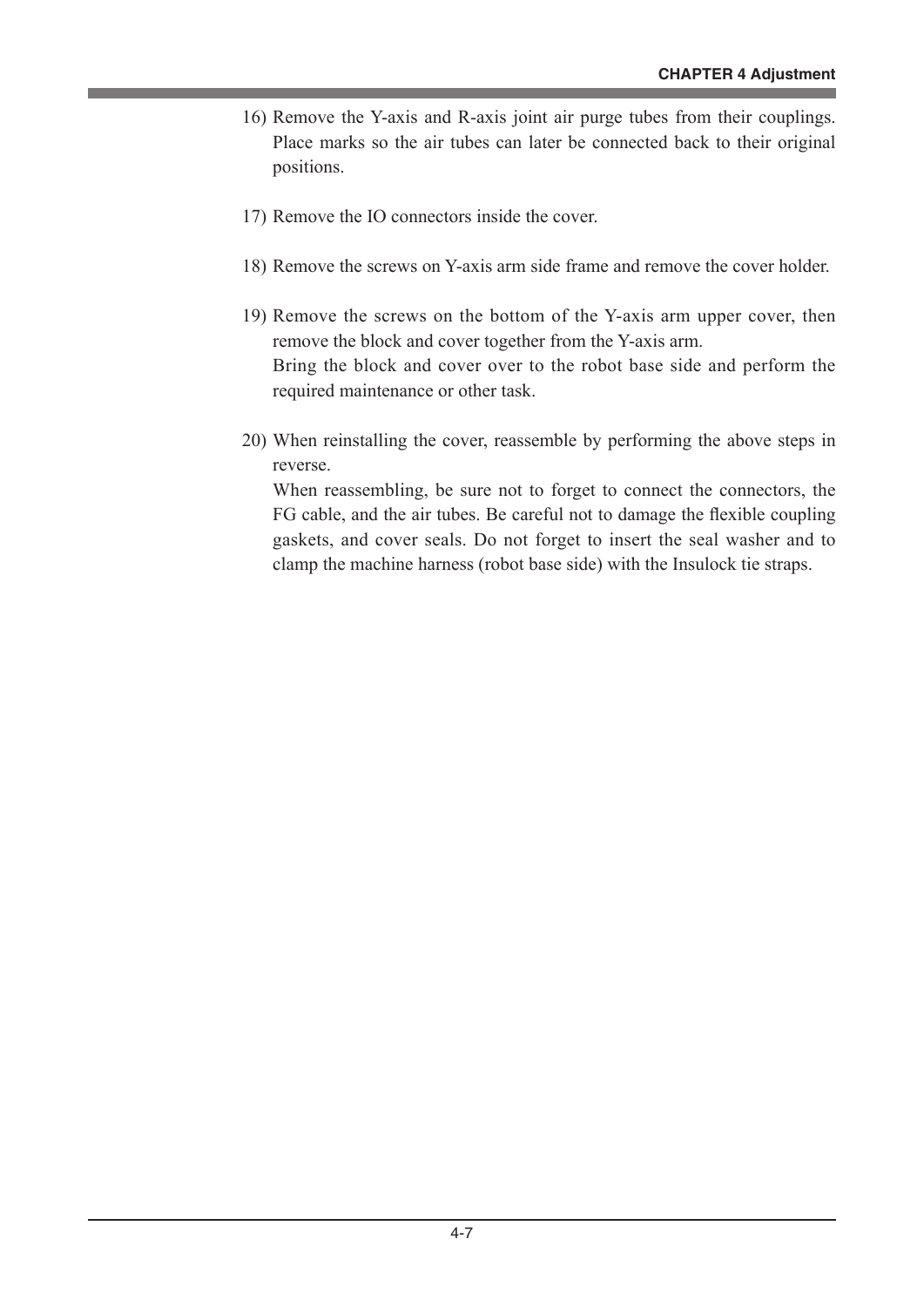

**Fig. 4-2**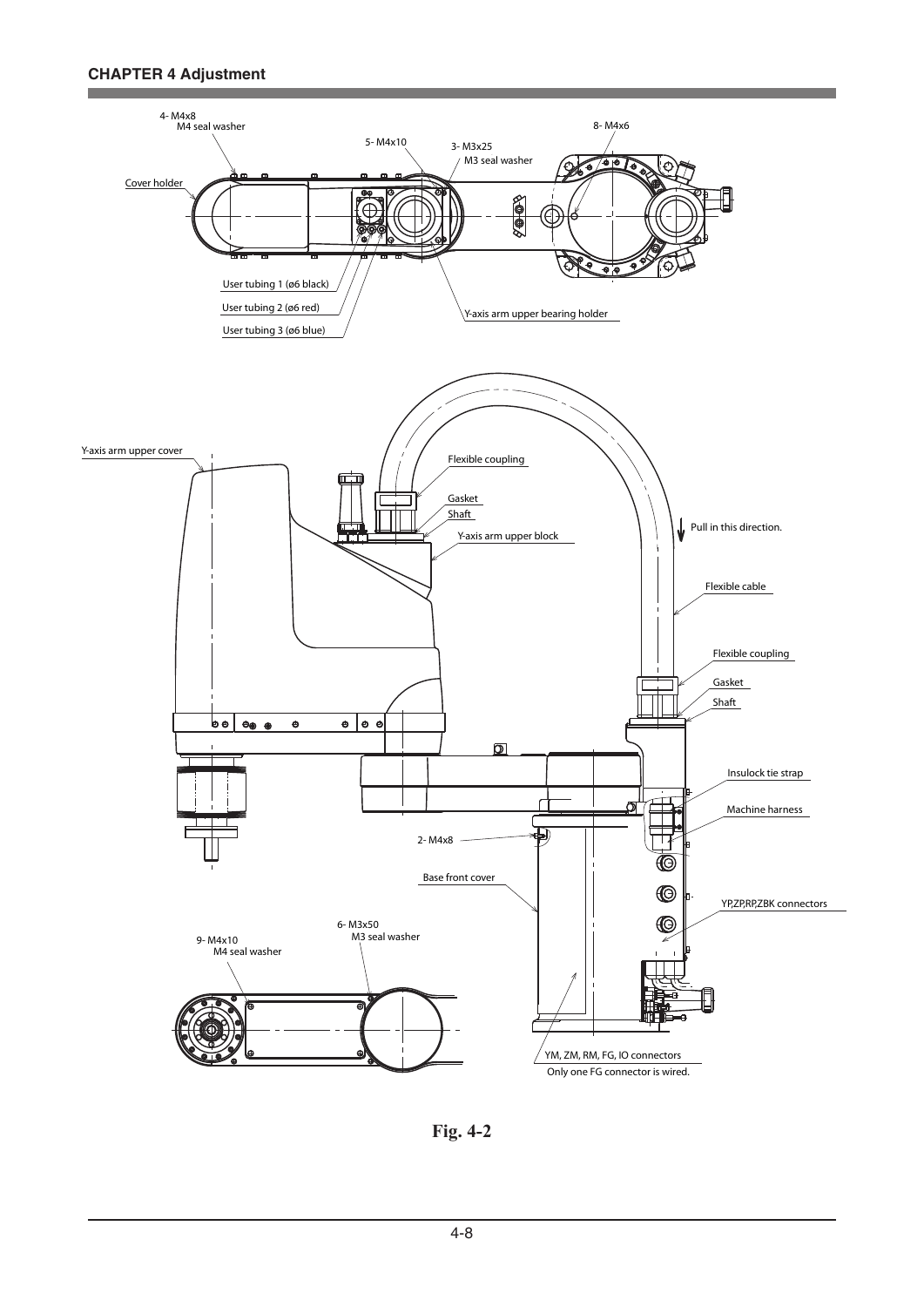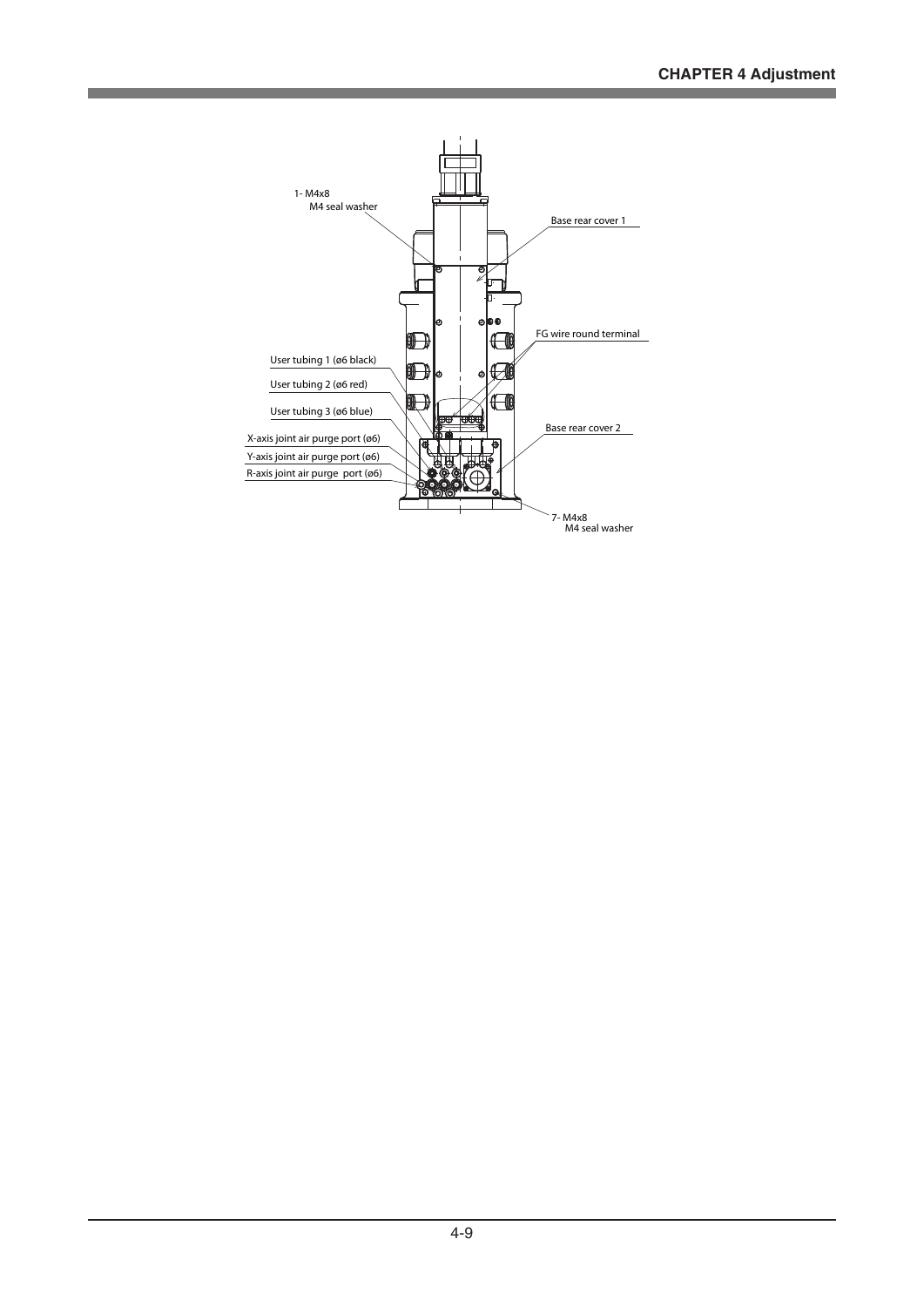## **1-3** Removing the Y-axis arm upper cover (R6YXP700 to **R6YXP1000)**

Proceed as follows while referring to Fig. 4-3.

- 1) Turn off the controller power.
- 2) Place a sign indicating "work in progress", to keep others from operating the controller switch.
- 3) Remove the two side covers and rear cover 1 of the robot base (pedestal).
- 4) Remove the FG wire round terminals (2 pcs) from the machine harness.
- 5) Remove the user air tubes 1 to 3 from their couplings. The air tube colors match the coupling colors.
- 6) Remove the Y-axis and R-axis joint air purge tubes from their couplings. Place marks so the air tubes can later be connected back to their original positions.
- 7) Remove the YM, ZM, RM, YP, ZP, RP, ZBK, FG and IO connectors.
- 8) Cut the Insulock tie straps that are clamping the machine harness.
- 9) Loosen the flexible couplings and extract from the shaft.
- 10) Remove the machine harness from the shaft hole. Handle with care not to damage the connector, wiring, and tubing.
- 11) Loosen the Y-axis arm flexible coupling and extract from the shaft.
- 12) Pull the flexible coupling in the direction shown by the arrow, and move it all the way to the edge of the wiring connector on the robot base side.
- 13) Remove the bolts that secure the bearing holder on the top of the Y-axis cover. Insert a flat-blade screwdriver between the bearing holder and the Y-axis arm upper block, to pull out the shaft along with the bearing. There are O-rings fitted into the top of the block and also the inner side of the block. Fit these O-rings back into their original positions when reassembling.
- 14) Remove the bolts that secure the Y-axis arm upper block and remove the block.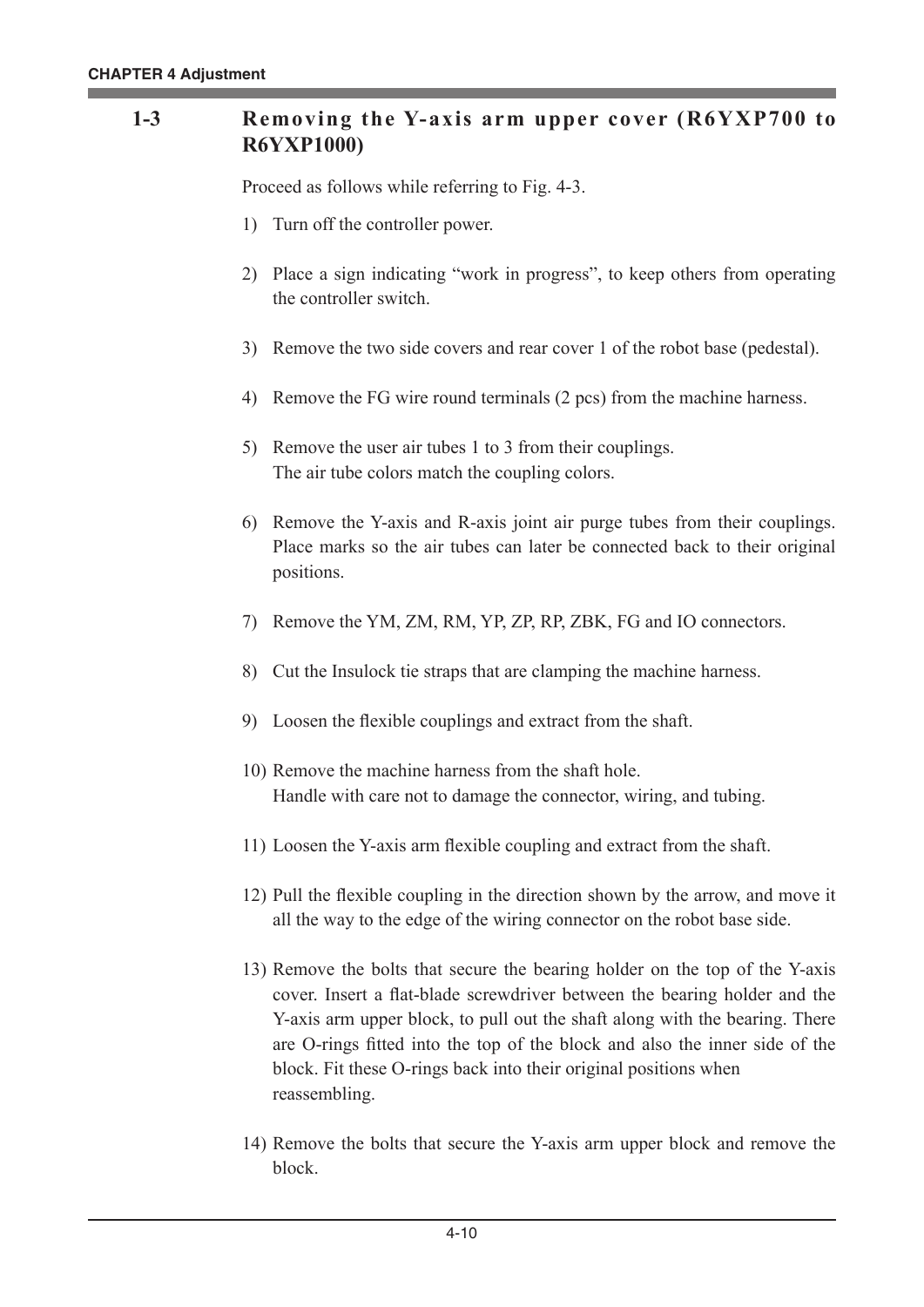- 15) Remove the user air tubes 1 to 3 inside the cover from the couplings. The air tube colors match the coupling colors.
- 16) Remove the Y-axis and R-axis joint air purge tubes from their couplings. Place marks so the air tubes can later be connected back to their original positions.
- 17) Remove the IO connectors inside the cover.
- 18) Remove the screws on Y-axis arm side frame and remove the cover holder.
- 19) Remove the screws on the bottom of the Y-axis arm upper cover, then remove the block and cover together from the Y-axis arm. Bring the block and cover over to the robot base side and perform the required maintenance or other task.
- 20) When reinstalling the cover, reassemble by performing the above steps in reverse.

When reassembling, be sure not to forget to connect the connectors, the FG cable, and the air tubes. Be careful not to damage the flexible coupling gaskets, and cover seals. Do not forget to insert the seal washer and to clamp the machine harness (robot base side) with the Insulock tie straps.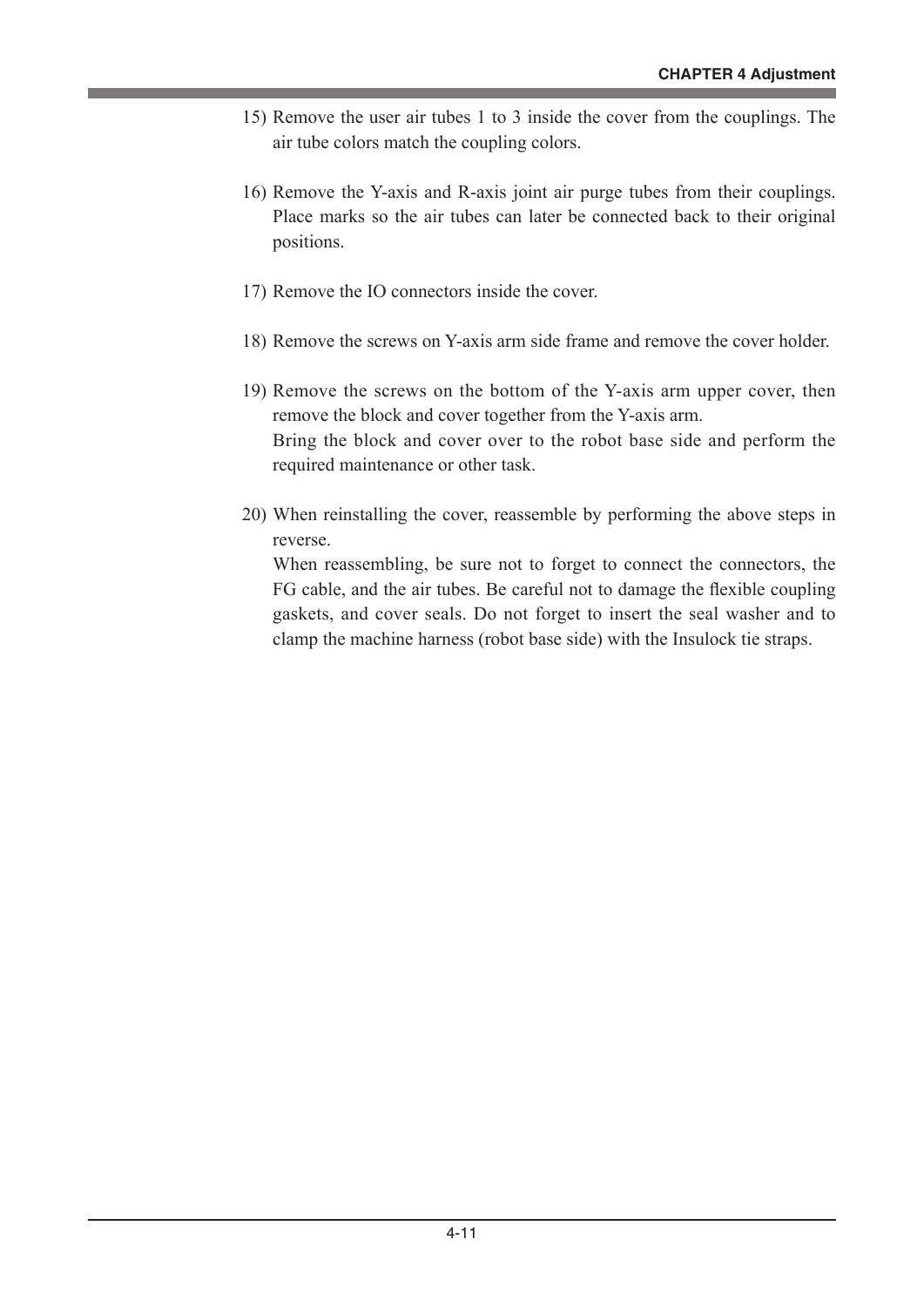

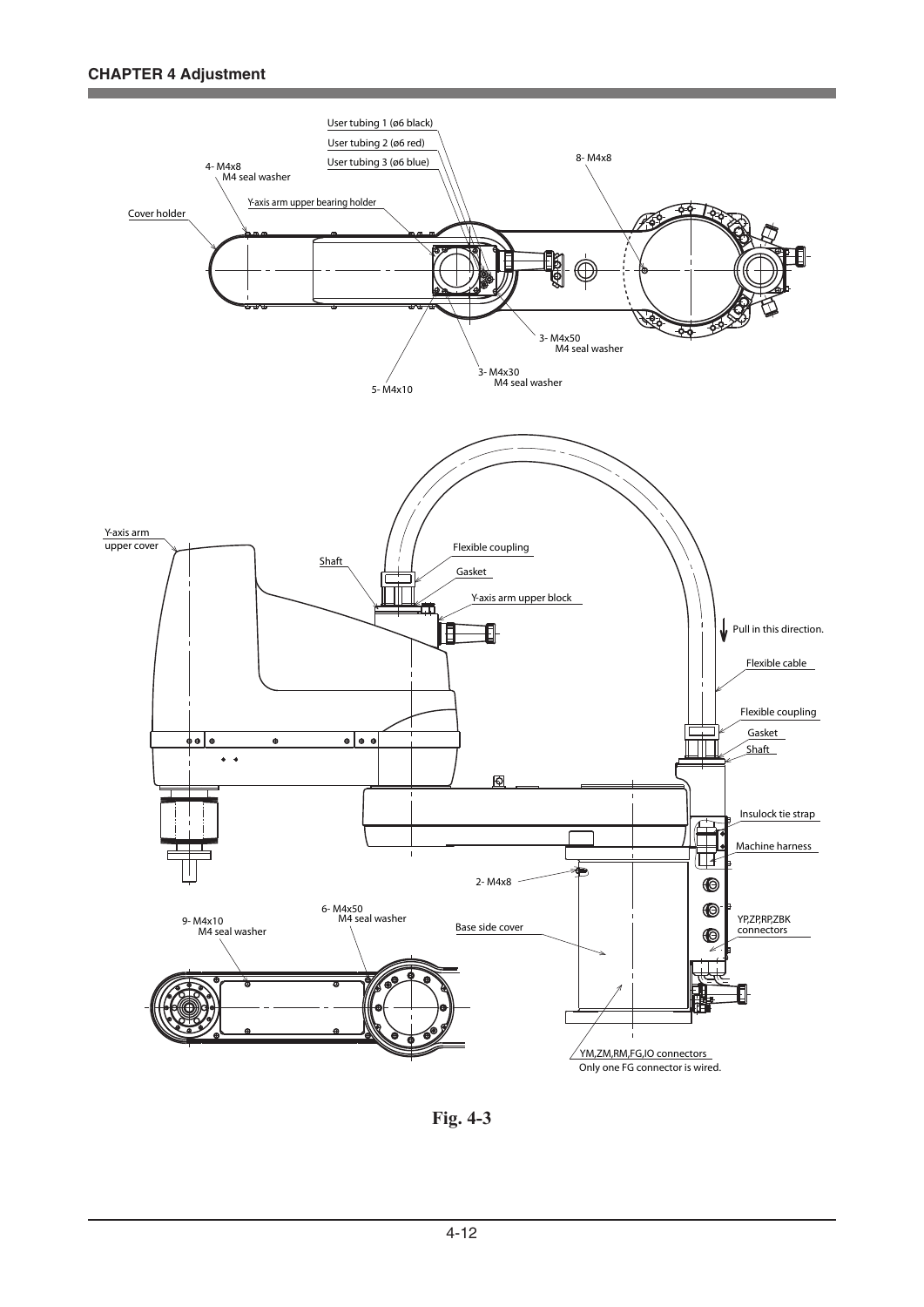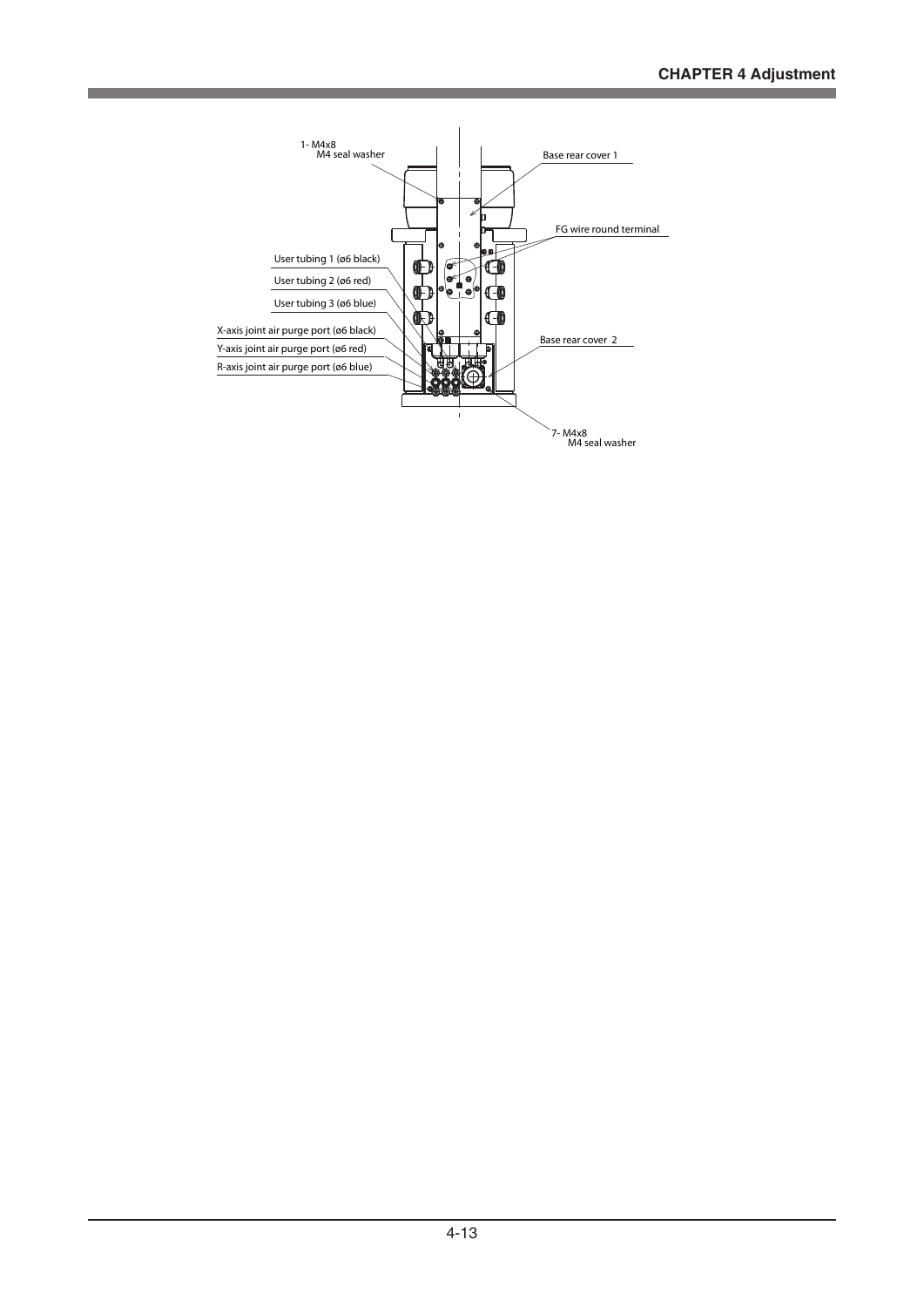## **2 Origin Position Stickers**

Refer to the origin sticker locations below only when the mark method is used for absolute reset.

The origin position stickers are attached to the robot arm joints prior to shipment from factory. These stickers for the R6YXP250 to R6YXP400 are attached to the locations shown in Fig. 4-4 below, which are different from standard models. Refer to Fig. 4-4 when performing absolute reset or changing the origin positions and affixing the stickers to the new origin positions.

The origin position stickers for other models are attached to the same locations as standard models, so refer the OMRON SCARA robot user's manual for standard models.



**Fig. 4-4**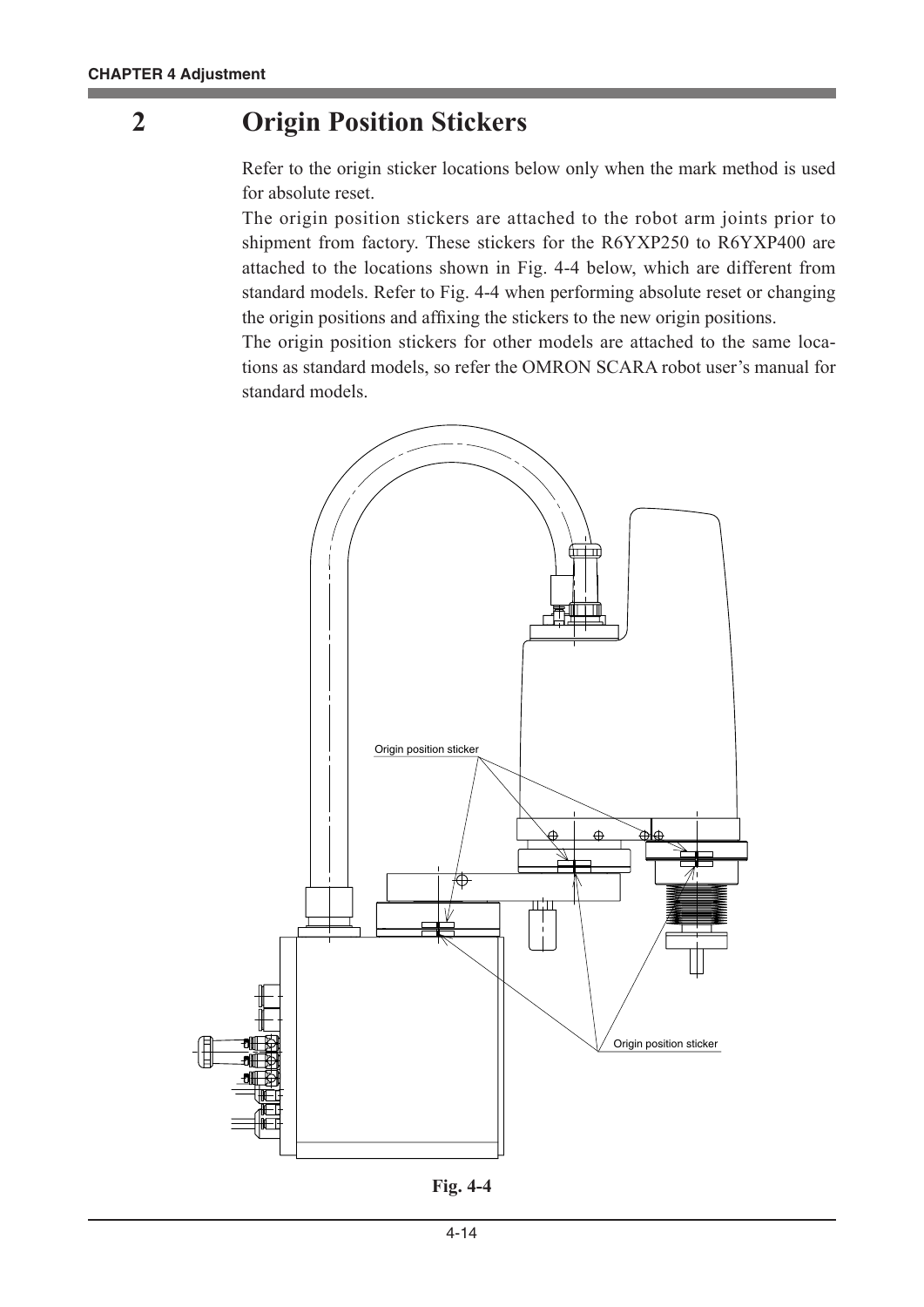# **3 Adjusting the Z-axis Machine Reference**

Before adjusting the machine reference, read the precautions and procedure explained in "3-4-3 Stroke end method" of the OMRON SCARA robot user's manual for standard models. The parts shown in the standard model manual will appear after removing the Z-axis bellows with the following procedure. (See Fig. 4-5 below.)



- 1) Prepare the following tools and items.
	- Hex wrench set
	- O-ring (one piece) if worn or slackened.

| Model                 | O-ring part No. | Type            |
|-----------------------|-----------------|-----------------|
| R6YXP250 to R6YXP400  | KN7-M1895-000   | S <sub>38</sub> |
| R6YXP500, R6YXP600    | KN8-M1895-000   | S <sub>50</sub> |
| R6YXP700 to R6YXP1000 | KN8-M1895-000   | S <sub>50</sub> |

- 2) Turn off the controller.
- 3) Place a sign indicating the robot is being adjusted, to keep others from operating the controller switches.
- 4) Enter the safeguard enclosure.
- 5) Remove the bolt.
- 6) Remove the plate and move it upwards along with the bellows. You will see the Z-axis mechanical stopper.
- 7) Adjust the Z-axis machine reference by following the instruction explained in the standard model manual.
- 8) When adjustment is complete, replace the O-ring if necessary, tighten the bolt to reattach the plate, and reassemble bellows. Use caution not to twist the bellows during reassembly.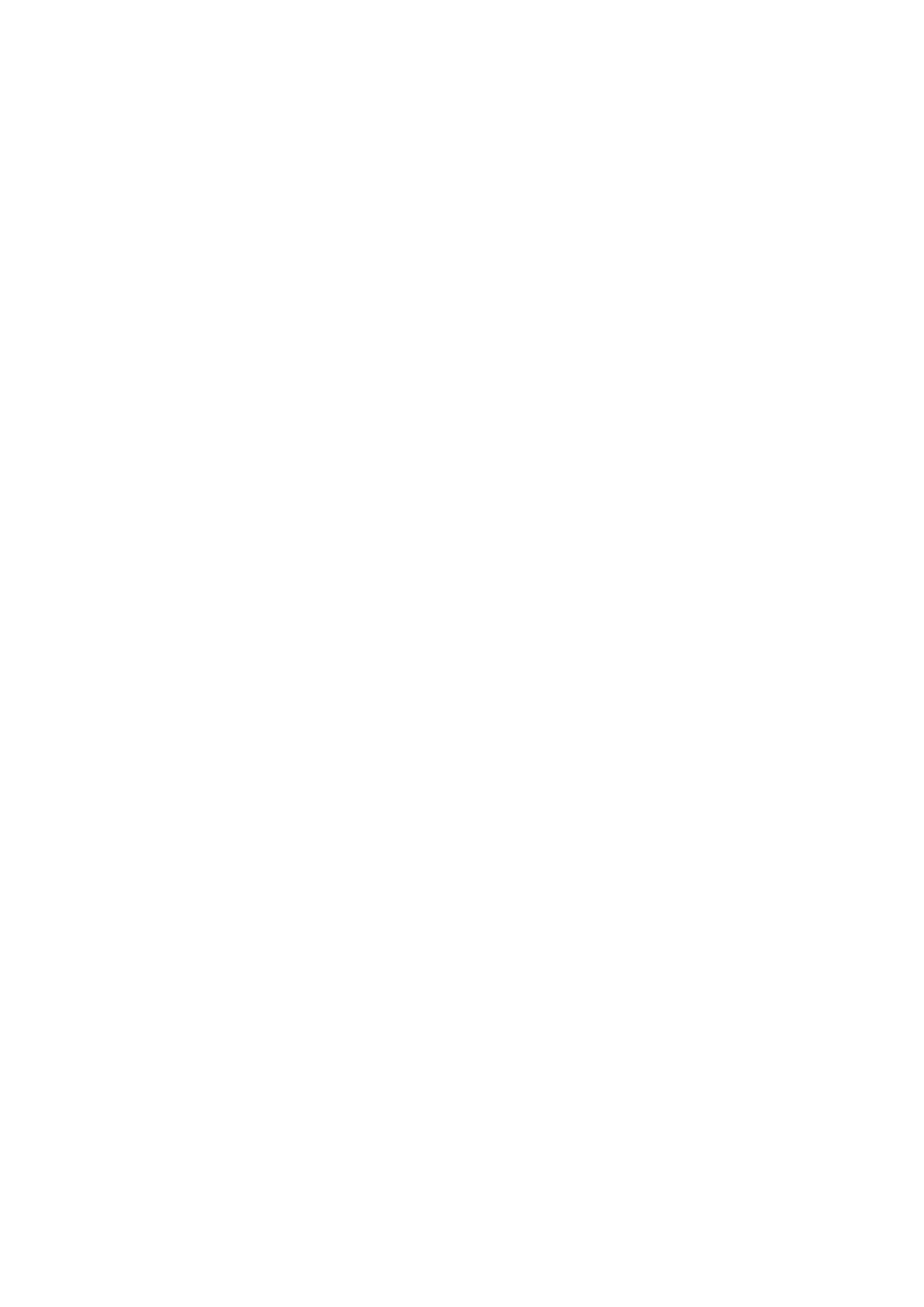# **CHAPTER 5**

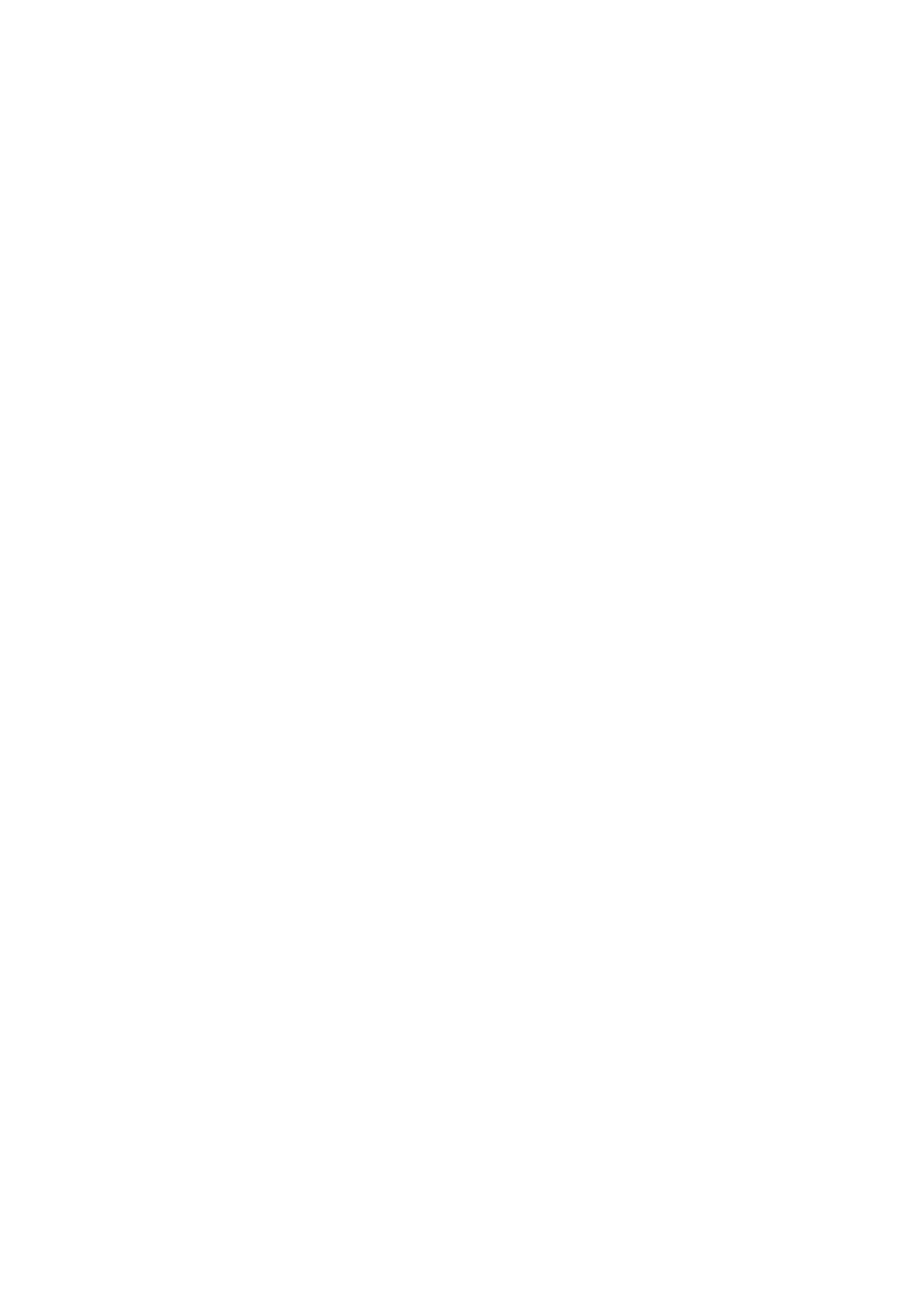# **1 Robot Manipulator**

## **1-1 Basic specifications**

| Robot model                  |        |                                       | R6YXP250                                               | R6YXP350            | R6YXP400            |  |
|------------------------------|--------|---------------------------------------|--------------------------------------------------------|---------------------|---------------------|--|
|                              | X-axis | Arm length                            | 125mm                                                  | 225mm               | 225mm               |  |
| Axis                         |        | Rotation angle                        | ±115°                                                  | ±115°               | ±115°               |  |
| specifi-                     | Yaxis  | Arm length                            | 125mm                                                  | 125mm               | 175mm               |  |
| cations                      |        | Rotation angle                        | $±130^{\circ}$                                         | $±130^\circ$        | $±140^\circ$        |  |
|                              | Z-axis | <b>Stroke</b>                         | 150mm                                                  | 150mm               | 150mm               |  |
|                              | Raxis  | Rotation angle                        | $±180^\circ$                                           | $±180^\circ$        | $±180^\circ$        |  |
|                              |        | X-axis                                | 200W                                                   | 200W                | 200W                |  |
| Motor                        |        | Yaxis                                 | 100W                                                   | 100W                | 100W                |  |
|                              |        | Z-axis                                | 100W                                                   | 100W                | 100W                |  |
|                              |        | Raxis                                 | 100W                                                   | 100W                | 100W                |  |
| Maximum speed                |        | <b>XY</b> resultant                   | 4.0 <sub>m/s</sub>                                     | 5.0 <sub>m/s</sub>  | 6.0 <sub>m/s</sub>  |  |
|                              |        | Z-axis                                | 1.0 <sub>m/s</sub>                                     | 1.0 <sub>m/s</sub>  | 1.0 <sub>m/s</sub>  |  |
|                              |        | Raxis                                 | $1020^{\circ}/s$                                       | $1020^{\circ}/s$    | $1020^{\circ}/s$    |  |
|                              |        | <b>XY-axes</b>                        | ±0.01mm                                                | $±0.01$ mm          | ±0.01mm             |  |
| Repeatability *1             |        | Z-axis                                | ±0.01mm                                                | $\pm 0.01$ mm       | $\pm 0.01$ mm       |  |
|                              |        | Raxis                                 | $\pm 0.005^{\circ}$                                    | $\pm 0.005^{\circ}$ | $\pm 0.005^{\circ}$ |  |
| Payload                      |        |                                       | 3kg                                                    | 3kg                 | 3kg                 |  |
|                              |        | R-axis tolerable moment of inertia *2 | $0.05$ kgm <sup>2</sup> $(0.5$ kgfcms <sup>2</sup> $)$ |                     |                     |  |
| User wiring                  |        | 10 cables                             | 10 cables                                              | 10 cables           |                     |  |
| User tubing (Outer diameter) |        |                                       | 4x3                                                    | 4x3<br>4x3          |                     |  |
| <b>Travel limit</b>          |        |                                       | 1.Soft limit 2.Mechanical limit (XYZ-axes)             |                     |                     |  |
| Robot cable                  |        |                                       | 3.5m (option: 5m, 10m)                                 |                     |                     |  |
| Weight                       |        |                                       | 15 <sub>kg</sub>                                       | 15 <sub>kg</sub>    | 15kg                |  |

\*1 At constant ambient temperature (XY)

\*2 There are limits to acceleration coefficient settings.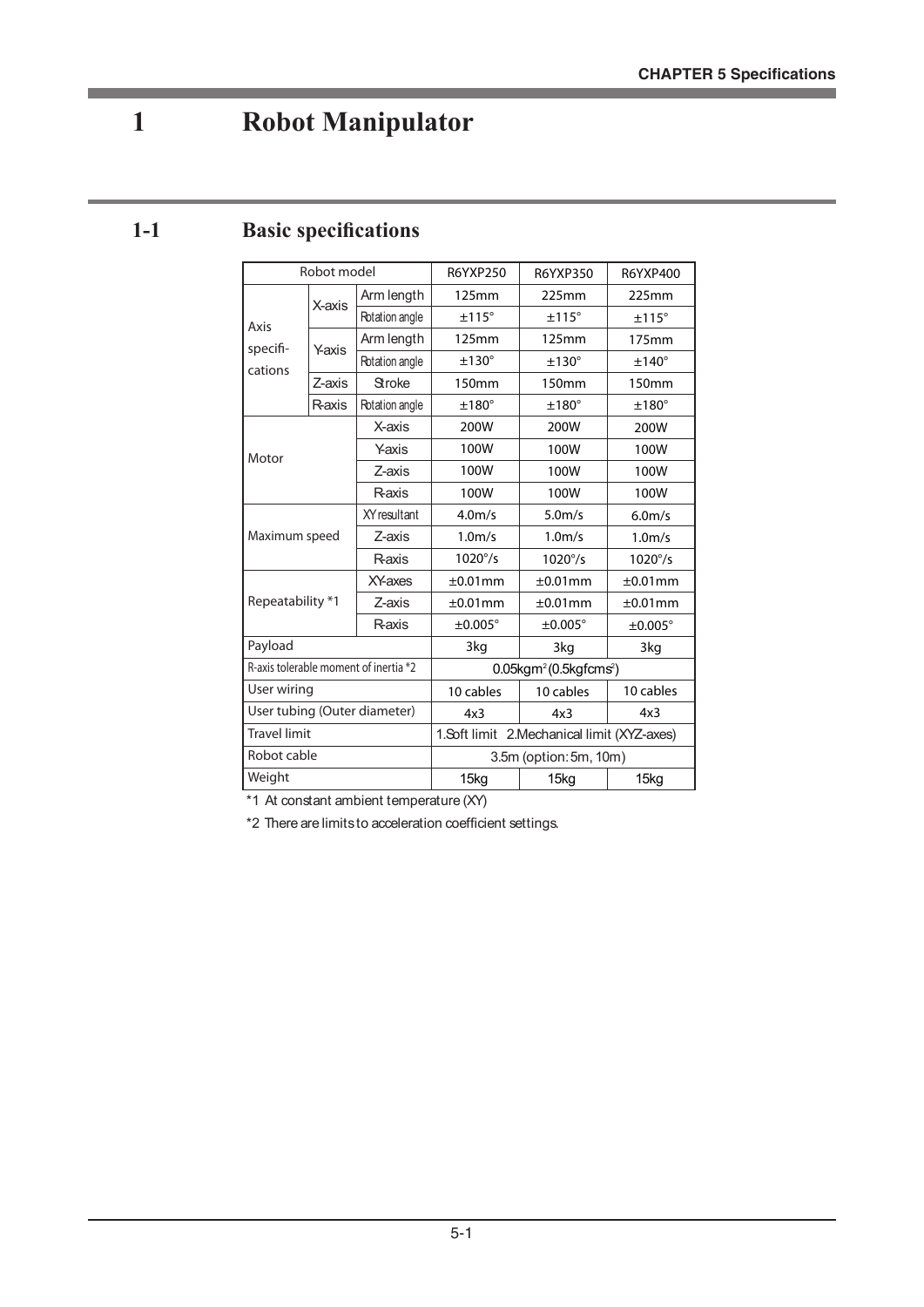Ė

| Robot model                  |               | <b>R6YXP500</b>                       | <b>R6YXP600</b>                                      |                    |  |
|------------------------------|---------------|---------------------------------------|------------------------------------------------------|--------------------|--|
|                              |               | Arm length                            | 250mm                                                | 350mm              |  |
|                              | X-axis        | Rotation angle                        | $±120^\circ$                                         | $±120^\circ$       |  |
| Axis                         |               | Arm length                            | 250mm                                                | 250mm              |  |
| specifi-                     | Y-axis        | Rotation angle                        | $±145^\circ$                                         | $±145^\circ$       |  |
| cations                      | Z-axis        | Stroke                                | 200,300mm                                            | 200,300mm          |  |
|                              | R-axis        | Rotation angle                        | $±180^\circ$                                         | $±180^\circ$       |  |
|                              |               | X-axis                                | 400W                                                 | 400W               |  |
|                              |               | Y-axis                                | 200W                                                 | 200W               |  |
|                              | Motor         |                                       | 200W                                                 | 200W               |  |
|                              |               |                                       | 100W                                                 | 100W               |  |
|                              |               | XY resultant                          | 4.9 <sub>m/s</sub>                                   | 5.6 <sub>m/s</sub> |  |
|                              | Maximum speed |                                       | 1.7 <sub>m/s</sub>                                   | 1.7 <sub>m/s</sub> |  |
|                              |               | R-axis                                | $876^{\circ}/s$                                      | $876^{\circ}/s$    |  |
|                              |               | XY-axes                               | ±0.02mm                                              | ±0.02mm            |  |
| Repeatability *1             |               | Z-axis                                | $±0.01$ mm                                           | ±0.01mm            |  |
|                              |               | R-axis                                | $\pm 0.005^\circ$                                    | ±0.005°            |  |
| Payload                      |               |                                       | 10kg                                                 | 10kg               |  |
|                              |               | R-axis tolerable moment of inertia *2 | $0.12$ kgm <sup>2</sup> $(1.2$ kgfcms <sup>2</sup> ) |                    |  |
|                              | User wiring   |                                       | 20 cables                                            | 20 cables          |  |
| User tubing (Outer diameter) |               |                                       | 6x3                                                  | 6x3                |  |
| <b>Travel limit</b>          |               |                                       | 1.Soft limit 2.Mechanical limit (XYZ-axes)           |                    |  |
| Robot cable                  |               |                                       | 3.5m (option: 5m, 10m)                               |                    |  |
| Weight                       |               |                                       | 30kg                                                 | 32kg               |  |

\*1 At constant ambient temperature (XY)

\*2 There are limits to acceleration coefficient settings.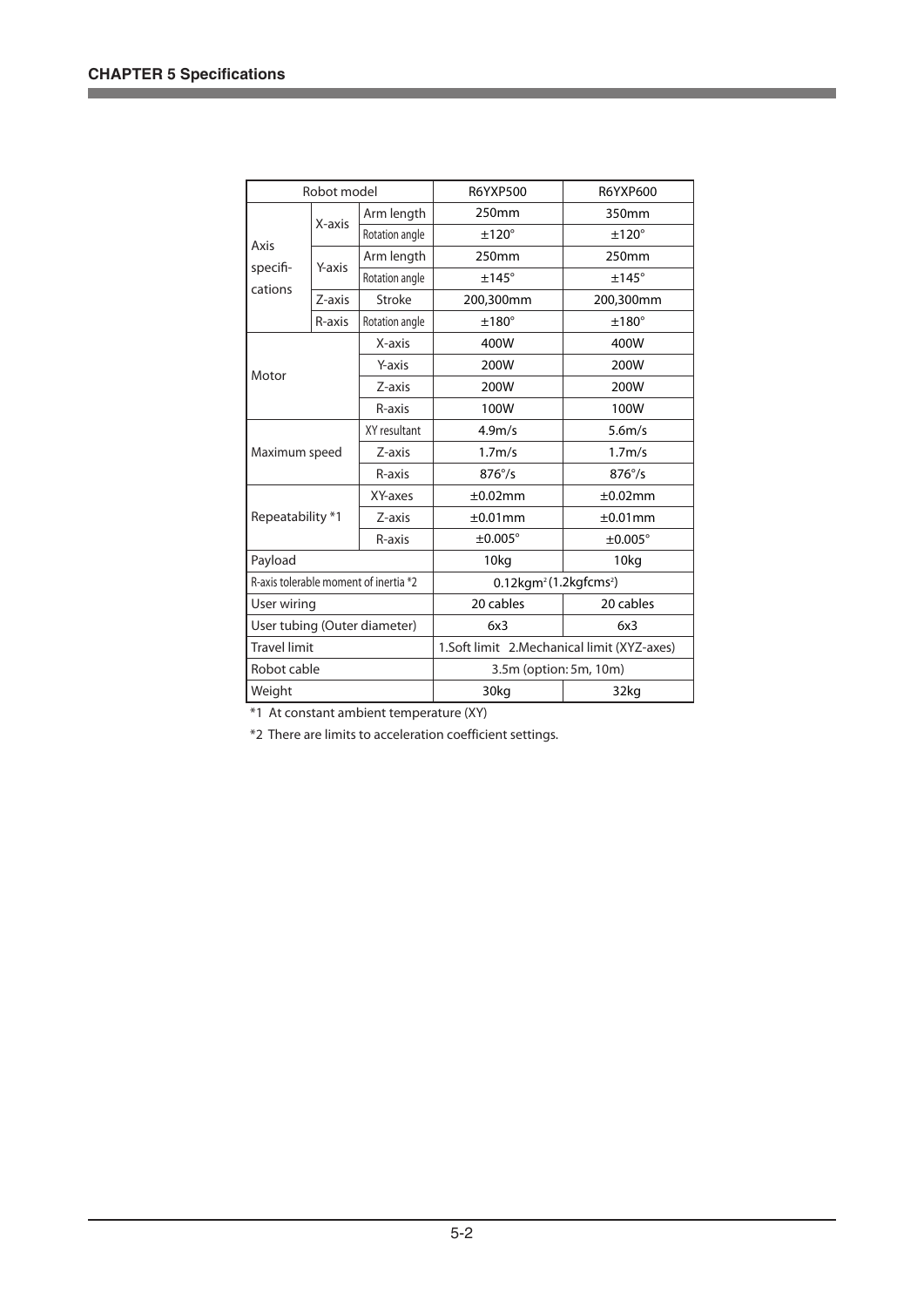۳

| <b>Robot Model</b>                    |                      |                | <b>R6YXP700</b>                                   | <b>R6YXP800</b>     | R6YXP1000          |
|---------------------------------------|----------------------|----------------|---------------------------------------------------|---------------------|--------------------|
|                                       | X-axis               | Arm length     | 350mm                                             | 450mm               | 550mm              |
|                                       |                      | Rotation angle | $±120^{\circ}$                                    | $±120^\circ$        | $±120^\circ$       |
| Axis                                  |                      | Arm length     | 350mm                                             | 350mm               | 450mm              |
| specifi-                              | Y-axis               | Rotation angle | $±145^\circ$                                      | $±145^\circ$        | $±145^\circ$       |
| cations                               | $\overline{z}$ -axis | Stroke         | 200,400mm                                         | 200,400mm           | 200,400mm          |
|                                       | R-axis               | Rotation angle | $±180^\circ$                                      | $±180^\circ$        | $±180^\circ$       |
|                                       | X-axis               |                | 800W                                              | 800W                | 800W               |
| Motor                                 |                      | Y-axis         | 400W                                              | 400W                | 400W               |
|                                       |                      | Z-axis         | 400W                                              | 400W                | 400W               |
|                                       |                      | R-axis         | 200W                                              | 200W                | 200W               |
| Maximum speed                         |                      | XY resultant   | 6.7 <sub>m/s</sub>                                | 7.3 <sub>m/s</sub>  | 8.0 <sub>m/s</sub> |
|                                       |                      | Z-axis         | 1.7 <sub>m/s</sub>                                | 1.7 <sub>m/s</sub>  | 1.7 <sub>m/s</sub> |
|                                       |                      | R-axis         | $600^{\circ}/s$                                   | $600^{\circ}/s$     | $600^{\circ}/s$    |
| Repeatability *1                      |                      | X, Y-axes      | $\pm 0.02$ mm                                     | $\pm 0.02$ mm       | ±0.02mm            |
|                                       |                      | Z-axis         | $±0.01$ mm                                        | ±0.01mm             | ±0.01mm            |
|                                       |                      | R-axis         | $\pm 0.005^\circ$                                 | $\pm 0.005^{\circ}$ | $\pm 0.005^\circ$  |
| Payload                               |                      |                | 20kg                                              | 20kg                | 20kg               |
| R-axis tolerable moment of inertia *2 |                      |                | $0.32$ kgm <sup>2</sup> (3.2kgfcms <sup>2</sup> ) |                     |                    |
| User wiring                           |                      |                | 20 cables                                         | 20 cables           | 20 cables          |
| User tubing (Outer diameter)          |                      |                | 6x3                                               | 6x3                 | 6x3                |
| <b>Travel limit</b>                   |                      |                | 1.Soft limit 2.Mechanical limit (XYZ-axes)        |                     |                    |
| Robot cable                           |                      |                | 3.5m, option: 5m, 10m                             |                     |                    |
| Weight                                |                      |                | 56kg                                              | 57kg                | 58kg               |

\*1 At constant ambient temperature (XY)

\*2 There are limits to acceleration coefficient settings.